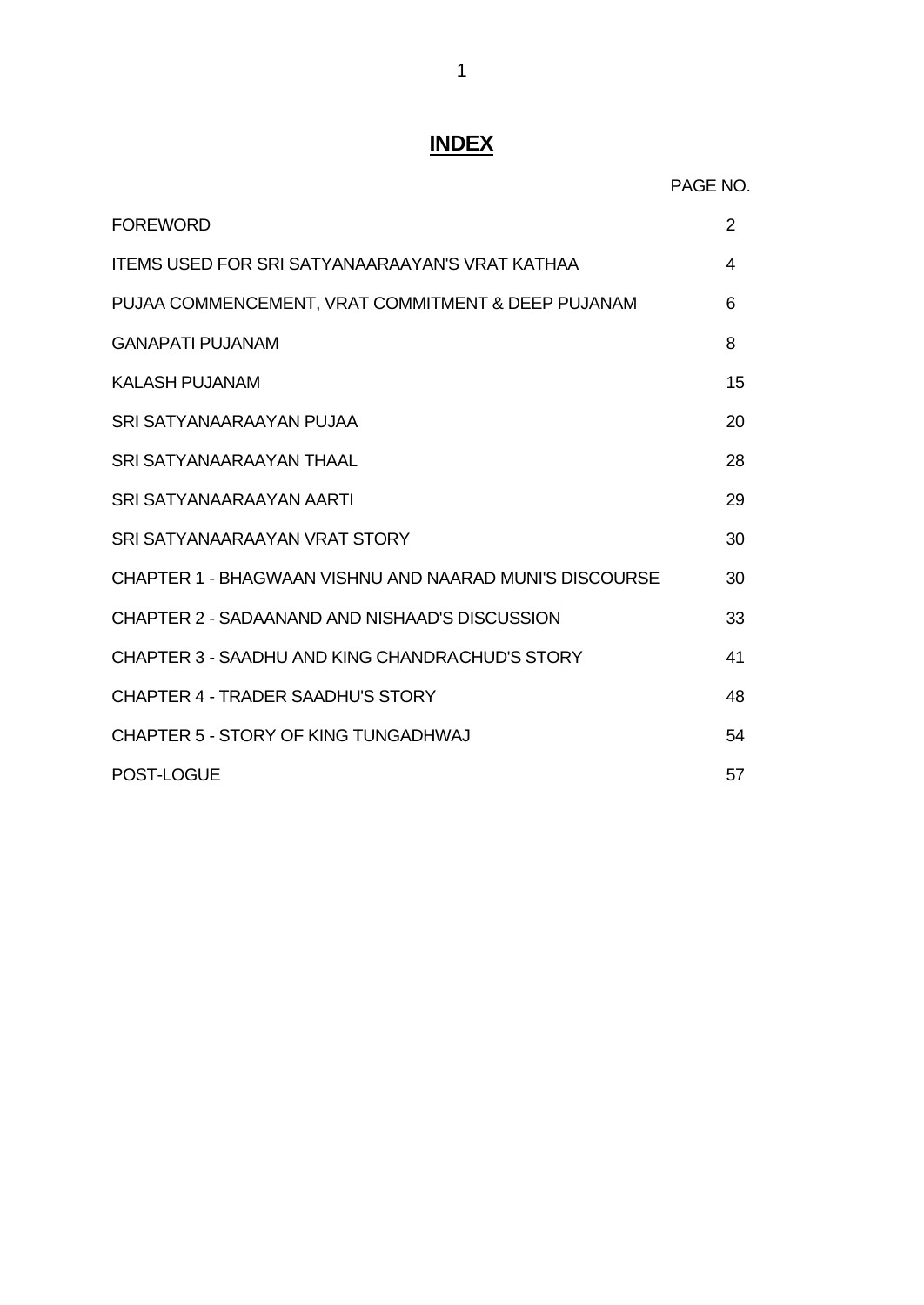#### **FOREWORD**

It is appropriate to understand the significance (mahimaa) of Shri Satya Naaraayan to achieve the true benefit of this great penance. Bhagvaan Vishnu is the protector and sustainer of the universe. By his grace all the jivees (living forms which include from the smallest creatures to humans) have life. His grace flows through Mother Lakshmi – the energy source of Lord Vishnu. Mother Lakshmi is understood by most hindus as wealth – the other half of Bhagvaan Vishnu (ardhaangini). She is in fact the whole cosmos. Wealth is not just money, but all the various material and spiritual forms without which life would not be possible. Food, water, heat, air and earth as basic elements for life are essential. These are further expanded as the needs of life derive from such aids e.g. cattle for milk and for tilling land, which in modern times have transformed into machinery like farm tractors and tilling equipment. All these are the grace of Bhagvaan Vishnu representing Mother Lashmi.

Shri Satya Naaraayan kathaa begins by Naarad Muni perturbed by the sufferings of people on earth due to their bad / evil actions. Bhagvaan Krishnaa in the Gitaa described the law of Karma to Arjun. Our good actions like helping others reward us with their fruits of various enjoyments on this earth. Equally the bad actions such as harming others will produce negatives fruits in the form of sufferings. Usually the sufferer is not aware of the bad actions, as the time scale of those bad actions is not percievable at the time of suffering. Some actions bear fruit immediately e.g. a thief has commited a robbery, is cought by the police in doing so and is also jalied by the magistrates. Whilst some actions will produce fruits during a short time or this lifetime or another lifetime of the jeevy.

It is necessary to understand that such sufferings are also beneficial to the individual as they make one introspect, to reason out, why the sufferings have occurred. The goal is to lead the individual to the higher spiritual planes, to end in merging with the highest divinity (param aatmaa). All living beings are programmed to achieve this goal. The whole cosmos with all its contents – animate or inanimate are part of the param aatmaa and are set to merge in that aatmaa. Good actions quicken the process whilst bad actions slow the process with sufferings – but which teach the individual the true goal of life.

Sadaanand's bad actions of past lives resulted in poverty. He spent his life in penance and worship of God. It was this that bore fruit - Bhagvaan gave his vision to him to end his suffering. But divine souls never ask God just to bless them only. Their actions always benefit others and society in general. In Sadaanand's case, he passed his blessings by promoting others to follow Sri Satya Naaraayan Bhagvaan's vrat so that they could also benefit.

The sufferings due to our bad actions can be quite prolonged. Bhagvaan Satya Naaraayan's vrat / worship acts as a catalyst to overcome and end such prolonged suffering much quickly and augment peaceful divine life – showering the worshipper with his blessings. Mother Lakshmi confers her grace on the worshipper with the just wishes and aspirations of the worshipper being fulfilled. Such is the compassion of Bhagvaan Satya Naaraayan.

The vrat also requires the worshipper to follow a divine path of life. The individual must not harm others knowing that they are all part of the great divine being (param aatmaa) just like oneself. It also requires the worshipper to help others (do seva) in all walks of life for them to also achieve the divine status.

It is important for the worshipper to know that all the possessions and wealth are the blessings of Bhagvaan. They need to be accepted from Bhagvaan as his grace (prasaadam). The worshipper must renounce all his worldly possessions to Bhagvaan, being aware that they are given to aid him with his life and more importantly also others. Everything in life needs to be accepted as prasaadam of Bhagvaan. In chapter 5, King Tungdhvaj due to his ego and pride did not consider the prasaadam offered by the mere cowherds after they performed Bhagvaan's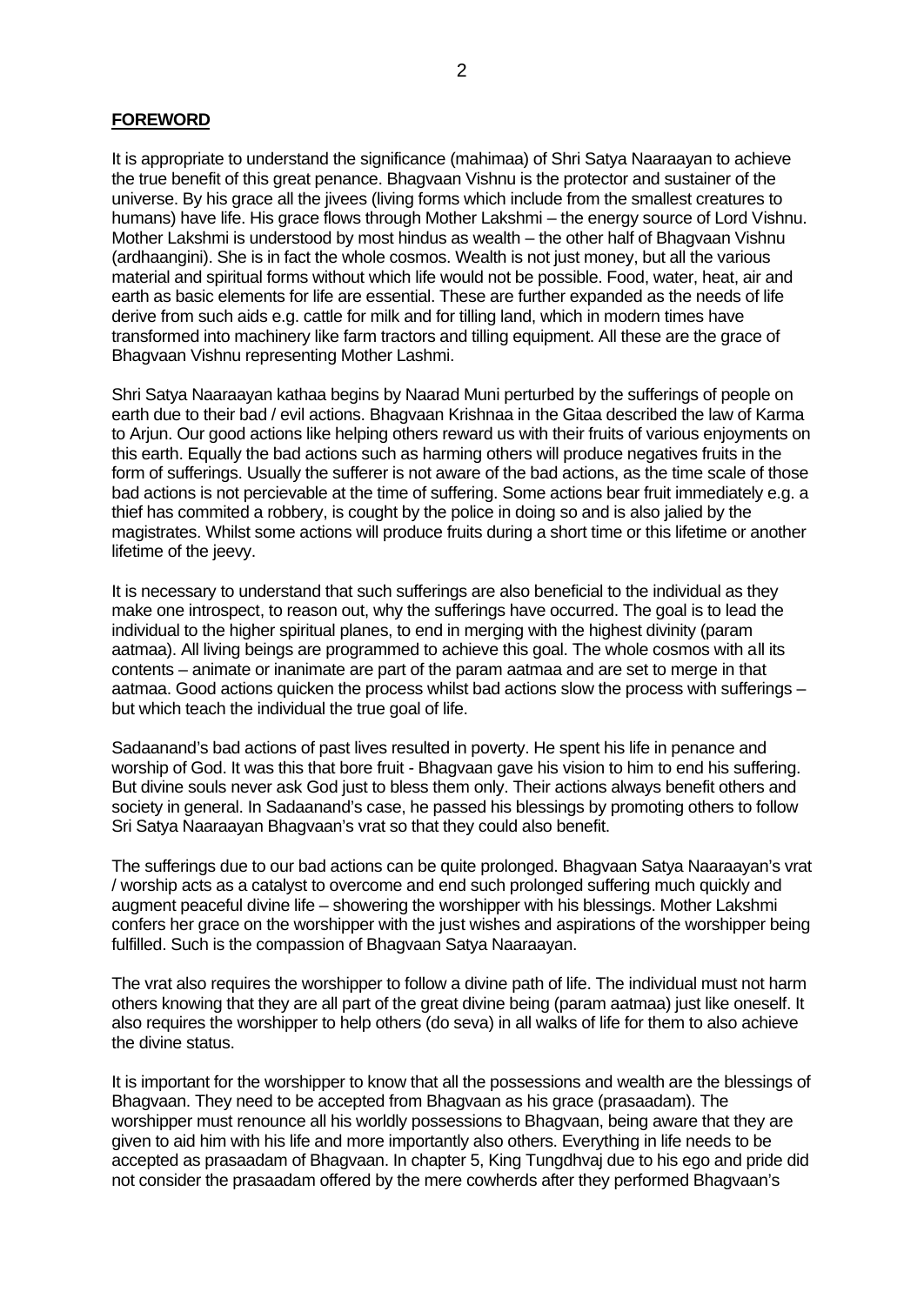pujaa. This amply demonstrates Bhagvaan is pleased with the simplicity of the cowherds. Show of wealth and ego are not pleasing to Bhagwaan. Bhagvaan requires from us true faith and devotion, which bring us very close to him and Mother Lakshmi. Even without knowing all the details, those who perform the vrat with devotion – Bhagvaan is very pleased with them.

Bhagvaan Shri Satya Sai Baba's mother performed this vrat in modern times to bless us with an avataar. We take one step to Bhagvaan, he will take ten steps towards us. Bhagvaan is very compassionate and knows all our inner feelings. Nothing is hidden from him. So go with clean heart to him and offer him yourself. Spend life in service to others. Be blessed with his grace.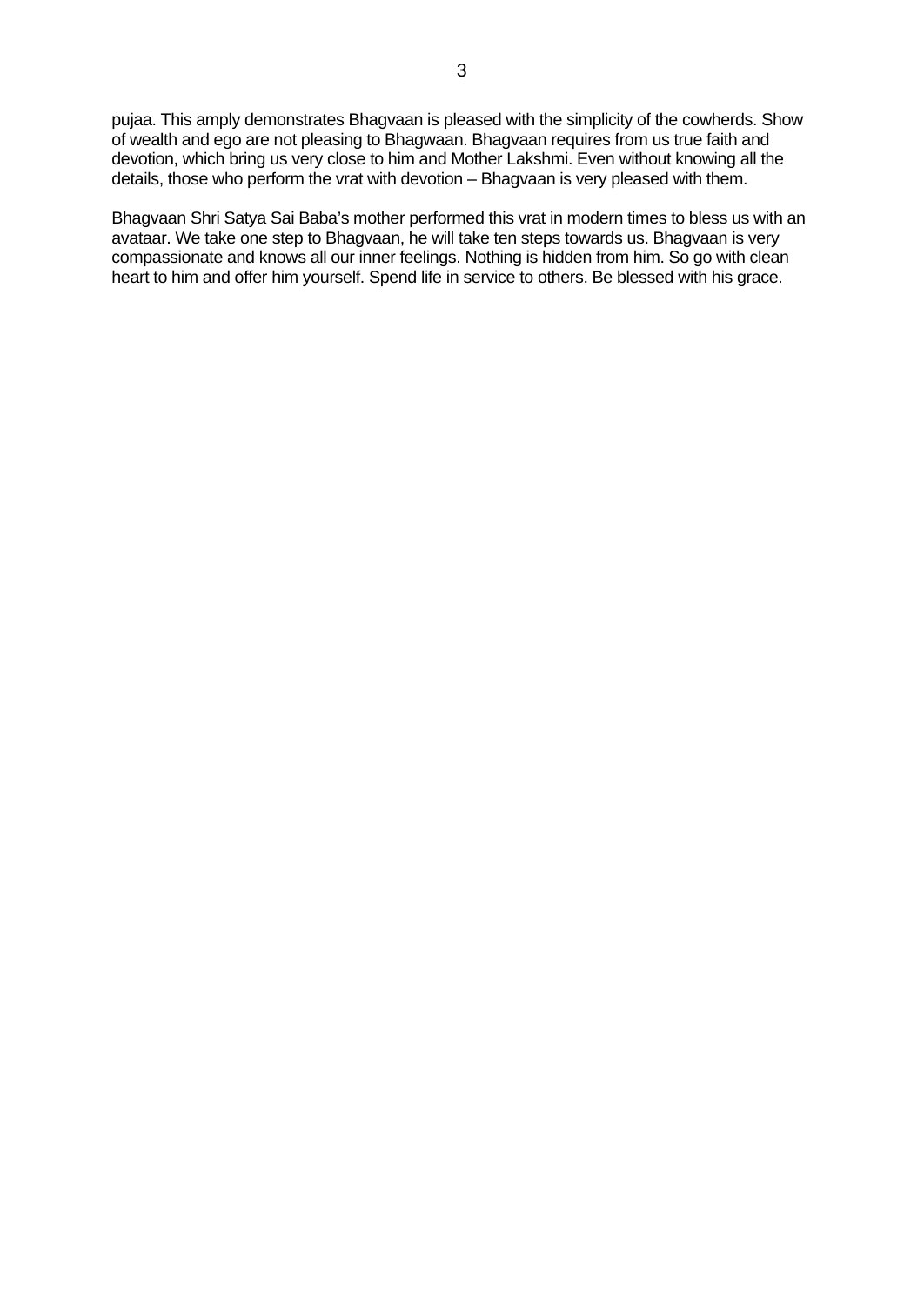#### **AUM SHREE GANESHAAY NAMAHA**

ITEMS USED FOR SHREE SATYA NAARAYAN PRAYER :-

COPPER KALASH ( LOTO/ COPPER VESSEL ) COPPER PLATE (TRABHAANU) BAAJAT (RAISED WOODEN PLATFORM FOR SEATING STATUES OF DEITIES) 1.25 YDS OF WHITE COTTON CLOTH 1.25 YDS OF RED COTTON CLOTH 1.25 YDS OF SILK CLOTH FOR SEATING YANTRA 1 DHOTI 1¼ POUNDS OF RICE 1¼ POUNDS OF WHEAT

FOR ERECTING A CANOPY ON THE BAAJAT, PLACE ON THE CORNERS 4 STEMS OF BANANA TREES OR 4 BANANA LEAVES OR 4 STEMS OF SUGAR CANE OR 4 FLOWER GARLANDS. IF NONE OF THESE ARE AVAILABLE THEN 4 GARLANDS OF ANY TREE LEAVES WOULD SUFFICE.

Make prior arrangements as follows (these are repeated below also but are mentioned here to ensure all arrangements are in place to avoid disturbance in the worship / pujaa):

On the small stool (baajat) place red cloth across the whole surface. On the left half of the red cloth place white cloth, upon which, make an eight cornered shape using the 1¼ pounds of wheat. Place a betel leaf in the middle of the shape, on the leaf place either a statue of Ganpati with Riddhi and Siddhi or in the absence of it, a betel nut as symbolic presence of Ganpati.

On the right side on the red cloth make a mound using the  $1\frac{1}{4}$  pounds of rice, upon which place copper kalash filled with water mixed with gangaa jal (water from Gangaa river, if possible) for Kalash pujaa.

Keep ready coconut with swastik imprinted using kumkum to place on the kalash.

Make and keep ready a divo using cow ghee.

Keep ready 9 betel nuts to do Nine planets – Nav Graha pujaa

FOR FOOD OFFERING (NAIVEDYAM) TO GANAPATI - MOLASSES AND GHEE.

STATUE OF LAKSHMIDEVI AND SATYANAARAAYAN LOTO ( COPPER VESSEL FOR HOLDING WATER) WITH BROAD MOUTH PANCH PAATRA (CONTAINER MADE FROM 5 METALS) TRABHANU ( COPPER PLATE) AACHAMANI ( COPPER SPOON) 2 STRINGS OF JANOI ( COTTON THREADS) 5 TYPES OF JEWELS OR SILVER OR COINS AS AVAILABLE CLOTHES FOR THE DEITIES (COTTON STRING) KUMKUM ABIL ( WHITE POWDER USED IN PUJAA) GULAL ( RED POWDER USED IN PUJAA) SINDUR ( RED LEAD POWDER AS USED IN PUJAA) ALL TYPES OF HERBS (SARVA AUSHADHI) KAPOOR (CAMPHOR)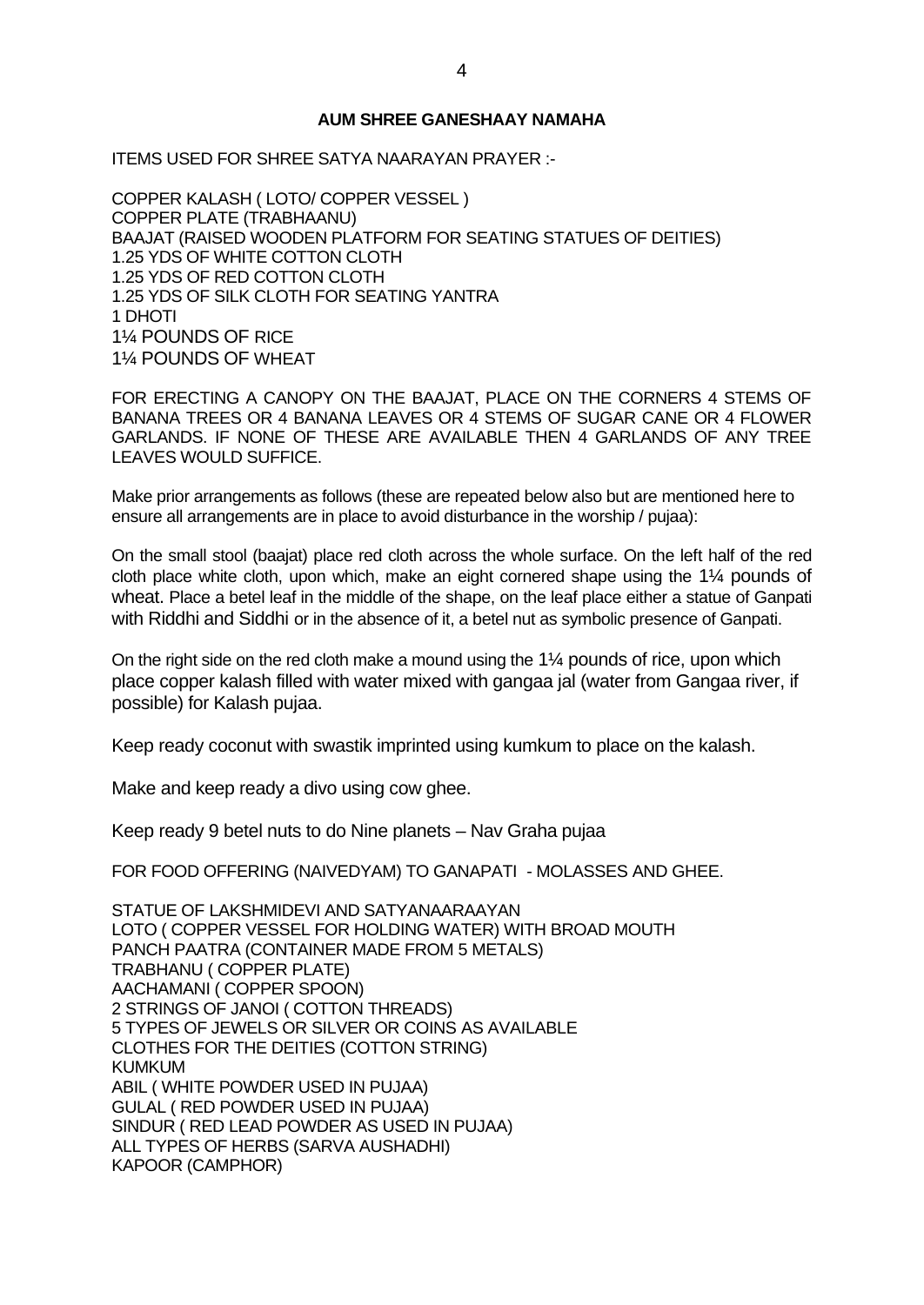DHOOP ( ARABIC GUM, SANDALWOOD CHIPS ETC. FOR SWEET SMELLING SMOKE) AGARBATTI ( JOSS STICKS) FLOWERS FOR PUJAA AND 1000 NAMES OF LORD VISHNU (SEE BELOW) DURVAA ( GRASS ) WHOLE TURMERIC (HALDAR) NAADAACHADI ( COLOURED STRING FOR WEARING IN PUJAA) 1008 LEAVES OF TULSI OR 1008 FLOWERS OR PETALS OR 1008 RICE GRAINS 3 FLOWER GARLANDS 2 COCONUTS 25 BETEL LEAVES 25 BETEL NUTS LOOSE MONEY COINS

SEASONAL FRUITS AS AVAILABLE :-

BANANAS GRAPES POMEGRANATES ( DAADAM) **ORANGES** LEMONS SUGAR CANE I.E. ALL KINDS OF GREEN FRUIT

DRY FRUITS :-

DRY DATES ( KHAREK) KERNEL OF COCONUT (COPRA) ALMONDS PISTACHIO CARDAMOM (ELAAYACHI) **SULTANAS** 

RED CLOTH FOR COVERING PRAYER BOOK

FOR BATHING THE DEITIES :-

MILK PLAIN YOGHURT (CURD/DAHI) GHEE **HONEY** SUGAR CANDY TOWELS / CLOTH TO DRY AFTER BATHING

FOR PRASAADAM :- 1.25 Lbs OF GHEE 2.5 Lbs OF MILK 1.25 Lbs OF SEMOLINA 1.25 Lbs OF SUGAR

MIX ALL THE INGREDIENTS AND PREPARE SHIRO FOR OFFERING AS NAIVEDYAM TO SHREE SATYANAARAAYAN

WITH THE SHIRO, INCLUDE GREEN FRUIT I.E. BANANAS, POMEGRANATES, GUAVA, PAPAYA, ETC..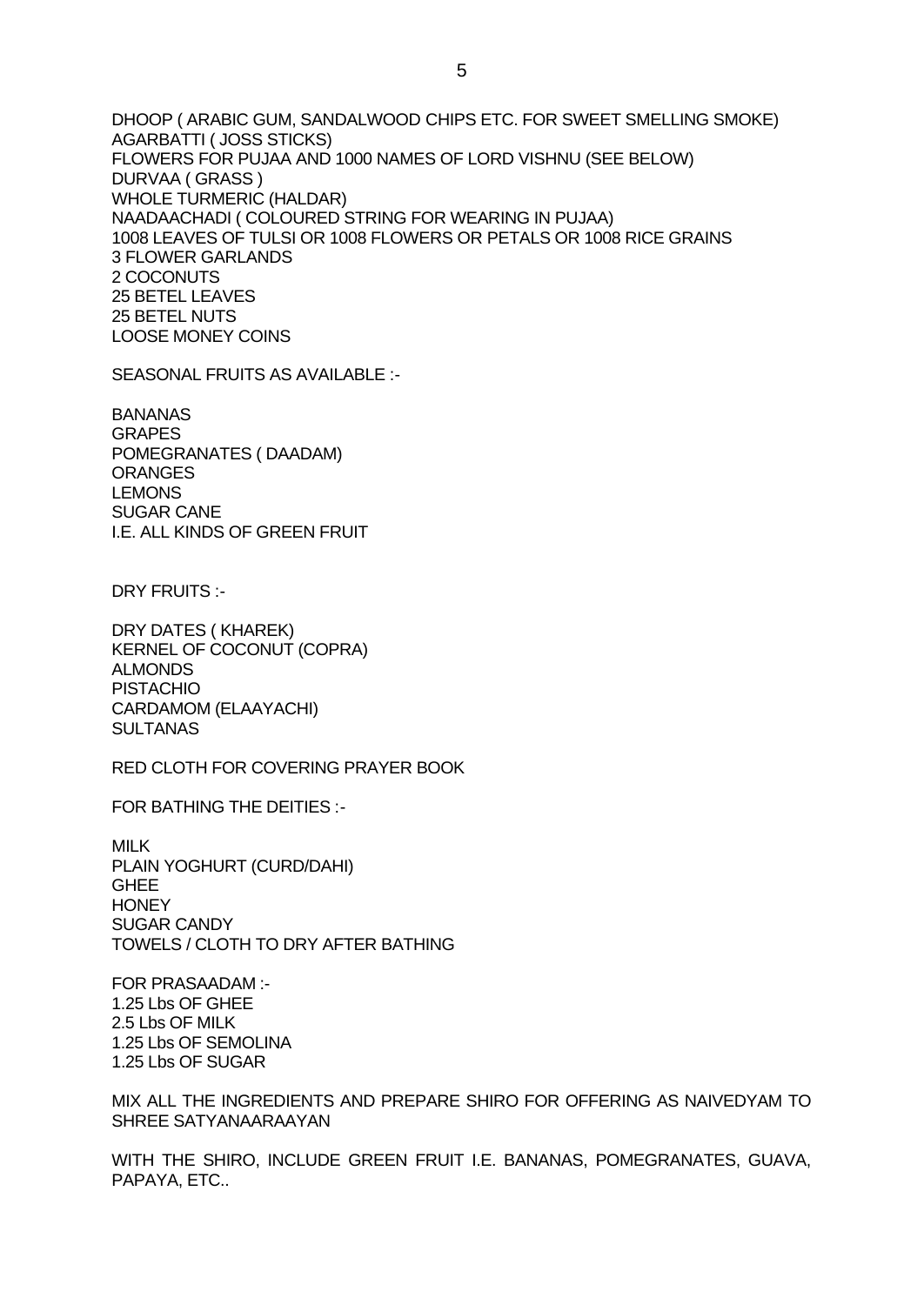START BY NAMASKAARAM (BOWING) TO SHREE LAKSHMINAARAAYAN First do 3 achamans

- 1. Shri Keshavaay Namaha Svaahaa
- 2. Shri Naraayanaay Namaha Svaahaa
- 3. Shri Madhavaay Namaha Svaahaa

Wash Hands chanting "Shri Govindaay Namaha"

Then do Praanaayam with the mantra " Aum Vishnave Namaha"

Then the priest puts tilak on the forehead of the yajamaan and chants shaanti paath:

Dhvaavaa antariksha pruthvi salilaani shaantihi shaantihi Sadaa amrut van aushadh sraa shaantihi Shaantis cha brahma nikhibham nanu vishva deva shaantihi Sushaantir api saa punrev shaantihi shaantihi shaantihi

## **SHREE SATYANAARAAYAN PUJAA PROCEDURE**

PRAYER :-

AUM SHREE MAN MAHAA GANAPATAYE NAMAHA I bow to Mahaa Ganapati SHREE GURUBHYO NAMAHA I bow to Guru SHREE LAKSHMI NAARAAYANAABHYAN NAMAHA I bow to Lakshmi Naaraayan SHREE UMAA MAHESHWARAABHYAAN NAMAHA I bow to Umaa Maheshwar SHREE SHACHI PURANDARAABHYAAN NAMAHA I bow to Shachi Purandar SARVE BHYO DEVEBHYO NAMAHA I bow to all the deities SHREE KUL DEVTAA BHYO NAMAHA I bow to deity of the clan SHREE ISHTA DEVTAA BHYO NAMAHA I bow to my favourite deity SHREE GRAAM DEVTAA BHYO NAMAHA I bow to deity of the village SHREE SARVE BHYO BHRAAMANE BHYO NAMAHA I bow to all the brahmins

Matru pitru charan kamale bhyo namaha Nir vighnam astu

AACHAMYA PRAANAAYAMYAHA

SARVESHVAABDHA KAARYESHU TRAYAKHI BHUWANESHWARAAHAA DEVAADISHANTU NAHA SIDHIR BRAHAMA SHAAN JANAARDANAAHAA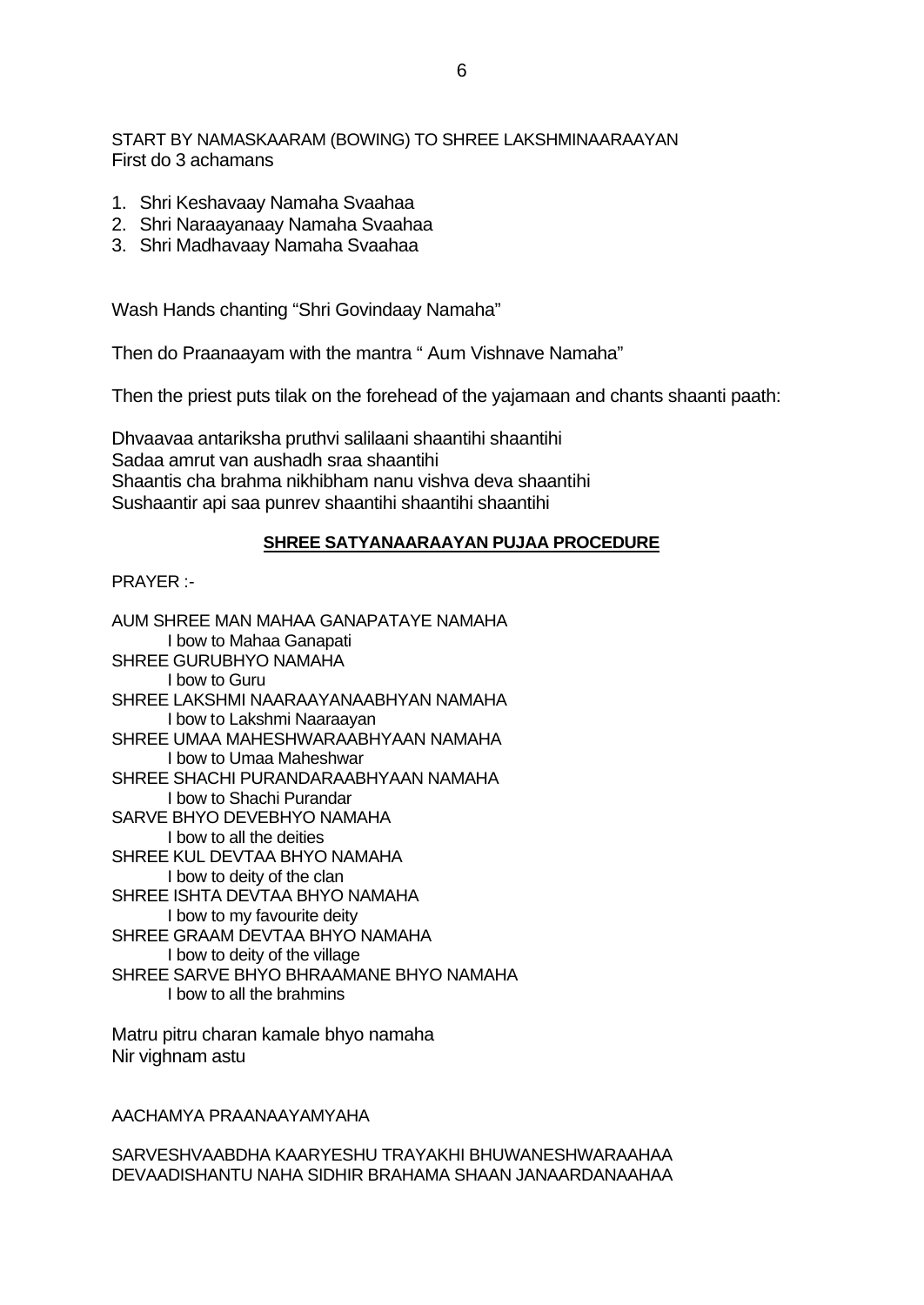## **--- COMMITMENT ---**

Take some water in the right hand, chant the following while holding it: Then yajmaan takes chandan, rice and flower in right hand and chant the following commitment (sankalpa) mantra:

ATRAADHYA MAHAA MAANGALYA FALPRAD MAASOTTAM MAASE ..........(say month) MAASE ..........(say which fortnight) PAKSHE............(say which date) TITHAU ...........(say which day ) VAASARE .......... (say which constellation) NAKSHATRE

MAM SAKAL DURITOPSHAMAN SARVA UPSHAANTI PURVAKAM SAKAL MANORATH SIDHAYARATHAM YATHAA

For the quelling of all my foes, for the peace of all , for fulfilment of all my just desires

SAMPAADIT SAAMAGRAYAA GANESHA GAURI VARUN BHRAMAA VISHNU RUDHRA LAKSHMI SURYA AADI

with all the items available, Ganesh, Gauri, Varun, Bhrama, Vishnu, Rudhra, Lakshmi, Surya,

NAVAGRAHA DEVTAA INDRA DHYASHT LOKPAAL DEVTAA PUJAN PURVAK MAA ANGI KRUT

nine planets, Indra, deities looking after the worlds,

SHREE SATYANAARAAYAN PUJANAM TATHAA TAT KATHAA SRAVANAM AHAM KARISHYE

Shree Satya Naaraayan pujan, and listening to the story-katha I will do.

Then put the water on the ground. This mantra essentially commits oneself to a vow.

Then bow with hands clasped, hold some water in the right hand and chant the following :

PRUTHAVI TVAYAA DHRUTA LOKAA DEVI TVAM VISHNUNAA DHRUTAA O earth mother, you behold all the worlds, you are held by Lord Vishnu TVAM CHA DHAARYA MAA DEVI PAVITRAM KURU ME CHA AASANAM you behold us O Devi, sanctify this seating.

Sprinkle the water from the right hand on all items and the people present to sanctify all.

## **DEEP PUJANAM**

Then make a divo using cow ghee and light it, then chant mantra:

Bho deep dev swarup stawam karma saakshi hyavida na krut Yaavat karma samaaptihi syaat taavat tvam sam sthiro bhava

Deep stha devtaa bhyo namaha Gandha pushpaani samar payaami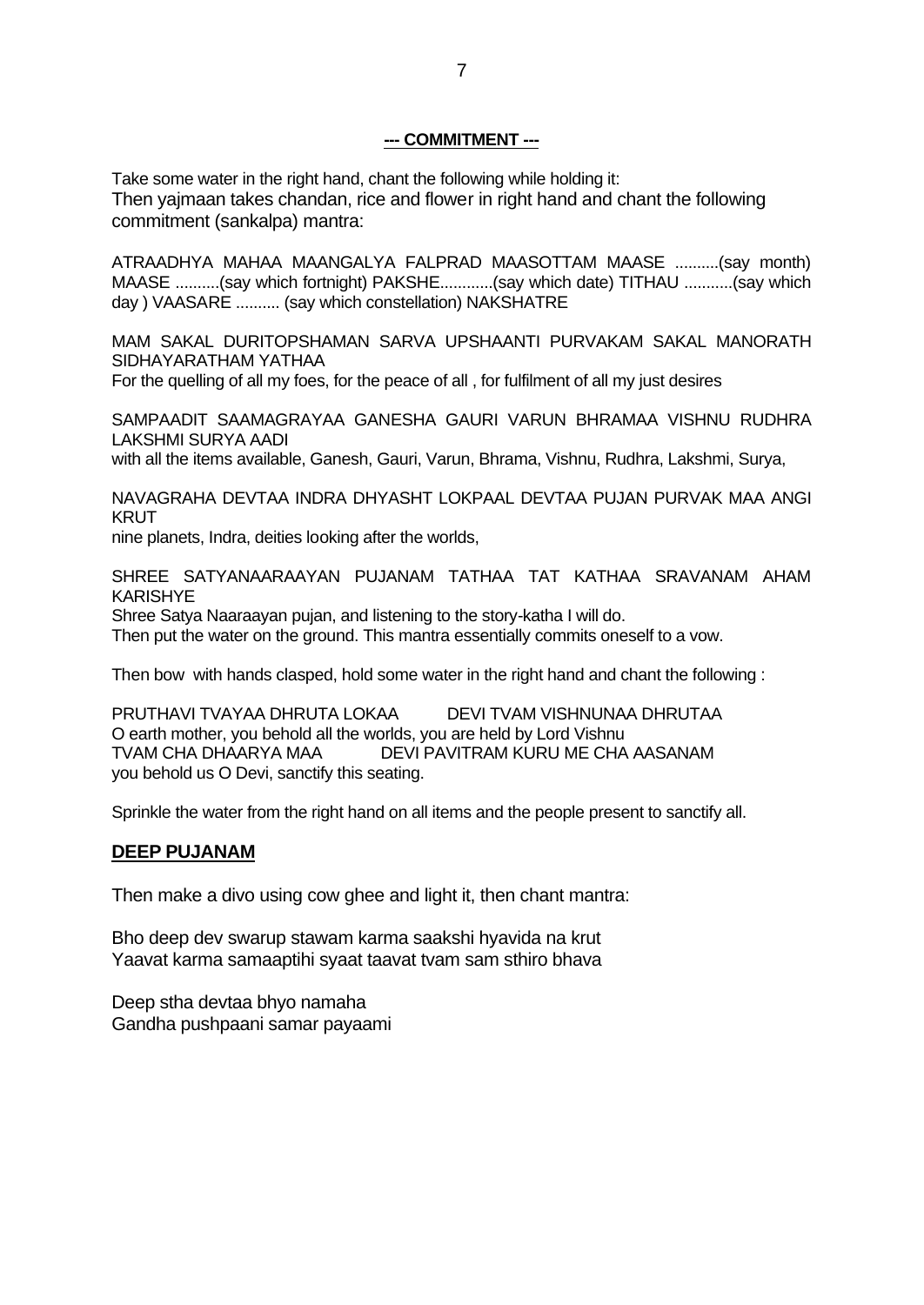#### **GANAPATI PUJANAM**

Arrange to place a kalash (copper vessel) on the left on the baajat, filled with water and do appropriate pujaa using chandan and kumkum. Take some water out of it in the panch paatra (5 metal vessel). Take some water from it in the right hand. Make a vow (sankalpa) to do Ganpati with Siddhi and Buddhis' pujaa in 16 ways (shodshopchaara). Put the water from the hand on the ground.

On the small stool (baajath) place white cloth. Make an eight cornered shape using wheat. Place a betel leaf in the middle of the shape, on the leaf place either a statue of Ganpati with Riddhi and Siddhi or in the absence of it, a betel nut as symbolic of presence of Ganpati. Meditate on Ganpati by uttering "Hey Herambh".

Hold some rice in the right hand, cover with left hand and chant the following :

Sumukh scha ek danta scha kapilo gaja karnaka Lambo dara scha vikto vighna naasho vinaayaka Dhumra ketu ganaa dhyaksho bhaal chandro gajaanan

Dvaatash etaani naamaani yaha pathe srunu yaa da api Vidyaa aarambhe vivaahe cha praveshe nirgame tathaa Sangraame sankate cha eva vighna sta asya na jaayate

Vakra tunda mahaa kaaya surya koti sama prabha Nir vighna kurume dev sarva kaaryeshu sarvadaa

Vinaayak gurum bhaanum brahmaa vishnu maheshwaraan Saraswati pranama yaadou sarva kaarya artha siddhaye

| Sarva vighna haras tasmei    | Ganaadhi pataye namaha             |
|------------------------------|------------------------------------|
| Sarva managal maangalye      | Shive sarva artha saadhike         |
| Sharanye trayambike Gauri    | Naaraayani nama stute              |
| Laabh steshaam jaya steshaam | kut steshaam paraa jayaha          |
| Yeshaa bhindi var shyaamo    | hridi astho Janaardanaha           |
| Tadeva lagna sudinam tadev   | taaraa bal chandra balam tadev     |
| Vidyaa bal deiva balam tadev | Lakshmi pate tandri yugam smaraami |
| Sarve shvaabdha kaaryeshu    | traya Shree Bhuwaneshwaraaha       |
| Deva aadi shantu naha siddhi | Brahameshaan Janaardanaaha         |

Then offer the rice at the feet of Shree Ganesh's statue.

Then with some rice in the right hand, chant the following mantra :

Apasarpantu ye bhutaa ye bhutaa bhumi sansithitaaha Ye bhutaa vighna kartaa raste nashyantu Shiv aagnayaa

Then sprinkle the rice in all the directions to dispel all impediments and hurdles in worship.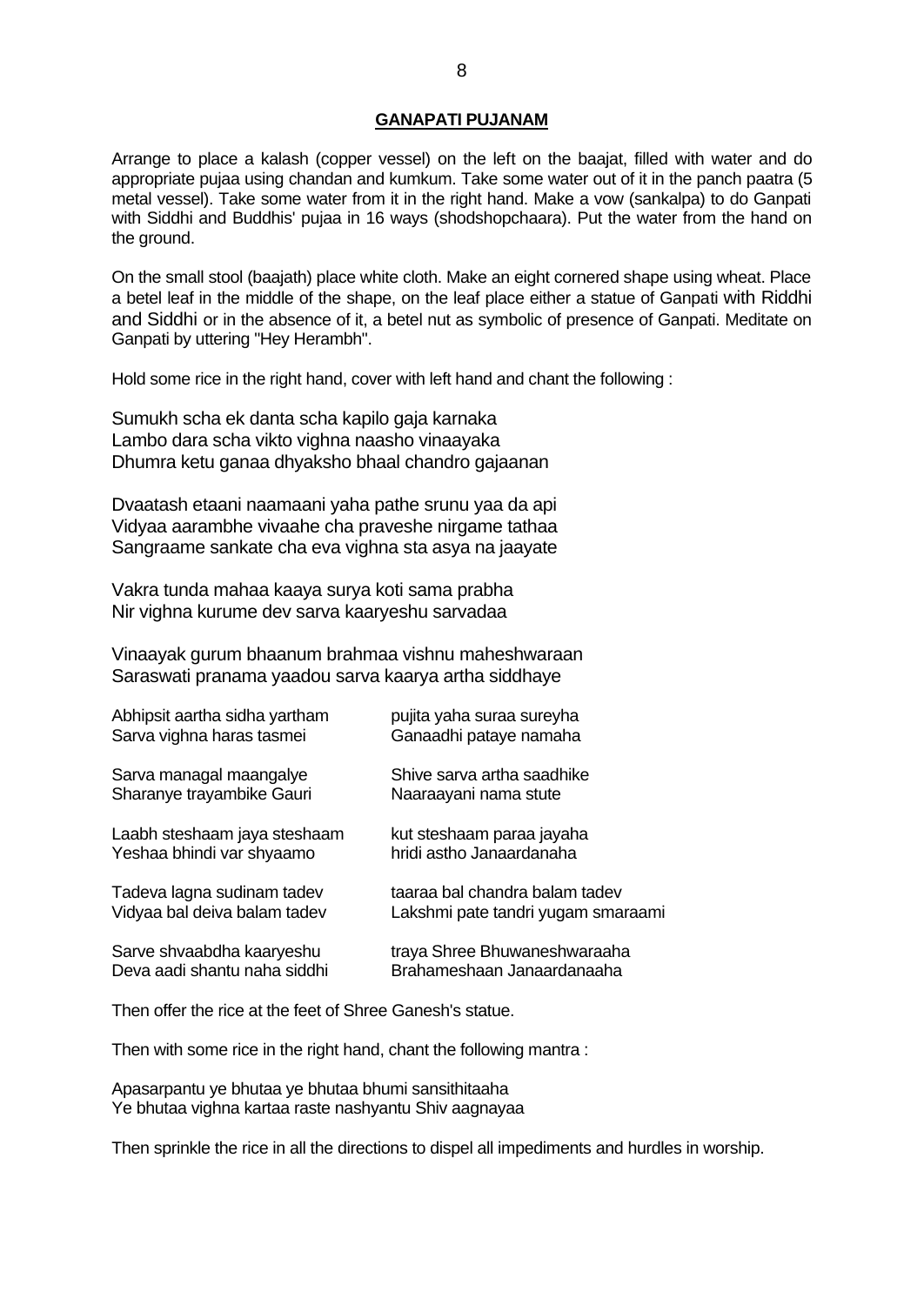Convey aasan (seat), paadhya (wash feet), ardhya (drinking water), bathe with panchaamrut (ghee, candy, honey, curd and milk mixture) while chanting the following mantras :

SUMUKHAAY NAMASTUBHYAM GANAADHI PATAYE NAMAHA (bow)

## **Dhyaanam (Meditation)**

Sveta anga svet vastra sit kusum ganeiha pujitam svet gandheha Kshir aabdhou ratna deepeha sur taru vimale ratna simha aasan stham Dour bhihi paashaa ankush eshthaa bhaya dhruti vishadam chandra mauli tri netram Dhyaa yet shaanti artham isham Ganapati mamalam Sri sametam prasanam Aum Gam Ganpataye namaha - Sri Siddhi Buddhi sahit Mahaa Ganapataye namaha dhyaanam samar payaami

### **Aavaahanam (Welcome)**

He Herambha tvam hyehi Ambikaa aatmaj Siddi Buddhi pate tray aksha bhaksha laabh patihi prabho Aum Gam Ganpataye namaha - Sri Siddhi Buddhi sahit Mahaa Ganapataye namaha – aavaahanam karomi

### **Aasanam (Seat)**

flowers to destroy all inhibitions)

PUSHPA AASANAM MAYAA DATTAM VIGHNAPUNJAM NIVAARAYA (offer seat of

Ramyam sushobhanam divyam sarva saukhya karam shubham Aasanam cha mayaa datta gruhaan Gana Naayakam Aum Gam Ganpataye namaha - Sri Siddhi Buddhi sahit Mahaa Ganapataye namaha – aasanam samarpayaami

### **Paad Prakshaalam – Paadhyam (Wash feet)**

Offer feet wash with warm water chanting:

Ushanodakam nirmalam cha sarva saugandhya samyutam Paad prakshaala naarthaaya dattam te prati gruhya taam Aum Gam Ganpataye namaha - Sri Siddhi Buddhi sahit Mahaa Ganapataye namaha – paadhyam samarpayaami

### **Ardhyam (hand wash)**

Wash hands while chanting:

Ardhayam gruhaan devesh gandha pushpa akshatehe saha Karunaa kar me dev gruhaan ardhayam namo astu te Aum Gam Ganpataye namaha - Sri Siddhi Buddhi sahit Mahaa Ganapataye namaha – hastayo ardhyam samarpayaami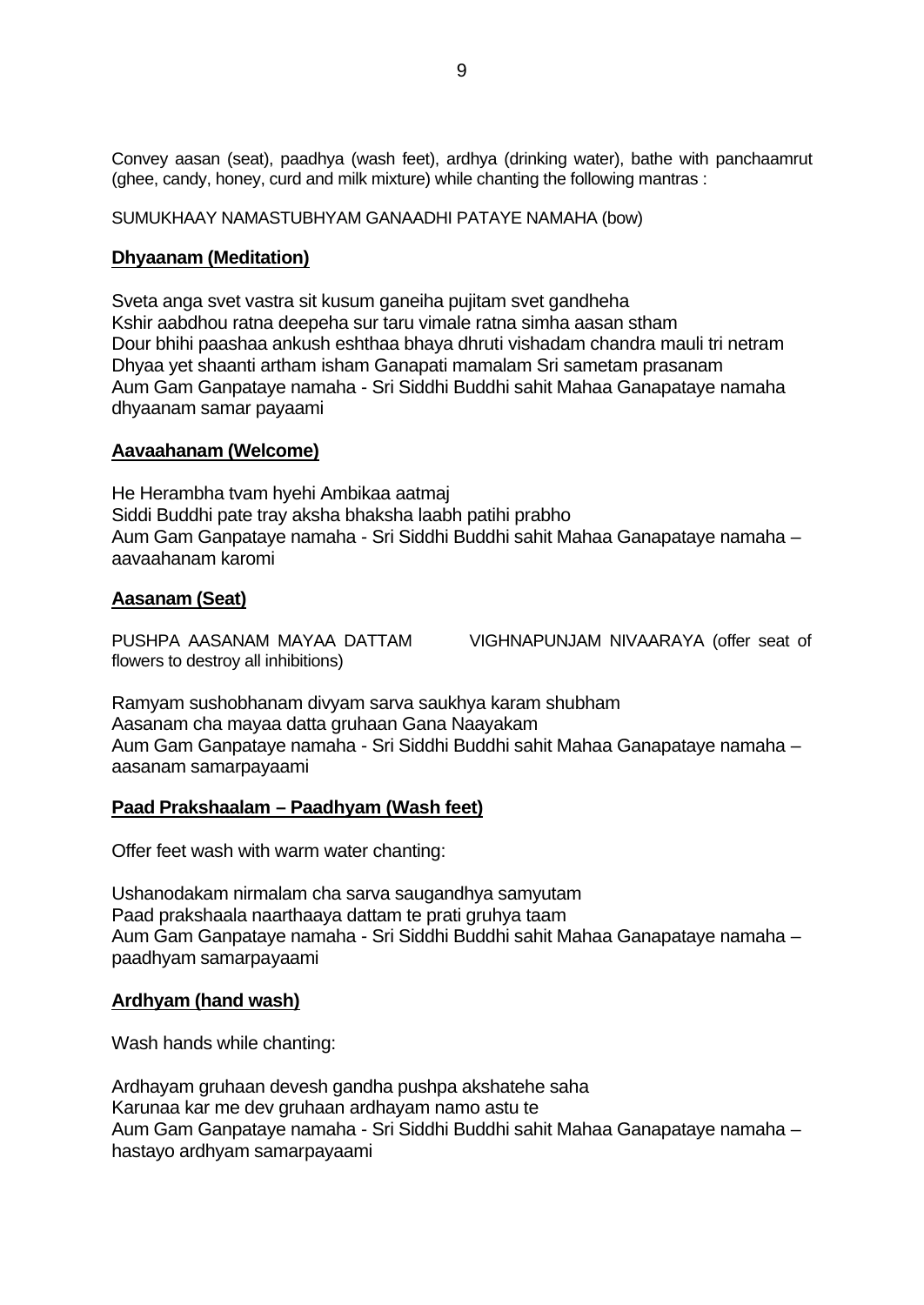## **Aachamanam (little water to drink)**

Offer water in aachamani (small copper spoon) while chanting:

Sarva tirtha smaa yuktam sugandhi nirmalam jalam Aachamayataam mayaa dattam gruhaan parmeshwara Aum Gam Ganpataye namaha - Sri Siddhi Buddhi sahit Mahaa Ganapataye namaha – aachmanam samarpayaami

## **Snaanam (Bath)**

Offer bath with following chant mantra:

Gangaa Saraswati Reva payoshani Narmadaa jaleha Snaapito asi mayaa dev tathaashaanti kurushva me Aum Gam Ganpataye namaha - Sri Siddhi Buddhi sahit Mahaa Ganapataye namaha – snaanam samarpayaami

## **Dugdha snaanam (Milk bath)**

Offer bath using milk chanting following mantra:

Kaam dhenu sama udbhutam sarveshaam jivanam param Paavanam yagna hetusraa payaha snaan artha sam arpitam Aum Gam Ganpataye namaha - Sri Siddhi Buddhi sahit Mahaa Ganapataye namaha – paya snaanam samarpayaami

Then bathe with clean water chanting: Dugdha snaante shuddhodak snaanam samar payaami Aum Gam Ganpataye namaha

### **Dadhi snaanam (Curd Bath)**

Offer bath using curd chanting following mantra:

Paayas astu sam udbhutam madhur aamlam sashi prabham Dadhyaa nitam mayaa dev snaan artham prati gruhya taam Aum Gam Ganpataye namaha - Sri Siddhi Buddhi sahit Mahaa Ganapataye namaha – dadhi snaanam samarpayaami

Then bathe with clean water chanting: Dadhi snaante shuddhodak snaanam samar payaami Aum Gam Ganpataye namaha

## **Ghrut snaanam (Ghee bath)**

Offer bath using ghee chanting following mantra:

Navanit sam utpanna sarva santosh kaarkam Ghrut tubhyam pradaa syaami snaan artham prati gruhya taam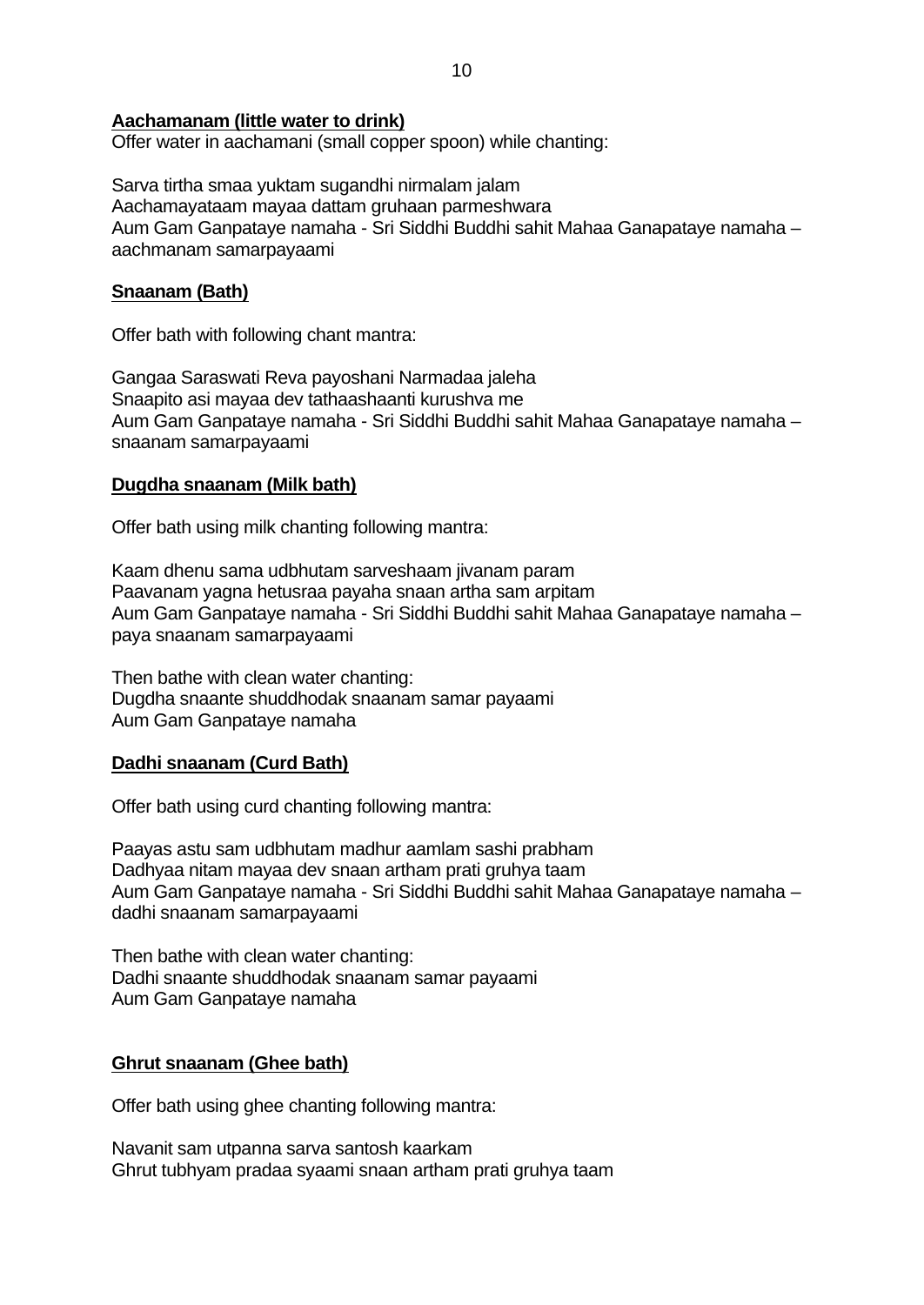Aum Gam Ganpataye namaha - Sri Siddhi Buddhi sahit Mahaa Ganapataye namaha – ghrut snaanam samarpayaami

Then bathe with clean water chanting: Ghrut snaante shuddhodak snaanam samar payaami Aum Gam Ganpataye namaha

## **Madhu snaanam (Honey bath)**

Offer bath using honey chanting following mantra:

Taru pushpa sam udbhutam su swaadu madhuram madhu Tejaha pushti karam divyam snaan arthamprati gruhya taam Aum Gam Ganpataye namaha - Sri Siddhi Buddhi sahit Mahaa Ganapataye namaha – madhu snaanam samarpayaami

Then bathe with clean water chanting:

Madhu snaante shuddhodak snaanam samar payaami Aum Gam Ganpataye namaha

## **Sharkaraa snaan (candy bath)**

Offer bath using candied water chanting following mantra:

Ikshu saar sam udbhutaa sharkaraa pushti kaarikaa Malaap haarikaa divyaa snaan artham prati gruhyataam Aum Gam Ganpataye namaha - Sri Siddhi Buddhi sahit Mahaa Ganapataye namaha – sharkaraa snaanam samarpayaami

Then bathe with clean water chanting: Sharkaraa snaante shuddhodak snaanam samar payaami Aum Gam Ganpataye namaha

### **Jala snaanam (Clean water)**

Offer bath using clear water chanting following mantra:

Gangaa jal samam shitam nadi tirtha sam udbhavam Snaan artham cha mayaa dattam gruhyataam parmeshwaram Aum Gam Ganpataye namaha - Sri Siddhi Buddhi sahit Mahaa Ganapataye namaha – shuddhodak snaanam samarpayaami

### **Vastram (clothes)**

Offer clothes (white thread in its place) chanting following mantra:

Sarva bhushaadike saumya lok lajja nivaaranam Mayop paadite tubhyam vaasasi prati gruhya taam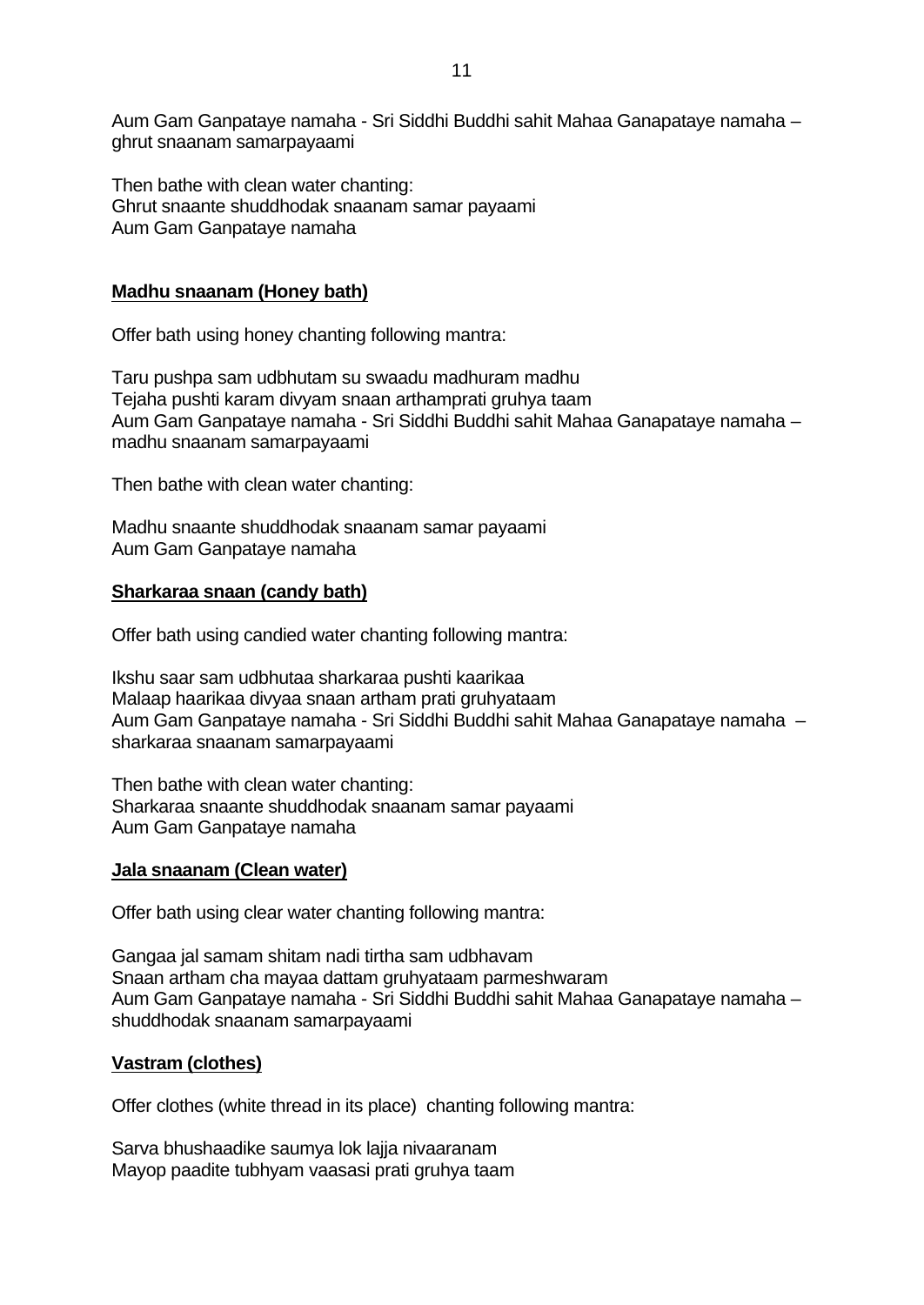Sri Siddhi Buddhi sahit Mahaa Ganapataye namaha – vastram samarpayaami

## **Janoi (Upvitam – holy thread)**

Offer Upvitam chanting following mantra:

Navbhi stantu bhir yukta tri gunam devtaa mayam Upvitam mayaa dattam gruhaan parmeshwaram Sri Siddhi Buddhi sahit Mahaa Ganapataye namaha – yagna upvitam samarpayaami

## **Gandha (scent – perfume)**

Offer sandawood paste chanting following mantra:

Sri khandam chandanam divyam gandhaa ddhayam su manoharam Vilepanam sur shreshtha chandanam prati gruhya taam Sri Siddhi Buddhi sahit Mahaa Ganapataye namaha – chandanam samarpayaami

## **Kunkum (red paste)**

Offer kumkum on forehead chanting following mantra:

Kunkumam kaamanaa divyam kaaminyaaha kaam sambhavam Kunkumena archito dev priyataam parmeshwara Sri Siddhi Buddhi sahit Mahaa Ganapataye namaha – kunkumam samarpayaami

## **Rice coated with kumkum**

Offer rice coated with kumkum chanting following mantra:

| Akshtaaha paramaa divyaaha    | sarva kaam fal pradaaha  |
|-------------------------------|--------------------------|
| Akshate stava archito devaaha | priyataam parameshwaraha |

Akshataa scha sur sreshtha kumkumaak tahaa sushobhitaa Mayaa niveditaa bhaktayaa gruhaan parmeshwara Sri Siddhi Buddhi sahit Mahaa Ganapataye namaha – akshataan samarpayaami

## **Flower**

Offer flower in hand chanting following mantra:

Maalya aadini sugandhini maaltya aadini vei prabho Mayaanitaani pushpaani gruhaan parmeshwar Sri Siddhi Buddhi sahit Mahaa Ganapataye namaha – pushpaani samarpayaami

### **Tulsi leaf**

Offer tulsi leaf chanting following mantra:

Tulsi hem rupam cha ratna rupaam cha manjarim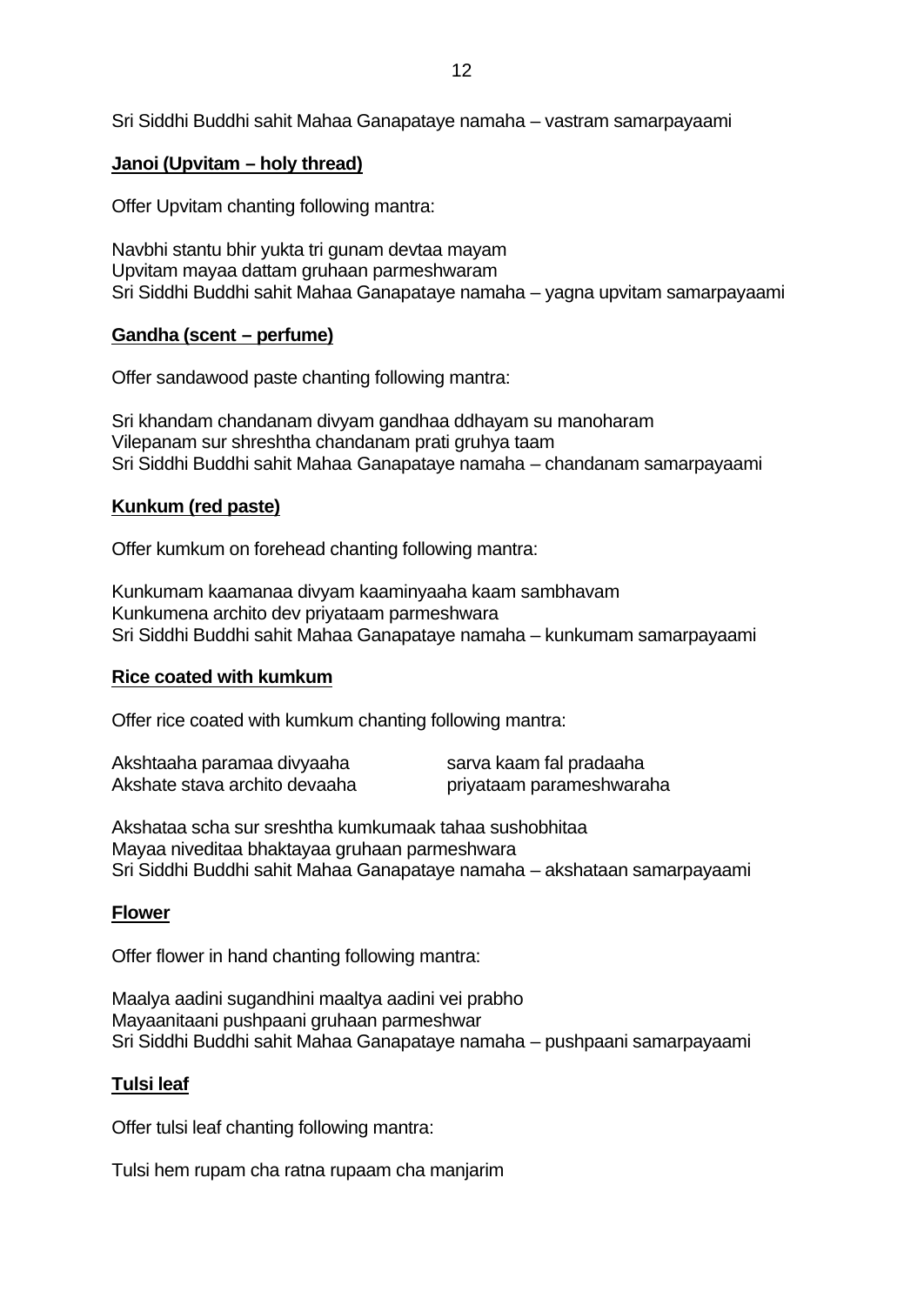Bhav moksha pradaam tubhyam arpayaami hari priyaam Sri Siddhi Buddhi sahit Mahaa Ganapataye – tulsi dalaani samarpayaami

## **Durvaa (grass leaves)**

Then chant the following mantra and offer durvaa (grass leaves):

| Durvaa kuraan suharitaan   | amrutaan mangal pradaat |
|----------------------------|-------------------------|
| Aani tam satva pujaa artha | gruhaan gana naayaka    |

Sri Siddhi Buddhi sahit Mahaa Ganapataye – durvaa samarpayaami

## **Saubhaagya dravya (Abil, Gulaal, Sindoor)**

Then sprinkle abil, gulaal, sindoor chanting:

Abilam aayusho vrudhir gulaal priti vardhanam Sindooren samaa yuktam gruhyataam parmeshwar Sri Siddhi Buddhi sahit Mahaa Ganapataye – tulsi dalaani samarpayaami

### **Dhoopam (scented smoke – joss stick)**

Then chant the following mantra and offer dhupam ( scented smoke ):

Vanaspati ras udbhooto gandhaa dhayo gandha uttamaha Aadhreyaha sarva devaanaam dhoopoayam prati gruhyataam Sri Siddhi Buddhi sahit Mahaa Ganapataye – dhoopam samarpayaami

### **Deep (lit candle)**

Then chant the following mantra and offer lit divo (ghee candle):

Saajyam cha varti sanyuktam vahninaa yojitam mayaa Deepam gruhaan devesha treilokya timir aapaha Sri Siddhi Buddhi sahit Mahaa Ganapataye – deepam darsh yaami

#### **Naivedyam (food)**

Then chant the following mantra and offer food (naivedyam) consisting of shiro:

| Sharkaraa khandam khaadhyaani                                     | dadhi kshira dhrutaani cha  |
|-------------------------------------------------------------------|-----------------------------|
| Aahaara bhakshyam bhojyam cha                                     | naivedyam prati gruhya taam |
| Sri Siddhi Buddhi sahit Mahaa Ganapataye - naivedyam samarpayaami |                             |

#### **Mukhvaasam (mouth freshners)**

Then chant the following mantra and offer mukhavaasam ( various condiments wrapped in betel leaf ) :

| Pungi falam mahaa divyam | naag valli daler yuttam     |
|--------------------------|-----------------------------|
| Ellaadi churna samyukta  | taambulam prati gruhya taam |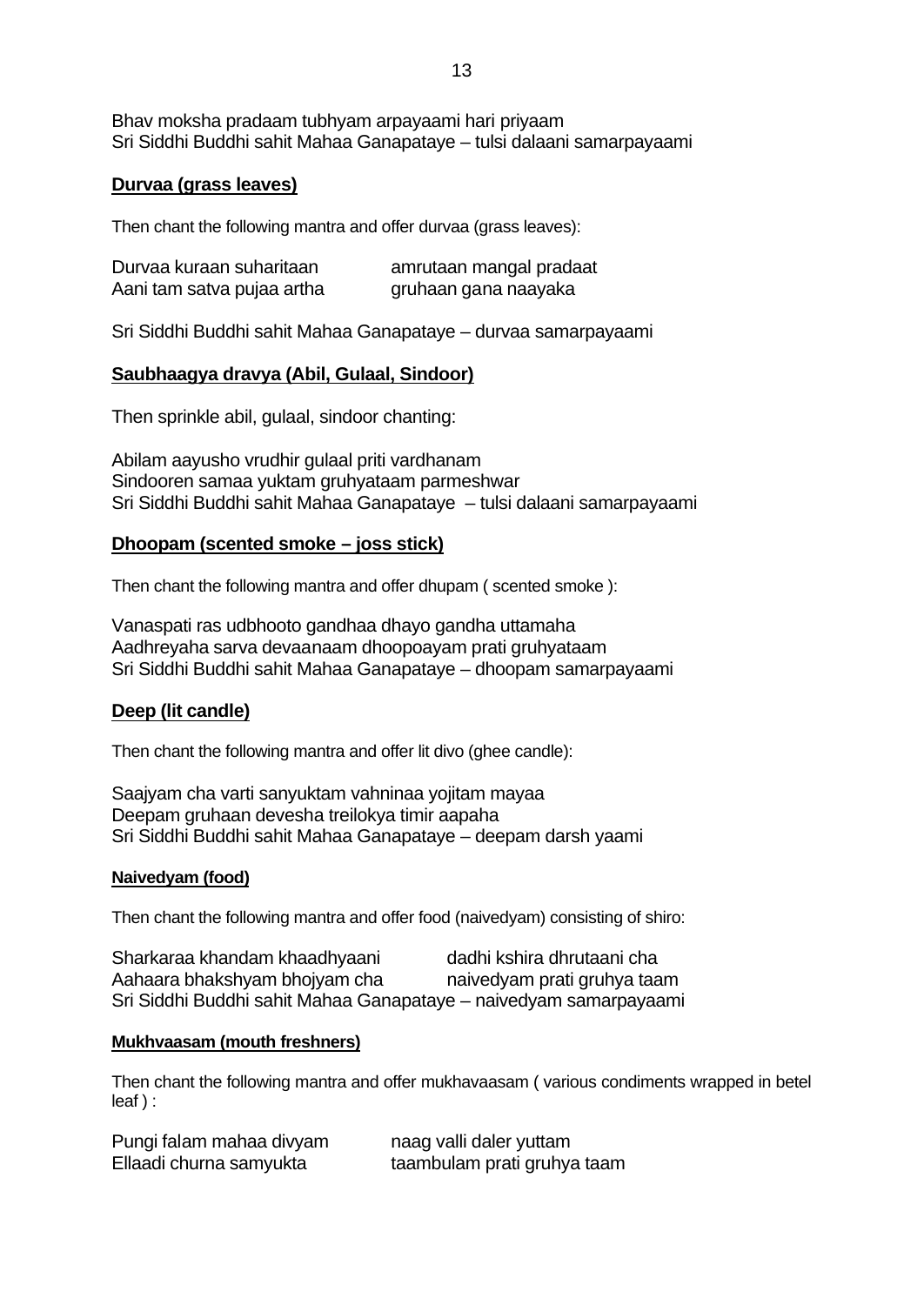Sri Siddhi Buddhi sahit Mahaa Ganapataye – taambulam samarpayaami

#### **Falam (fruits):**

Then chant the following mantra and offer fruits :

| Idam falam mayaa deva  | sthaapitam purat stava |
|------------------------|------------------------|
| Ten me safalaa vaaptir | bhave janmani janmani  |

Sri Siddhi Buddhi sahit Mahaa Ganapataye – falam samarpayaami

#### **Dakshinaa (reparation)**

Then chant the following mantra and offer money :

| Hiranya garbha garbhastham | hem bijam vibhaa vasoha |
|----------------------------|-------------------------|
| Anata punya falada mattaha | shaantihi prayachha me  |

Sri Siddhi Buddhi sahit Mahaa Ganapataye – dakshinaam samarpayaami

#### **Araartikam**

| Karpurakam mahaaraaj   | rambho udbhootam cha dipakam |
|------------------------|------------------------------|
| Mangal artham mahipaal | sangruhaan ganeshwar         |

Sri Siddhi Buddhi sahit Mahaa Ganapataye – araartikam samarpayaami

#### **Pradakshinaa (circumambulation)**

Then chant the following mantra and offer circumambulate 4 times (pra- dakshinaa) around Ganpati:

| Yaani kaani cha paapaani   | iha janma krutaani cha |  |
|----------------------------|------------------------|--|
| Taani sarvaani vinashyanti | pradikshinaa pade pade |  |

Sri Siddhi Buddhi sahit Mahaa Ganapataye – pradakshinaam samarpayaami

#### **Namaskar (prostration)**

Then offer prostration to Ganapati:

Vighneshvaraaya vardaay sur priyaay lambo daraay sakalaay jagat hitaay Nagaa navaay sruti yagna vibhushitaay gauri sutaay gana naay namo namaste Sri Siddhi Buddhi sahit Mahaa Ganapataye – namaskaar karomi

Then chant following mantra and offer flowers and bow, salutations with great affection to Ganpati :

Tvaam vighna shatru dala neti cha sundaraeti Bhakti priyeti var deti sukha pradeti

Vidyaa pradetya dhaha reti cha ye stuvanti Tebhyo Ganesh varado bhava nitya meva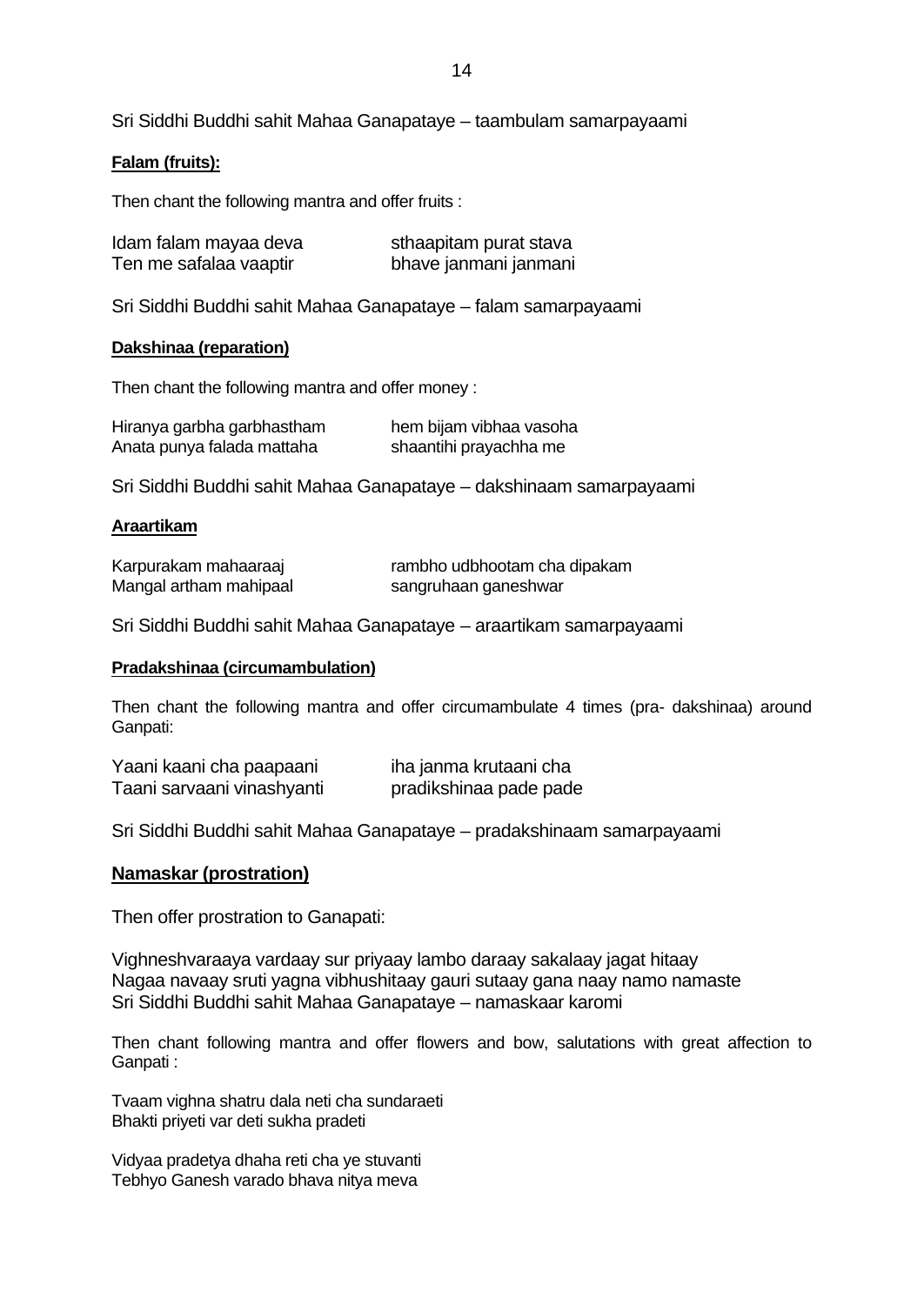## **KALASH PUJANAM**

On the red cloth on the baajat, make a mound of 1 ¼ pounda of rice, upon which place copper kalash filled with water mixed with gangaa jal (water from Gangaa river, if possible) and invite Varun dev:

## **Sparsha (touch kalash with right hand)**

Hem rup aadi sambhutam taamrajam sudaddham navam Kalasham dhoaut kalmaansh chhidra vrana vivarjitam

Chant the following while touching the kalash with the right hand offering prayer:

### **Fill Water**

Then while chanting the following mantra, fill the kalash with water preferably mixed with water from the Ganges if available:

| Jivanam sarava jivaanaa<br>Bijam sarvo aushadhinaam cha | paavanam pavanaatmakam<br>taj jalam puryaamyaham |           |
|---------------------------------------------------------|--------------------------------------------------|-----------|
| AUM VAM VARUNAAYA NAMAHA                                | AAVAAHANAM SAMARPAYAAMI                          | (welcome) |

Then offer prayers and worship to Varun dev:

Sarva samudraahaa sarit stirthaani jaladaa nadaahaa Aayaantu dev pujaa artham durit kshay kaarkaahaa

Kalash asya mukhe vishnuhu kanthe rudraha sam aasrit Mule tatra sthito brahmaa madhye matru ganaa smrutaa

Kukshou tu saagraahaa sarva sapta dvipaa vasundharaa Rug vedo atha yajur vedha saamveda hya atharvana

Angescha sahitaahaa sarve kala shantu sam aasritaa Asmin kalashe varunam saagam saprivaar Sa aayudhey sa shakti kamaa vaahyaami

### **Paste chandanam**

Put chandanam paste on four sides of kalash.

AUM VAM VARUNAAYA NAMAHA CHANDANAM SAMARPAYAAMI (sandalwood paste)

## **Wind sutra (red yellow thread) around neck of kalash**

Then while chanting the following the mantra, tie red yellow thread (red naadu) round neck of kalasham

Sutram kaarpasa sambootam brahmanaa nirmitam pooraa Yen baddham jagat sarva veshtanam kalashasya cha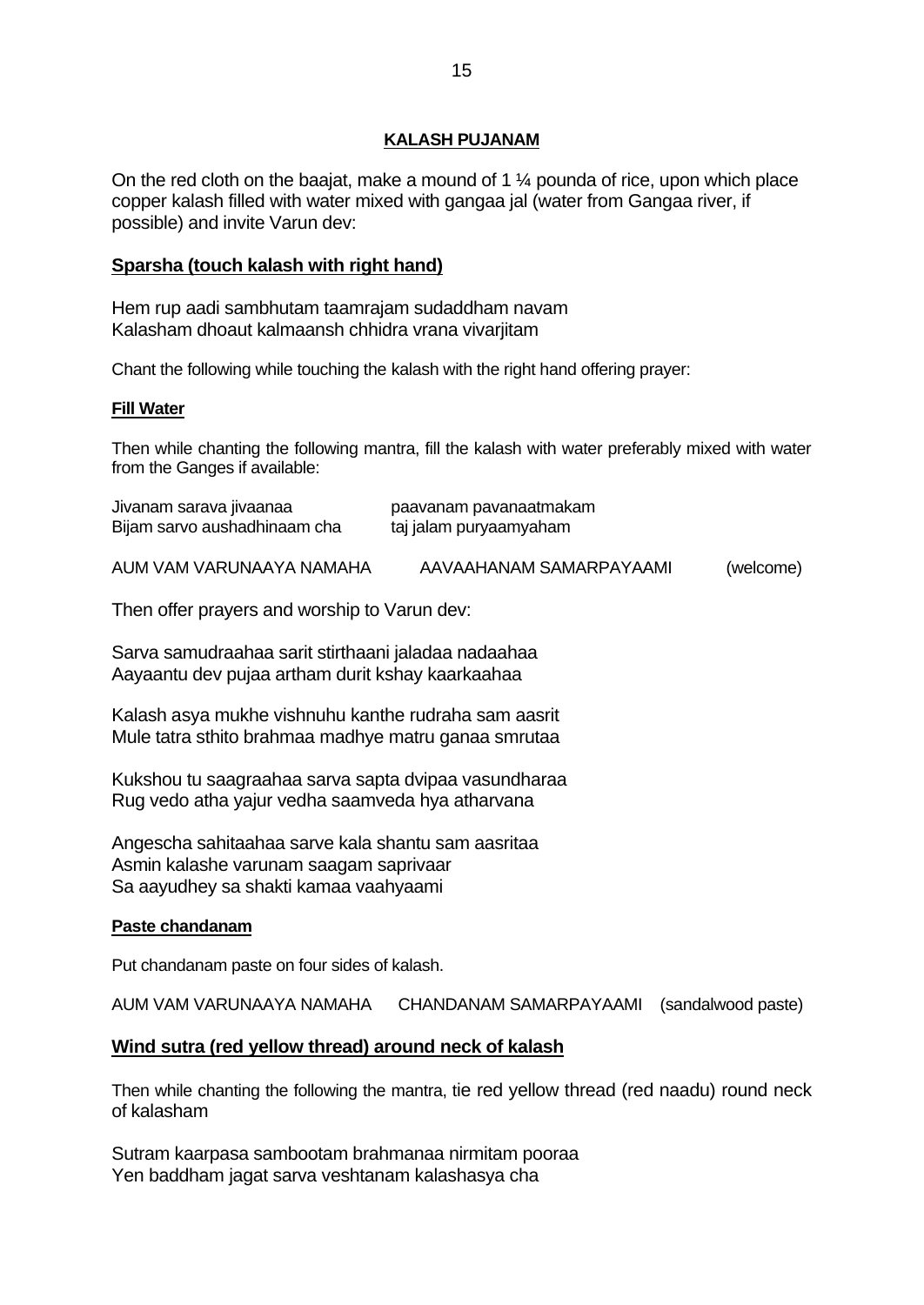AUM VAM VARUNAAYA NAMAHA KAARPAAS SUTRAM SAMARPAYAAMI

## **Put herbal medicines (cinnamon, clove, cardemom etc.) into kalash:**

Devebhyaha poorvato jaataa devebhya stri yugam pooraa Tvishatam tanum cha yaa babhru jivanam jivanaaya cha AUM VAM VARUNAAYA NAMAHA AUSHADHI SAMARPAYAAMI **Put Durvaa (Grass leaves)**

Then chant the following mantra and sprinkle into the kalash durvaa (grass) :

| Durve haya amrut sampane     | shat mule shataankure  |
|------------------------------|------------------------|
| Shata paatak samhantrim tvam | shat aayushya vardhani |
| AUM VAM VARUNAAYA NAMAHA     | DURVAA SAMARPAYAAMI    |

#### **Put five trees' leaves and flowers**

Then chant the following mantra and introduce 5 types of leaves (pipdo, umbero, pipal, aambo, vad) on the neck of kalash and then put flowers into kalash:

| Ashwathou udambar plaksha chyut<br>Pancha bhangaa iti proktaahaa | anya grodha pallavaahaa<br>sarva karma sushobhanaahaa |           |
|------------------------------------------------------------------|-------------------------------------------------------|-----------|
| AUM VAM VARUNAAYA NAMAHA                                         | PANCHA PALLVA SAMARPAYAAMI                            |           |
| Vividham pushpam sanjaatam<br>Kshipra yat kaarya sambhootama     | devaanaam priti vardhanam<br>kalashe nikshi paamyaham |           |
| AUM VAM VARUNAAYA NAMAHA                                         | PUSHPAM SAMARPAYAAMI                                  | (flowers) |

### **Put dry food seeds**

Then chant the following mantra and offer into the kalash water various dry foods (pulses and other dry seed foods) :

Dhaanya aushadhi manushyaanaam jivanam paramam smrutam Kshiptam yat kaarya sambhut kalashe prakshi paamyaham AUM VAM VARUNAAYA NAMAHA **Put betel nut**

Then chant following and introduce betel nut in the kalash water :

| Pungi falam idam divyam  | pavitram paap naashanam   |
|--------------------------|---------------------------|
| Putra pautraadi faladam  | kalashe prakshi paamyaham |
| AUM VAM VARUNAAYA NAMAHA | PUNGIFALAM SAMARPAYAAMI   |

#### **Put dakshinaa (money etc.)**

Then chant following mantra and place money into kalash:

| Hiranya garbha garbhastham   | hem bijam vibhaa vasoha |
|------------------------------|-------------------------|
| Ananta punya faladaa mattaha | shaanti prayachha me    |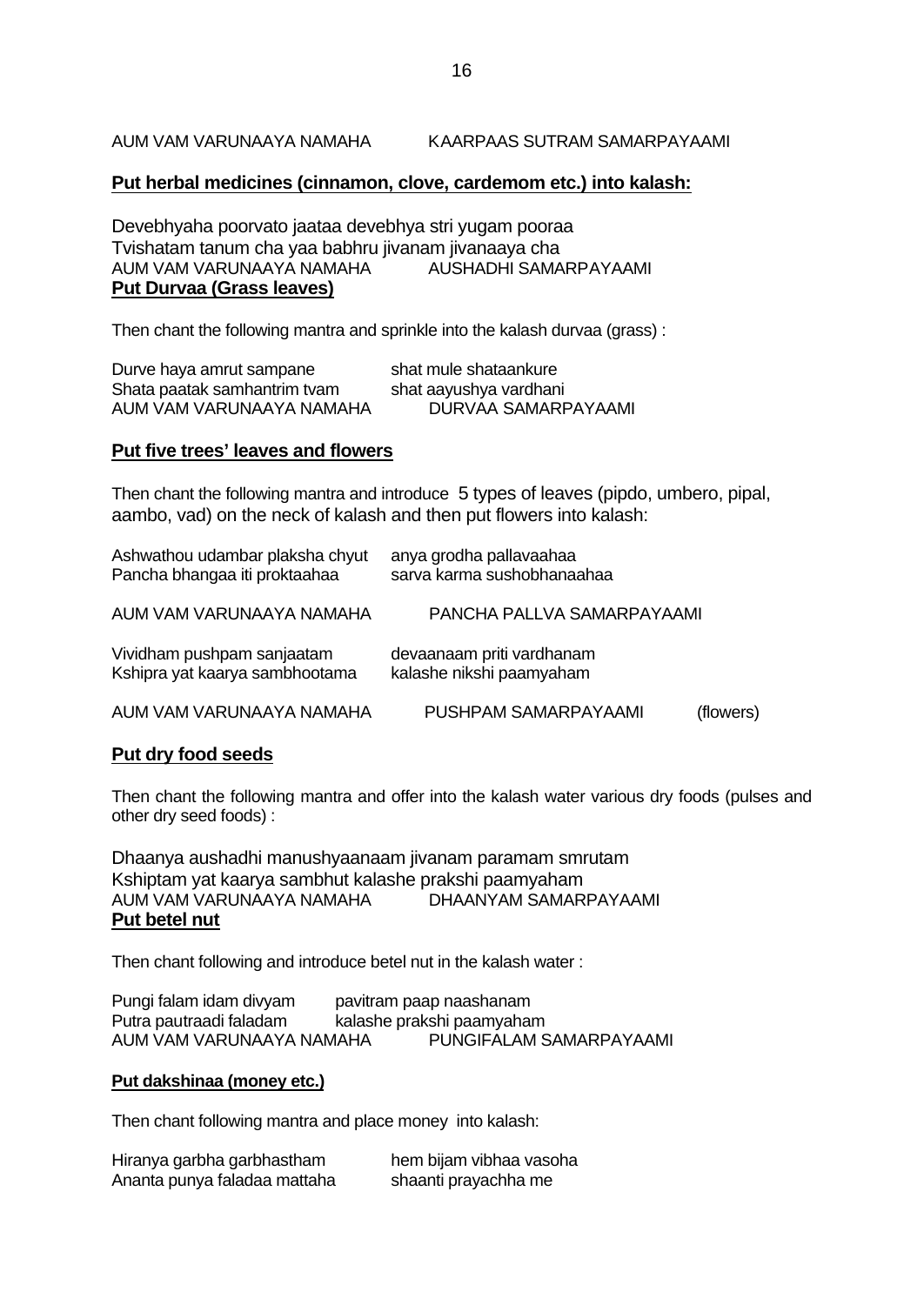#### AUM VAM VARUNAAYA NAMAHA DAKSHINAA SAMARPAYAAMI(money offering as gratitude)

## **Put five gems (or money instead)**

Then chant following and introduce five gems (or money in its absence) in the water in the kalash:

| Kanakam kulisham nilam   | padma raagam cha mauktikam |
|--------------------------|----------------------------|
| Etaani panch ratnaani    | kalashe prakshi paamyaham  |
| AUM VAM VARUNAAYA NAMAHA | PANCHA RATNA SAMARPAYAAMI  |

## **Place coconut – srifal on top of kalash**

Pidhaanam sarva vastunaaam sarva kaarya artha saadhanam Sampoorna kalasho yen paatre tat kalashopari<br>AUM VAM VARUNAAYA NAMAHA SRIFALAM SAMARPAYAAMI AUM VAM VARUNAAYA NAMAHA

#### **Shower rice on kalash:**

Then chant the following mantra and shower rice from the hands on the kalash:

| Namo namaste sphatik prabhavaaya<br>Supaash hastaaya upaasannaaya<br>Aum vam varunaaya namaha | su shwet haaraaya su mangalaaya<br>jalaadhi naathaaya namo namaste<br>sarva bhaave akshtaan samarpayaami |                      |
|-----------------------------------------------------------------------------------------------|----------------------------------------------------------------------------------------------------------|----------------------|
|                                                                                               | Then chant the following mantras and offer the denoted to Varun deva (deity of the water) :              |                      |
| AUM VAM VARUNAAYA NAMAHA                                                                      | DHUPAM SAMARPAYAAMI                                                                                      | (scented smoke)      |
| AUM VAM VARUNAAYA NAMAHA<br>made from cow butter/ghee)                                        | DEEPAM SAMARPAYAAMI                                                                                      | (show lighted candle |
| AUM VAM VARUNAAYA NAMAHA                                                                      | NAIVEDYAM SAMARPAYAAMI                                                                                   | (food)               |
| AUM VAM VARUNAAYA NAMAHA                                                                      | FALAM SAMARPAYAAMI                                                                                       | (fruits)             |
| AUM VAM VARUNAAYA NAMAHA<br>mouth refreshners)                                                | MUKHVAASAM SAMARPAYAAMI                                                                                  | (after<br>food       |
| AUM VAM VARUNAAYA NAMAHA<br>with condiments)                                                  | TAAMBULAM SAMARPAYAAMI                                                                                   | (beetle leaf         |

Then hold water in the right hand, chant the following mantra and put the water on the ground :

ANAYAA PUJYAA SAANGAHA SAPARIVAARE VARUN DEVAHA PRIYATAAM

During the pujaa, wife of the yajamaan may touch husband's body i.e. wife and husband are spritually the same entity, therefore action of one of them counts for both.

### **Then stand on the knees holding the kalasha in the hands and chant the following looking at the priest:**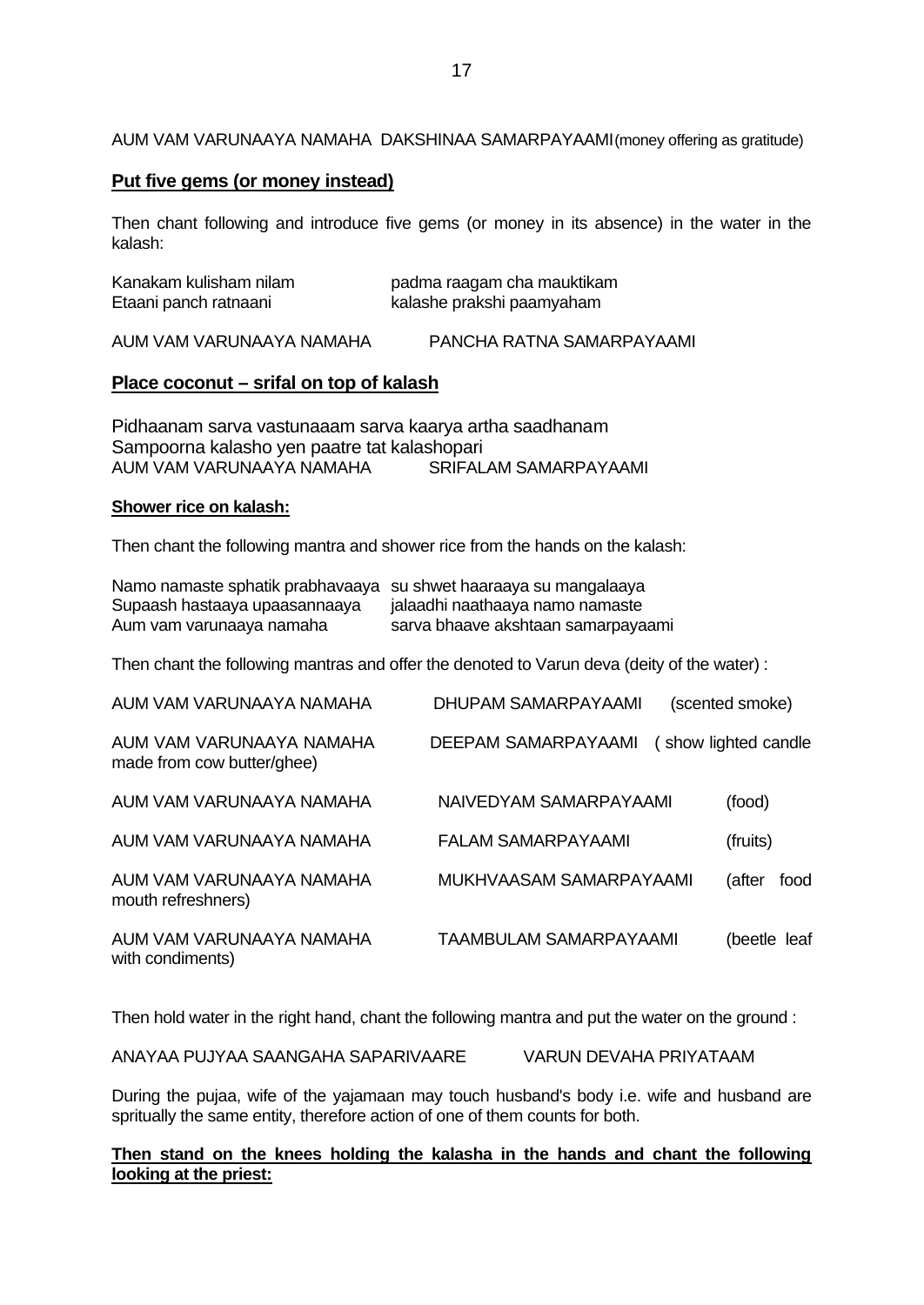[1] BHO BHRAAMANAAHAA MAHAYAM SAHA KUTUMBINE MAHAA JANAANN MASKUR VAANAAY AASHIR VACHANAM PAKSHA MAANAAY ASYA KARMANAHA PUNYAA AM BHAVANTO BRUVANTU

The Purohit (priest) chants the following 3 times:

#### PUNYAAHAM

[2] Then again the yajamaan says :

BHO BHRAAMANAAHAA MAHAYAM SAHA KUTUMBINE MAHAA JANAANN MASKUR VAANAAY AASHIR VACHANAM PAKSHA MAANAAY ASYA KARMANAHA KALYAANAM BHAVANTO BRUVANTU

The Purohit (priest) chants the following 3 times:

#### KALYAANAM

[3] Then again the yajamaan says :

BHO BHRAAMANAAHAA MAHAYAM SAHA KUTUMBINE MAHAA JANAANN MASKUR VAANAAY AASHIR VACHANAM PAKSHA MAANAAY ASYA KARMANAHA RUDDHI BHAVANTO BRUVANTU

The Purohit (priest) chants the following 3 times:

#### KARMA RUDHYATAAM

[4] Then again the yajamaan says : BHO BHRAAMANAAHAA MAHAYAM SAHA KUTUMBINE MAHAA JANAANN MASKUR VAANAAY AASHIR VACHANAM PAKSHA MAANAAY ASYA KARMANAHA SWASTI BHAVANTO BRUVANTU

The Purohit (priest) chants the following 3 times:

#### SWASTI

[5] Then again the yajamaan says :

BHO BHRAAMANAAHAA MAHAYAM SAHA KUTUMBINE MAHAA JANAANN MASKUR VAANAAY AASHIR VACHANAM PAKSHA MAANAAY ASYA KARMANAHA SRI SWASTI TVATI BHAVANTO BRUVANTU

The Purohit (priest) chants the following 3 times:

#### ASTU SRIHI

Then to end the Punyaha Vachan (chanting of the merit) the Purohit chants the following sprinkling water from the kalash with a betel leaf on the yajmaan with his wife seated on left of him:

ANEN PUNYAAHA VAACHANA AKHYEN KARMANAA PRAJAA PATIHI PRIYATAAM

Then the Purohit does abhishek (sprinkling of water) on the yajmaan couple (the pujaa doers)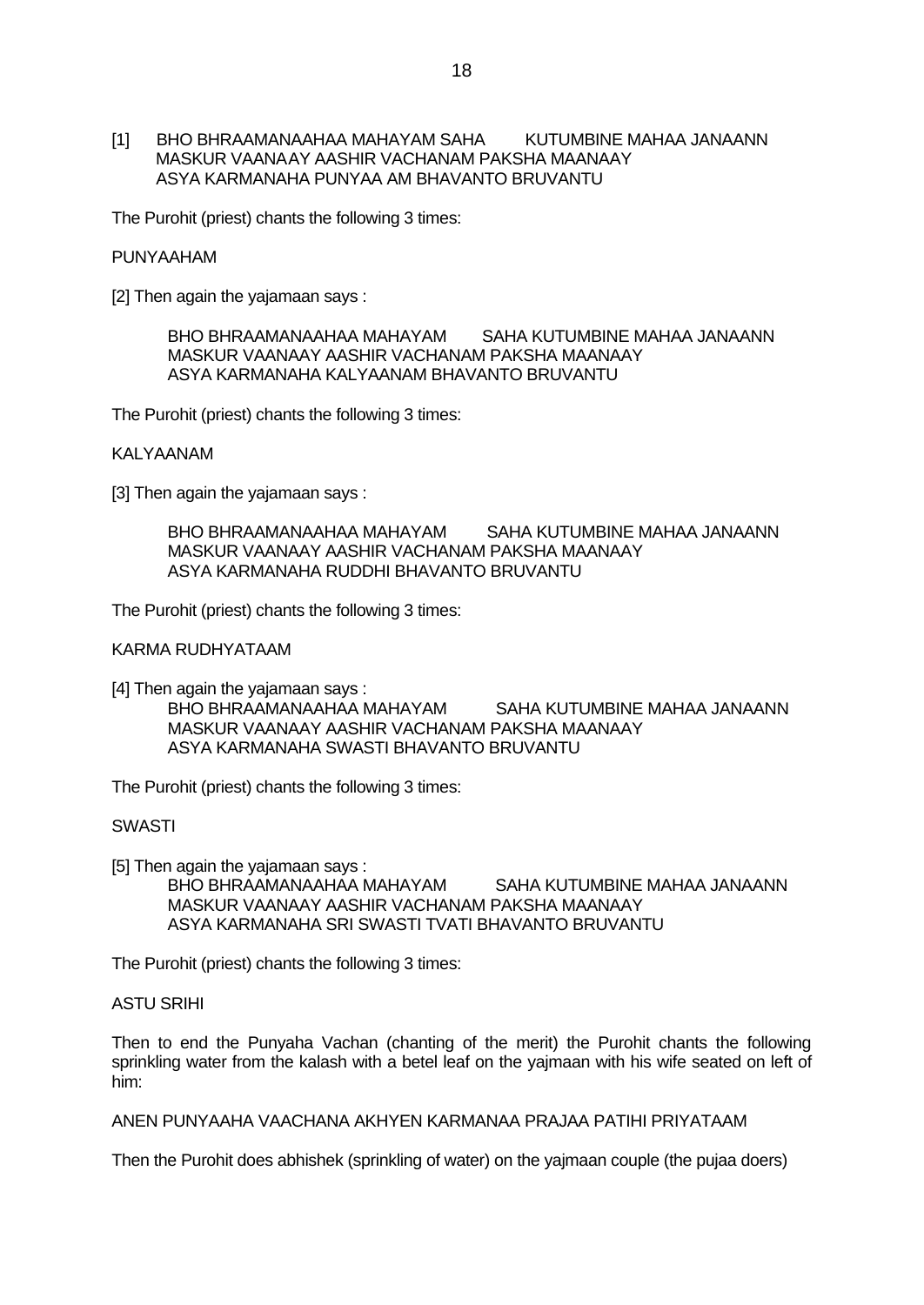## BHAGAM TE VARUNO RAAJAA BHAGAM SURYO BRUHASPATIHI BHAGAM MIDHRASHCHA VAAYUSHCHA BHAGAM SAPTA VARSHO DADHAU

YE TE KESHESHU DAUR BHAAGYAM SIMANTAM YACHA MURDHANI LALAATE KARNAYO RAKSHANO RAAPO VIGHNASTU TE SADAA

## **Worship of the nine planets**

Then take nine betel nuts – one for each planet and bathe and do puja with following mantras for each planet:

Om japaa kusum sankaasham kaashya peyam mahaa ghutim Tamodari sarva paapaghna prantosmi divaa karam Om Suryaaya mamaha

Dadhi shankha tushaa rabham kshiro darnavam sambhavam Namaami shashin somam shambor mukut bhushanam Om Somaaya namaha

Dharni garbham sambhutam vidyut kaanti sama prabham Kumaar shakti hastam cha mangalam pran maamyaham Om Mangalaaya namaha

Priya angulikaa shayaamam rupenaam pritam budham Somyam somya guno petam tam budham pranamaamya ham Om Budhaaya namaha

Devaanaa cha rushinaa cha guru kaanchan sannibhama Buddhi bhutm trilokesham tam namaami bruhas patim Om Bruhas pataye namaha

Him kund mrunaa laabham daityaanaa param gurum Sarva shaashtra pravktaar bhaargava prana maamya ham Om Bhaargave namaha

Nila anjan samaa bhaasam ravi putram yamaa grajam Chhaayaa maaturnda sambhutam tam namaami shanay shacharam Om Shanish chraaya namaha

Ardha kaayam mahaa virye chandra aaditya vimarda namaha Sinhikaa garbha sambhutam tam raahu prana maamya ham Om Raahave namaha

Palaash pushpa sankaasham taar kaagraha mastakam Rodhram rodhratamakam ghoram tam ketu prana maamya ham Om Ketave namaha

Om Aim Hrim Klim nava grha devtaa bhyo namaha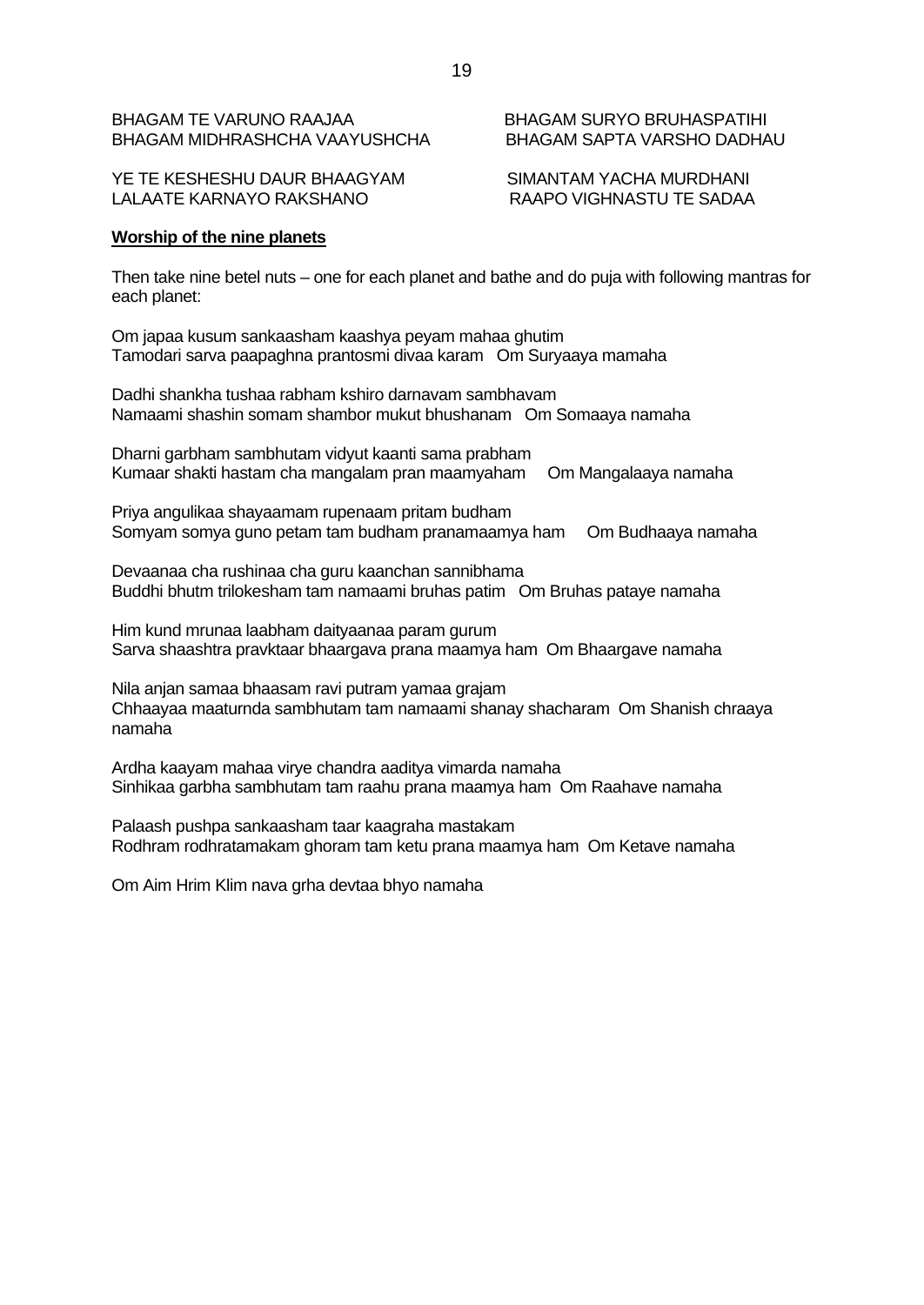## **SRI SATYANAARAAYAN PUJAA**

The yajamaan takes water in right hand and chants following commitment mantra :

ATRAADHYA MAHAA MAANGALYA FALPRAD MAASOTTAM MAASE ..........(say month) MAASE ..........(say which fortnight) PAKSHE............(say which date) TITHAU ...........(say which day ) VAASARE .......... (say which constellation) NAKSHATRE

AASAN MURTINAAM, ANGA PRATYANGA SANDHI SAM UTTAPANNAM, AATAPAAGNI SANYOG JANIT KOSH, PARI HAARA ARTHAM AGNAYU, TAARANMAHAM KARISHYE

Then smear Lakshmi Naaraayan statue with ghee and pour water over it. Then holding the statue in hand chant the following mantra to invoke life-force in the statue:

AUM HRIM KLIM YAM RAM LAM VAM SHAM SSHAM SAM HAM ADAM KSHAM SOHAM AASYAAM PRAANAA IHA PRAANAAHAA (life force enter!)

#### AUM HRIM HANSAHA SOHAM

AASYAAM SARVE INDRIYAANI VAAD MANASTVAK CHAKSHU SROT JIHVAA GHRAAN PAANI PAAD PAAY UP PASTHAANI SUKHAM CHIRAM TISHTANTHU (may all the senses, speech, mind, eyes, ears, nose, ....., feet, ....., ...... reside ever comfortably.)

Then place the Lakshmi Naaraayan statue on a betel leaf which should be located on the front of the baajat on the front on the red cloth. Also place photograph of Sri Satya Naaraayan on the baajat and

Thereafter do either 5 fold pujaa (abridged version) with sweet smelling items etc.

or

Do 16 fold (shodshopchaar) Lakshmi Naaraayan pujaa as follows :

Hold flower in right hand, chant the following mantra and meditate on the form of Sri Satya Narayan:

### **[1] Dhyaan (meditation)**

Shaantaakaaram bhujang shayanam padma naabham suresham Vishva aadhaaram gagan sadrasham megh varanam shubh angam Lakshi kaantam kamal nayanam yogi bhirdhyan gamyam Vande vishnum bhava bhaya haram sarva lok ek naatham

Satyam guna atitam guna traya samanvitam Lok natham trilokesham kaustubha bharanam hari Nil varanam peet vaasam sri vatsa pad bhushitam Govindam gokulaanandam brahmaa dheir pipujitam

ITI DHYAANAM

## **[2] Aavaahana (welcome – invitation)**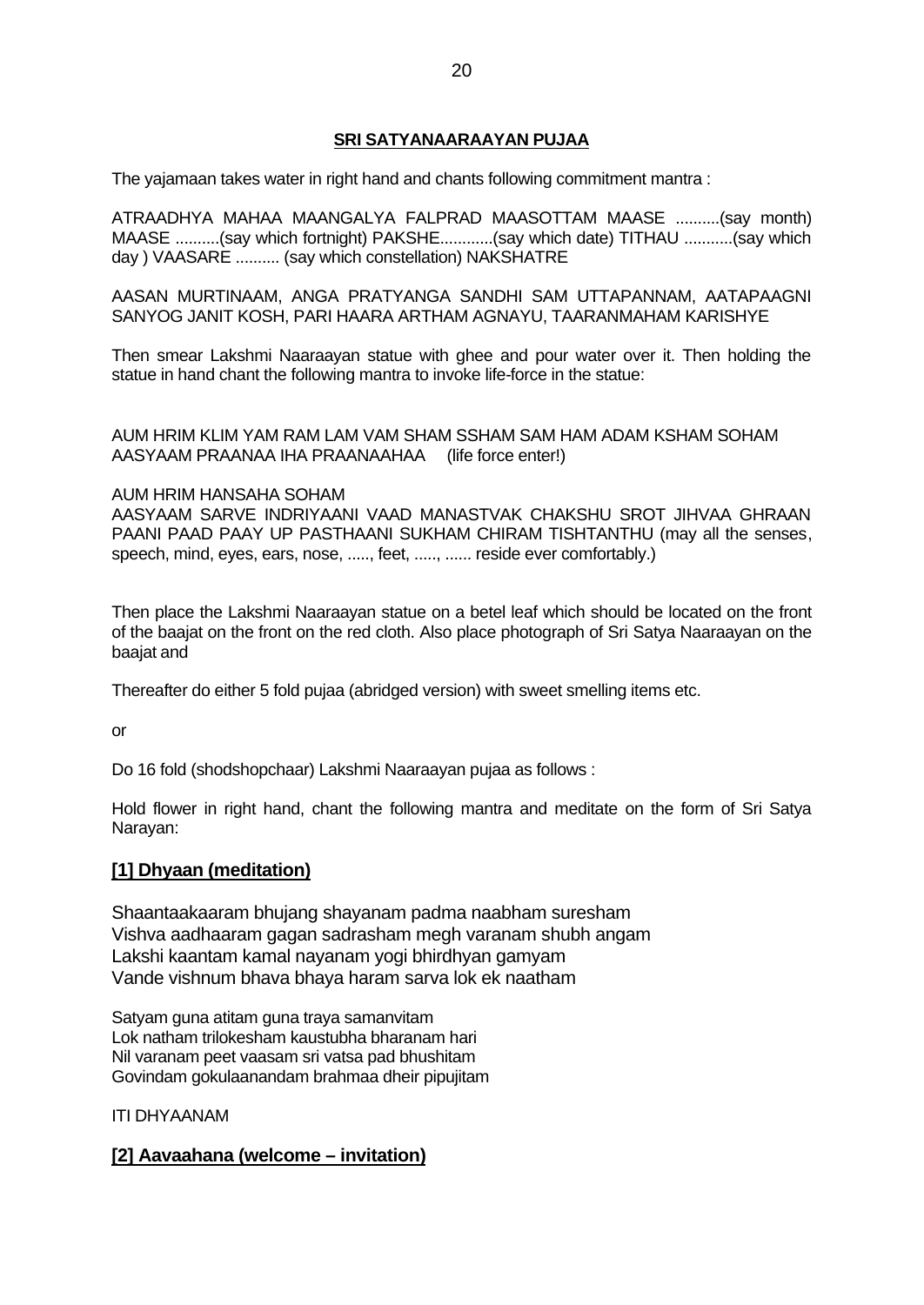Then chant the welcome mantra :

Aaa gachhaachh devesh tejo raashe jagat pate<br>Kriva maanm mavaa pujaa qruhaan sur sattam Kriya maanm mayaa pujaa

Aavaahaye tvaam garudo up sthitam ramaardha deham sur raaj vanditam Kansaatak chakra gadaabja hastam bhajaami devam vasudev sutam Sri satya naaraayanam aavaahanam karomi

ITI AAVAAHANAM SAMARPAYAAMI

#### **[3] Aasanam (seat)**

Then offer seat with following chant : Aasana (offer seat) Ramyam sushobhanam divyam sarva saukhyakaram shubham Aasanam cha mayaa dattam gruhaan parmeshvar Sri satya naaraayanam aasanam dadaami

| Naanaa ratna samaa yuktam                                        | kaarta svar vibhusitam      |
|------------------------------------------------------------------|-----------------------------|
| Aasanam dev devesh priti artham                                  | prati gruhya taam           |
| Simha aasane ratna maye sadeiva                                  | hemaabh pitamber shobh mane |
| Krupaa nidhe nandaja vishwa murte bhava asmin mam yagna siddhaye |                             |

ITI AASANAM SAMARPAYAAMI

## **[4] Paadhyam - Paad Prakshaalam – Paadhyam (Wash feet)**

Then offer drink with following chant :

| Naaraayan namaste astu           | nara kaarna vaartak                    |
|----------------------------------|----------------------------------------|
| Paadhya gruhaan devesha          | mam saukhyam vivardhaya                |
| Suvarna paatre yamunaa jalam cha | gandha akshatei pushpa yuteischa ramya |
| Mayaa arpit paadhyam idam        | gruhaan bho jaanaki naath namo namaste |

Ushanodakam nirmalam cha sarva saugandhya samyutam Paad prakshaala naarthaaya dattam te prati gruhya taam Sri Satya naaraayan paadyoho paadhyam samarpayaami

ITI PAADHYAM SAMARAPAYAAMI

#### **[5] Ardhyam (hand wash)**

Then offer arghya with the chant :

| Vyakta avyakta swarupaay | hrushik pataye namaha     |
|--------------------------|---------------------------|
| Mayaa nivedito bhaktayaa | ardhoyam prati gruhyataam |

Su-nirmalam jahanu padaabdhi nirgatam gandh aadi yukta mahaa adbhutam cha Niveditam vishwa gurocham toya gruhaan cha ardhayam bhagwaan namaste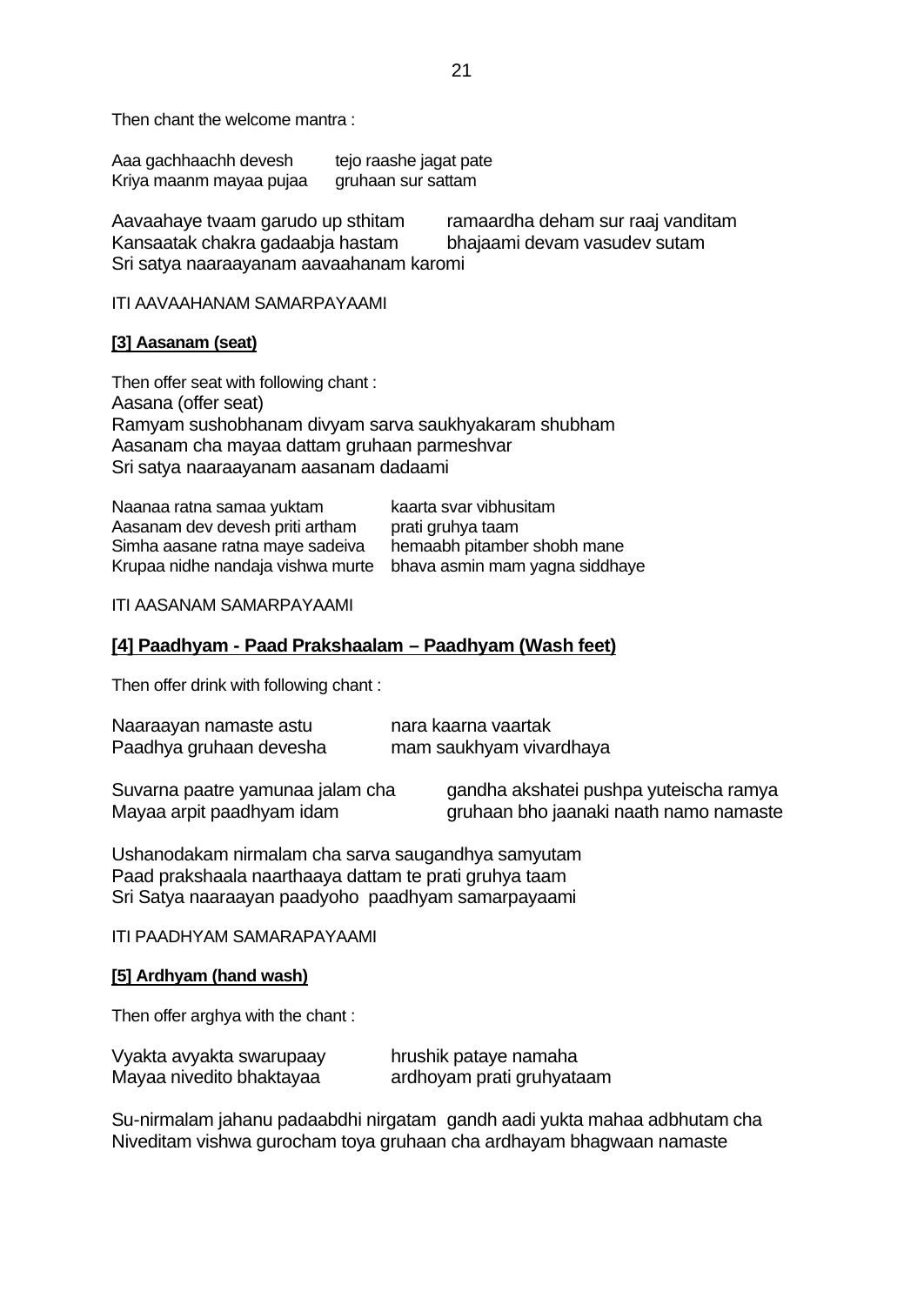Ardhayam gruhaan devesh gandha pushpa akshatehe saha Karunaakar me dev gruhaan ardhayam namo astu te Sri Satya Naaraayan hastayo ardhyam samarpayaami

ITI ARDHYAM SAMAPAYAAMI

### **[6] Aachmanam (water in little copper spoon)**

Then offer aachamanam:

Mandaaki nyaastuya dhaari sarva paap haram shubham Tadidam kalpitam dev samyag aachamayataam tvayaa

Bho kirtishvar vishva baaho brahmaa aadi bhihi pujit paad padma Gruhaan devesh mayaa niveditam aachamayataam vishva vinod Vishnu

Sarva tirtha samaa yuktam sugandhi nirmalam jalam Aachamayataam mayaa dattam gruhaan parmeshwara Sri Satya naraayana aachmanam samarpayaami

ITI AACHAMANAM

### **[7] Snaanam (Bath)**

Then offer bath with water with following chant :

| Snaanam panchaa bhuteir dev | gruhaan purushottam   |
|-----------------------------|-----------------------|
| Anaath naath sarvgna        | girvaan pranati priya |

Gangaa Saraswati Reva payoshani Narmadaa jaleha Snaapito asi mayaa dev tathaa shaanti kurushva me Sri Satya Naaraayan snaanam samarpayaami

### **Dugdha snaanam (Milk bath)**

Bathe first with milk then with clear water and offer aachamanam after chanting this mantra:

| Suswaad niti ruchayen          | gavayen payasaa vibho |
|--------------------------------|-----------------------|
| Snaan upayaami mahaa bhaktayaa | gruhaan purushottam   |

Kaam dhenu sama udbhutam sarveshaam jivanam param Paavanam yagna hetusraa payaha snaan artha sam arpitam Sri Satya Naaraayan dugdha snaanam samarpayaami

Dugdha snaante shuddhodak snaanam samarpayami. Aachamanam samarpayaami

### **Dadhi snaanam (Curd bath)**

Then bathe with curd (clear yoghurt) followed by clear water and offer aachamanam after chanting this mantra:

Chandra mandal samkaasham sarva dev priyam dadhi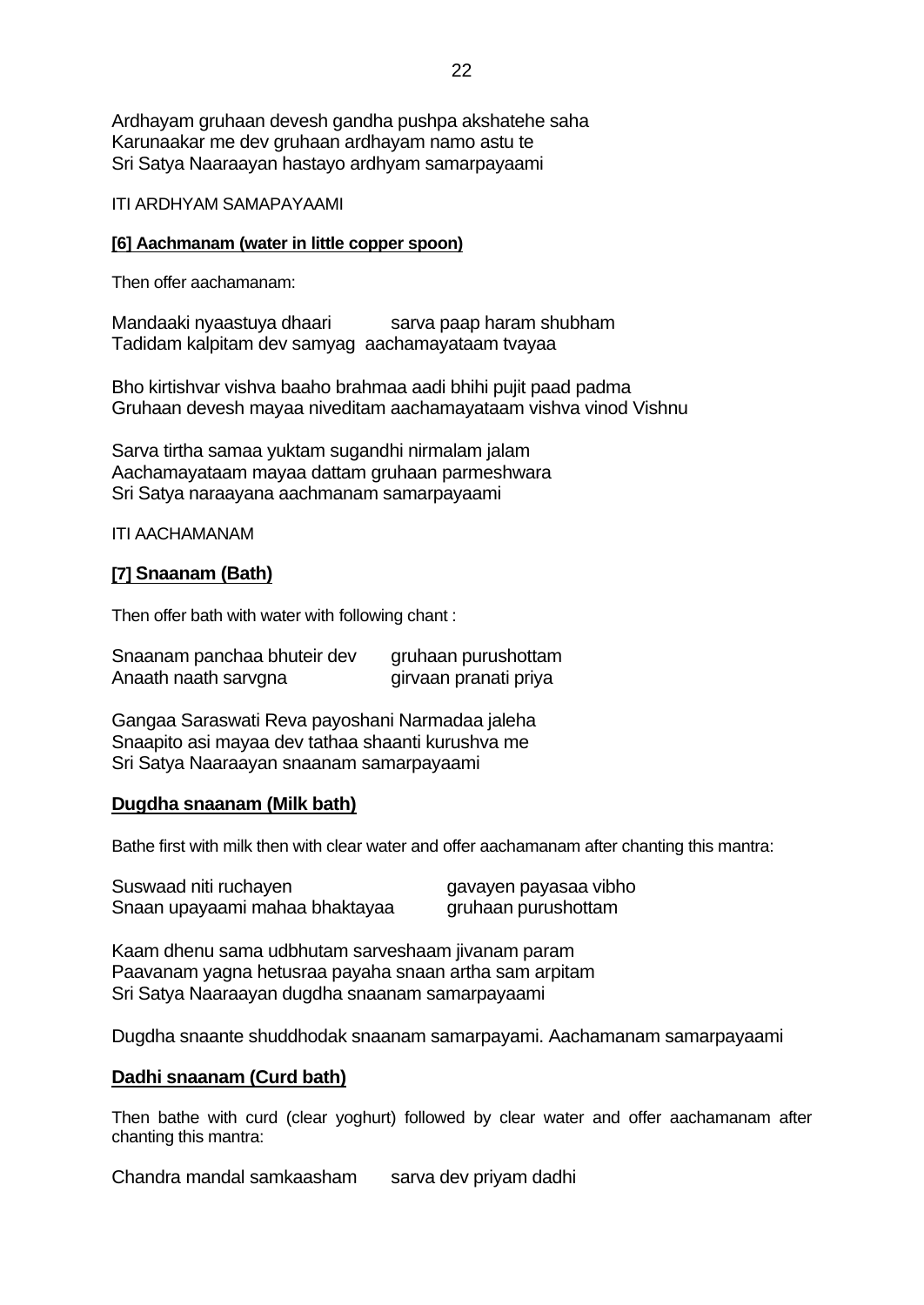Snaan upnaartham mayaa dattam priti artham prati gruhyataam

Payas astu sam udbhutam madhur aamlam sashi prabham Dadhyaa nitam mayaa dev snaan artham prati gruhya taam Sri Satya Naaraayan dadhi snaanam samarpayaami

Dadhi snaante shuddhodak snaanam samarpayami. Aachamanam samarpayaami

## **Ghrut snaanam (Ghee bath)**

Then bathe with ghee followed by clear water and aachamanam after chanting this mantra:

| Ghrut kumbha samaa yukta    | ghrut yone ghrut priya      |
|-----------------------------|-----------------------------|
| Ghrut bhuka ghrut ghaataasi | ghrut snaanaaya gruhya taam |

Navnit sam utpanna sarva santosh kaarkam Ghrut tubhyam pradaa syaami snaan artham prati gruhya taam Sri Satya Naaraayan ghrut snaanam samarpayaami

Ghrut snaante shuddhodak snaanam samarpayami. Aachamanam samarpayaami

### **Madhu snaanam (Honey bath)**

Then bathe with honey followed by clear water and aachamanam after chanting this mantra:

| Madhurupo vasant stavam   | tvamev sarvadaa vibho     |
|---------------------------|---------------------------|
| Madhu soodan sam pritayei | madhu snaanaay gruhyataam |

Taru pushpa sam udbhutam su swaadu madhuram madhu Tejaha pushti karam divyam snaan arthamprati gruhya taam Sri Satya Naaraayan madhu snaanam samarpayaami

Madhu snaante shuddhodak snaanam samarpayami. Aachamanam samarpayaami

### **Sharkaraa snaan (candy bath)**

Then bathe with candy mixed in water and followed by clear water and aachamanam after chanting this mantra:

| Sharkaraa ghrut samyuktaa | tvam ev sharkaraa priya     |
|---------------------------|-----------------------------|
| Anant sharkaraa prityaa   | snaanaaya prati gruhya taam |

Ikshu saar sam udbhutaa sharkaraa pushti kaarikaa Malaap haarikaa divyaa snaan artham prati gruhyataam Sri Satya Naaraayan shrkaraa snaanam samarpayaami

Sharkaraa snaante shuddhodak snaanam samarpayami. Aachamanam samarpayaami

#### **Jala snaanam (Clean water)**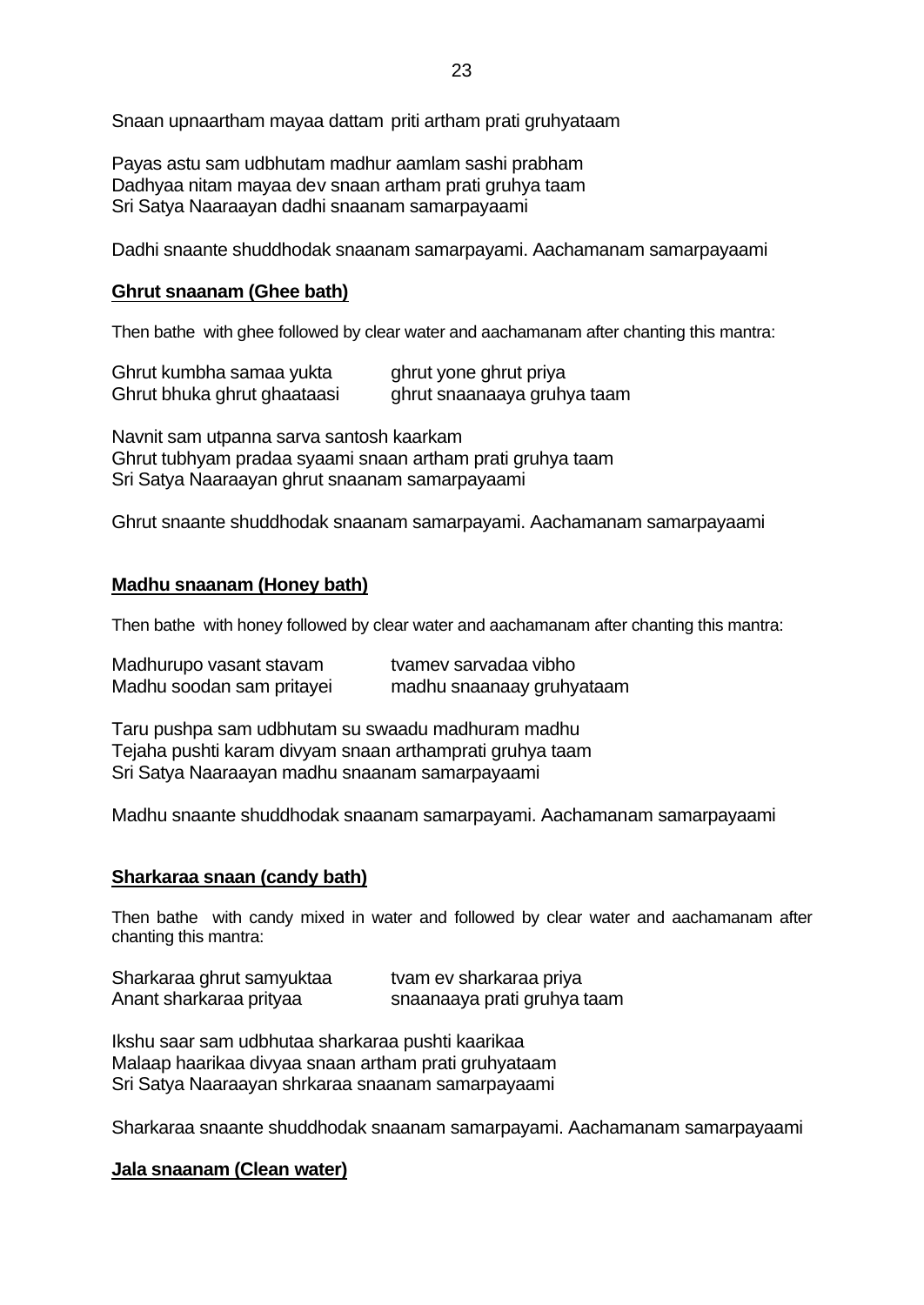Then bathe with clear water (abhishek) to clean.

Gangaa jal samam shitam nadi tirtha sam udbhavam Snaan artham cha mayaa dattam gruhyataam parmeshwaram Sri Satya Naaraayan shuddhodak snaanam samarpayaami

ITI SNAANAM

## **[8] Vastram (clothes)**

Then offer clothes to wear (or white thread instead) :

| Ved sukta samaa yukte | yagna saam samanvite      |
|-----------------------|---------------------------|
| Sarva varna prade dev | vaasasi prati gruhya taam |

Sarva bhushaadike saumya lok lajja nivaaranam Mayop paadite tubhyam vaasasi prati gruhya taam Sri Satya Naaraayan vastram samarpayaami

ITI VASTRAM

## **[9] Janoi (Upvitam – holy thread)**

Then offer Yagna upavitam (white cotton thread to wear ) :

Brahmaa Vishnu Maheshe scha nirmitam brahma sutram Yagna upvit daanane priyataam kamlaa pati

Navbhisa tantu mir yukta tri gunam devtaa mayam Upvitam mayaa dattam gruhaan parmeshwaram Sri Satya Naaraayan yagna upvitam samarpayaami

ITI YAGNA UPAVITAM

### **Chandanam (sandalwood paste)**

Then offer chandanam on forehead (sandal wood paste ) :

Sri khandanam chandanam divyam gandhaa ddhayam su mano haram Vilepanam sur sreshtha chandanam prati gruhya taam Sri Satya Naaraayan chandanam samarpayaami

ITI CHANDANAM

### **Kunkum (red paste)**

Kunkumam kaamnaa divyam kaaminyaaha kaam sambhavam Kunkumena archito dev priyataam parmeshwara

Sri Satya Naaraayan kunkumam samarpayaami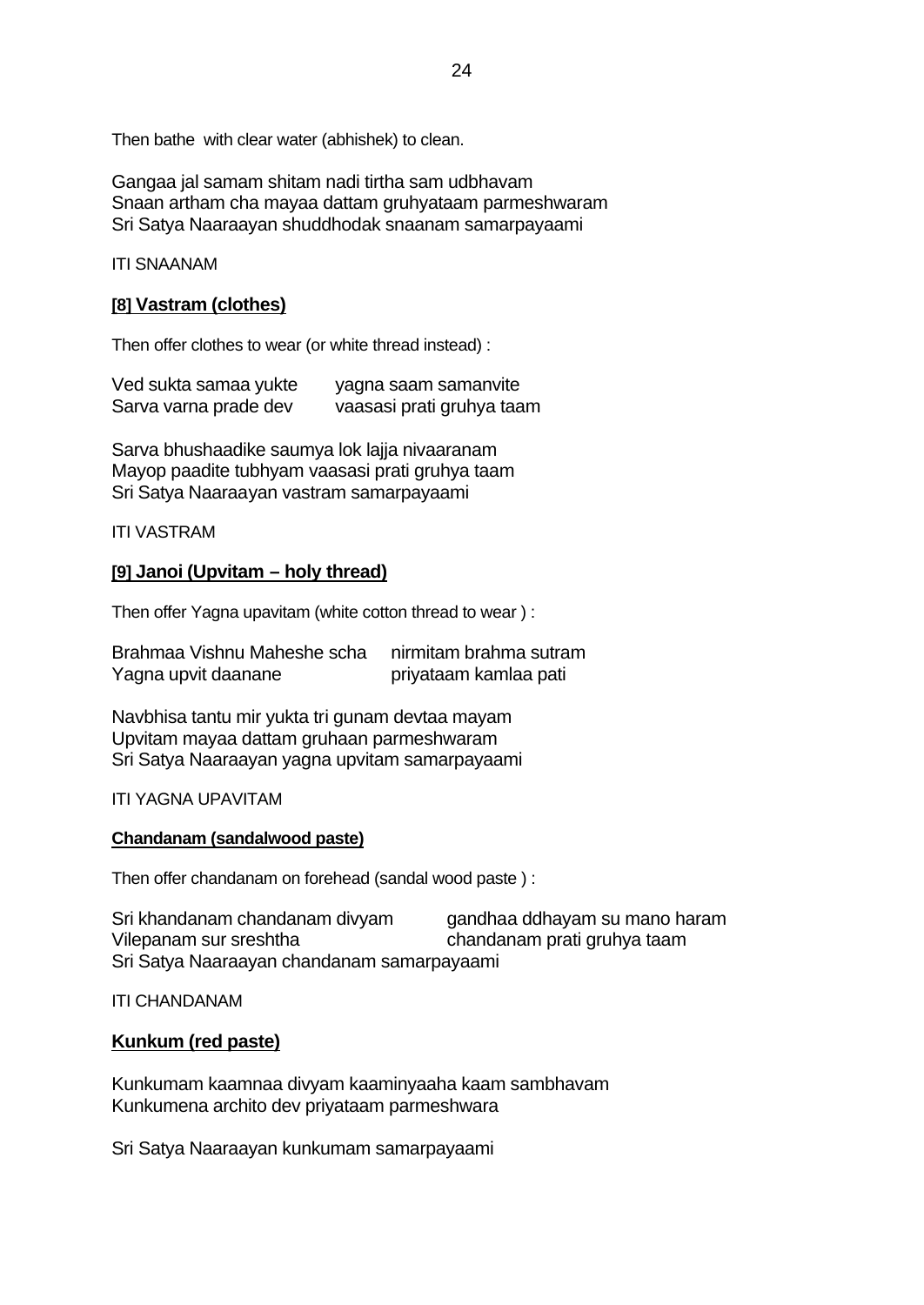## **Rice coated with kumkum**

Akshataa scha sur sreshtha kumkumaak tahaa sushobhitaa Mayaa niveditaa bhaktayaa gruhaan parmeshwara Sri Satya Naaraayan akshataan samarpayaami

#### **Flowers**

Then offer flowers :

Maalya aadini sugandhini maaltya aadini vei prabho Mayaanitaani pushpaani gruhaan parmeshwar

Mallika aadi sugandhini maalatya aadi nivei prabho Mayaa hyataani pujaa artham pushpaani prati gruhya taam

Sri Satya Naaraayan pushpaani samarpayaami

ITI PUSHPAANI SAMARPAYAAMI

### **Tulsi leaves**

Tulsi hem rupam cha ratna rupaam cha manjarim Bhav moksha pradaam tubhyam arpayaami hari priyataam Sri Satya Naaraayan tulsi dalaani samarpayaami

### **Durvaa (grass leaves)**

Then chant the following mantra and offer durvaa (grass leaves):

| Durvaa kuraan suharitaan   | amrutaan mangal pradaat |
|----------------------------|-------------------------|
| Aani tam satva pujaa artha | gruhaan parameshvaram   |

Sri Satya Naaraayan durvaa samarpayaami

### **Saubhaagya dravya (Abil, Gulaal, Sindoor)**

Abilam aayusho vrudhir gulaal priti vardhanam Sindooren samaa yuktam gruhyataam parmeshwar Sri Satya Naaraayan saubhaagya dravya samarpayaami

### **[10] Dhoopam (scent – perfume – joss stick)**

Then offer sweet scented smoke (dhoopam) :

Vanaspati ras udbhooto gandhaa dhayo gandha uttamaha Aadhreyaha sarva devaanaam dhoopoayam prati gruhyataam Sri Satya Naaraayan dhoopam samarpayaami

ITI DHUPAM SAMARPAYAAMI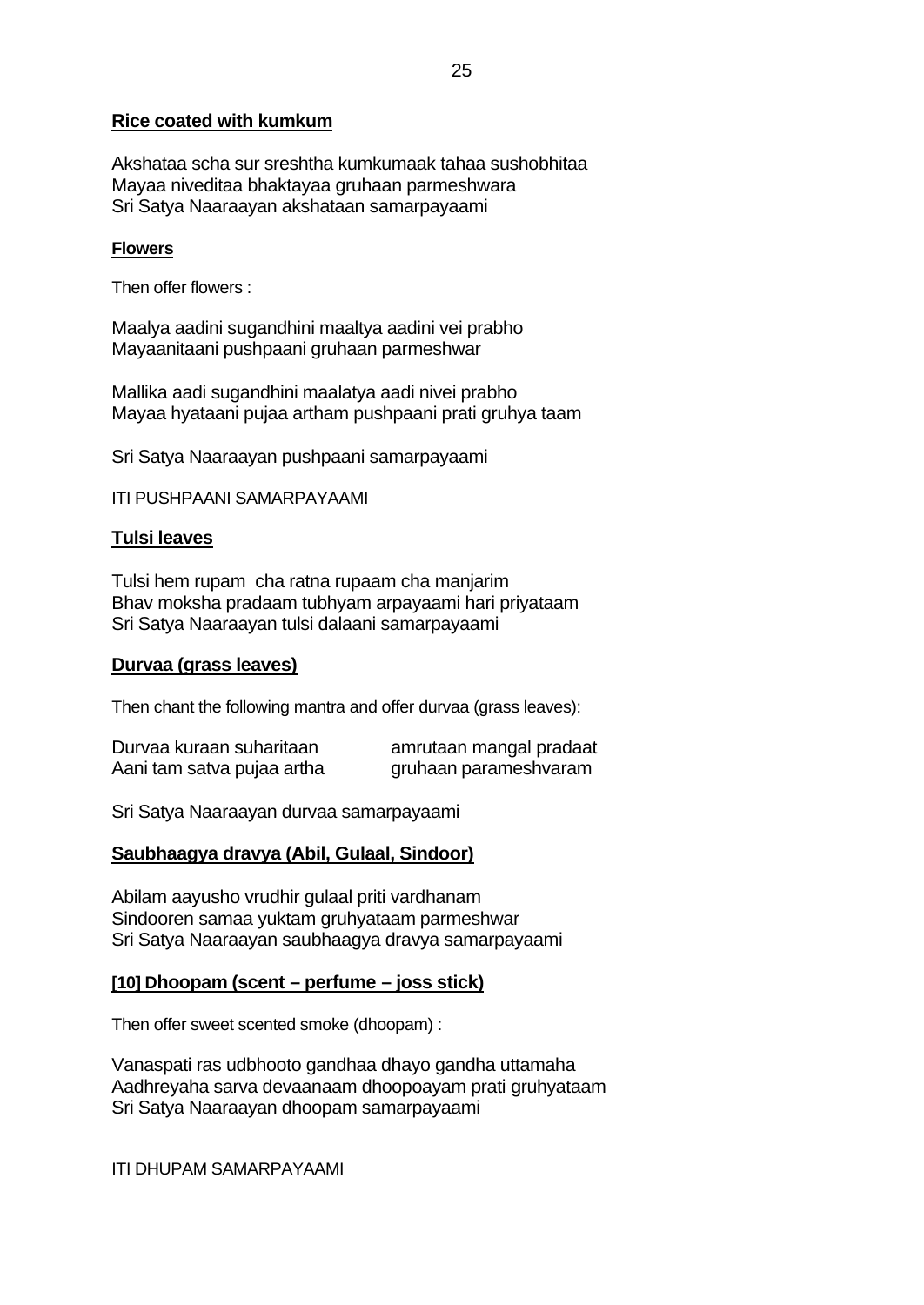### **[11] Deepam (lit candle)**

Then offer lamp (divo) :

Saajyam cha varti sanyuktam vahninaa yojitam mayaa Deepam gruhaan devesha treilokya timir aapaha Sri Satya Naaraayan deepam darsh yaami

ITI DEEPAM SAMARPAYAAMI

### **[12] Naivedyam (food)**

Then offer naivedyam (food- Shiro) :

| paayasam cha sa sharkaram   |
|-----------------------------|
| vipno me prati gruhya taam  |
|                             |
| dadhi kshir dhrutaani cha   |
| naivedyam prati gruhya taam |
|                             |

ITI NAIVEDYAM SAMARPAYAAMI

### **[13] Aachamanam**

Then offer aachamanam ( water in copper spoon ) :

| Sarva paap haram divyam | gaangeyam nirmalam jalam |
|-------------------------|--------------------------|
| Aachamanam mayaa dattam | gruhayataam purushottam  |

ITI AACHAMANAM SAMARPAYAAMI

### **Taambulam**

Then chant the following mantra and offer mukhavaasam (various condiments wrapped in betel leaf ) :

LAVANG KARPOOR YUKTAM TAAMBULAM SUR PUJITAM PRITYAA GRUHAAN DEVESHAM MASAUKHYAM VIVARDHAYA Lavang karpoor yutam taambulam sur pujitam Pritayaa gruhaan devesh mam saukhyam vivardhaya

Pungi falam mahaa divyam naag valli daler yuttam Elaadi churna samyukta taambulam prati gruhya taam

ITI TAAMBULAM SAMARPAYAAMI

### **Fruit**

Then chant the following mantra and offer fruits :

Idam falam mayaa dev sthaapitta pur stava Tenme saflaa vaaptir bhave janmani janmani Sri Laxminaaraayan namaha – falam samarpayaami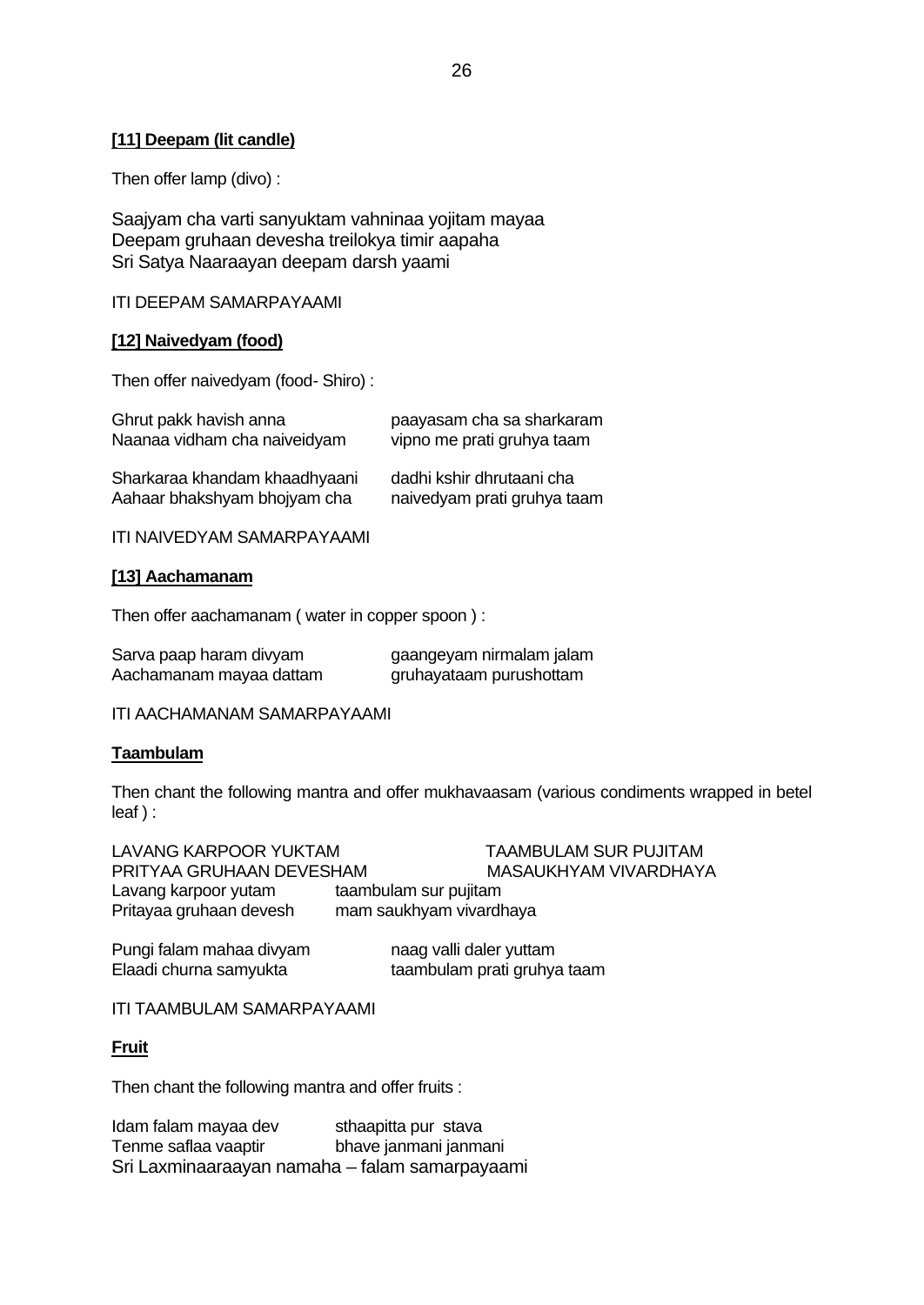## **Dakshinaa**

| Hiranya garbha garbha stham | hem bijam vibhaa vasoha |
|-----------------------------|-------------------------|
| Anant punya falada mataha   | shaantihi prayachha me  |

Sri Laxminaaraayan namaha – dakshinaa samarpayaami

### **[14] Aarti**

Then offer aarti ( lamp with 5 wicks ) :

| Chatur varti samaa yuktam | dhuten cha supuritam      |
|---------------------------|---------------------------|
| Niraajanen santushtho     | bhava tyeiva jagat patihi |

ITI NIRAAJANAM SAMARPAYAAMI

#### **[15] Circumambulations – (pradakshinaa)**

Then circumambulate around Sri Satya Narayan and Lakshmiji (4 times clockwise) :

| Yaani kaani paapaani    | janamaantar krutaani cha |
|-------------------------|--------------------------|
| Taani taani vinashyanti | pradakshinaa pade pade   |

ITI PRADAKSHINAA SAMARPAYAAMI

#### **Flowers and bow**

Then offer flowers and bow according to the chant :

Tataha pushpa anjalir namaskaaram scha krutavaa stuvit

## **[16]Namaskar (prostration)**

Satya Naaraayanam devam vande aham kaamadam prabhum Lilyaa vitatam vishvam yen tasmey namo namaha

Then offer prayer as follows :

| Yan mayaa bhakti yukten     | patram pushpam falam jalam |
|-----------------------------|----------------------------|
| Niveditam cha naivedyam     | tana gruhaan anukampayaa   |
| Mantra hinam kriyaa hinam   | bhakti hinam Janaardana    |
| Yat pujit mayaa deva        | pari puranan tada stume    |
| Amogham pundrik aaksham     | Nrusimham deitya sudanam   |
| Hrushi kesham Jagan Naatham | vaagisham var daayakam     |
| Goon trayam guna atitam     | Govindam garudo dhvajam    |
| Janaardanam janaatitam      | Jaanaki vallabham Hari     |
| Pranamaami sadaa bhaktayaa  | Naraayan mattaha param     |
| Durgame vishame ghore       | shatrubhihi par pidite     |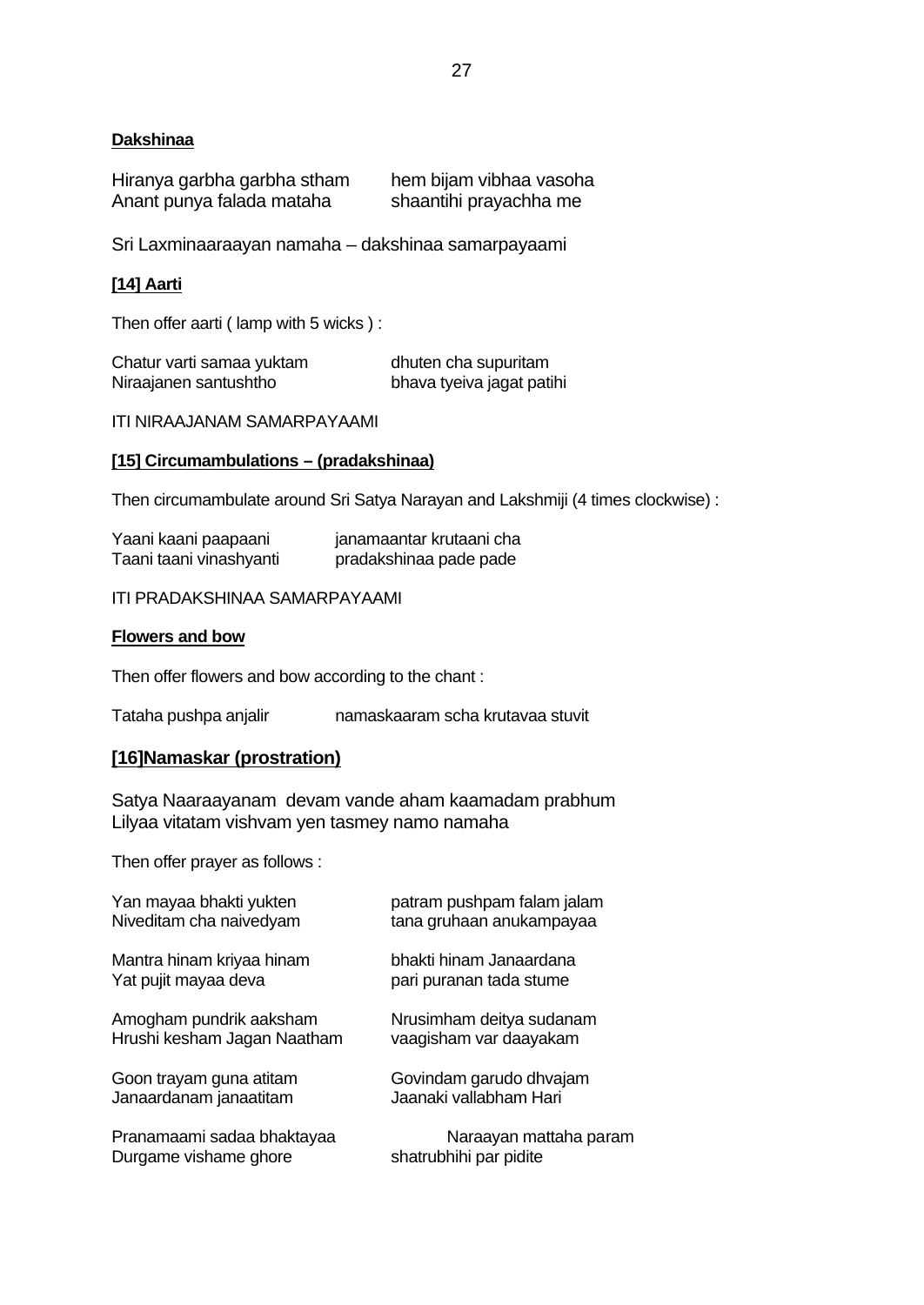| Nistaa rayasva sarveshu      | tathaa nishtha faleshu cha |
|------------------------------|----------------------------|
| Naamaan yetaani sam kirtayam | ipsitam fala maapnuyaat    |

Satya Naraayan devam vandeham kaamadam prabhum Lilayaa vit tam vishvam van ven tasme namo namaha

#### ITI PRAARTHANA SAMARPAYAAMI

SHAANTAAKAARAM BHUJANG SHAYANAM PADMA NAABHAM SURESHWARAM VISHVAADHAARAM GAGAN SADRASHAM MEGHVARANAM SHUBHAANGAM LAKSHMIKAANTAM KAMALA NAYANAM YOGI BHIRDYAAN GAMYAM VANDE VISHNU BHAV BHAYA HARAN SARVA LOKEK NAATHAM

**Then offer 1000 flowers or petals of flowers at the feet of Sri Laksmi Naaraayan. Use the 1000 names list and at the end of of each name endeth with "namaha" offer the flower / petal using the right hand palm upwards. Use second and third fingers with the thumb to push the flower / petal tooffer to the deities' feet.**

#### **The Thaal and Aarti are sung at the end of the kathaa**

#### **Sri Satya Naaraayan thaal (song for offering food to Sri Satya Naaraayan)**

Kedanaa mandap maa murti chhe hem ni Aarati utaaru dinaa naath re Om namo Satya Naaraayan

Pujan karvaathi prabhu sankat ne nivaarataa Bhaya ne haro chho bhagwaan re Om namo Satya Naaraayan Daaridra dukha harayaa vipra Sataanand naa Bhaangi kathyaaraa ni bhid re Om namo Satya Naaraayan

Raajaa Ulkaamukh aapanaa pujan thi Paamayaa chhe putra parivaar re Om namo Satya Naaraayan

Saadhu vanik ghanaa sankat ne paamaya Svapane thi sandhyaa enaa kaam re Om namo Satya Naaraayan

Raajaae tyaag karyo aapanaa prasaad no Taadayu chhe enu abhimaan re Om namo Satya Naaraayan

Paanche adhyaaya no paath tano saar aa Gaay chhe saghdo sansaar re Om namo Satya Naaraayan

Fal fadaadi dharayaa mevaa madhuraa Shiro dharayo chhe sundir Shyaam re Om namo Satya Naaraayan

Tulsi naa dal dharayaa yamunaa naa nir vahaalaa Aarogo antar aaraam re Om namo Satya Naaraayan

Purushottam daas ni arji svikaarjo Darshan dejone ek vaar re Om namo Satya Naaraayan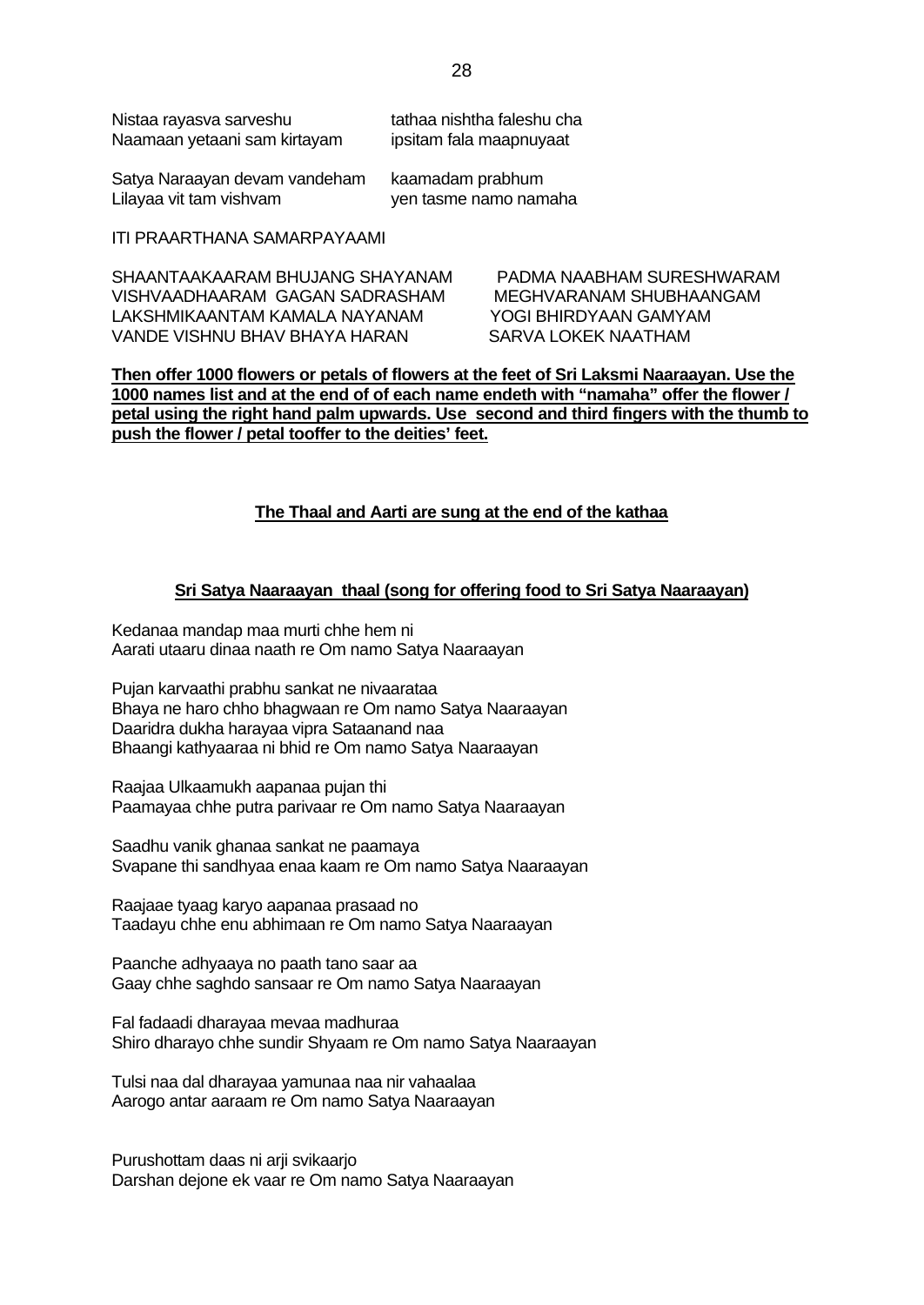## **Sri Satya Naaraayan Aarti (5 lit divas which are moved in circular motion in front of the deity)**

Jaya dev jaya dev jaya Lakshmi ramanaa, prabhu Sri Lakshmi ramanaa Satya Naaraayan swami jan paatak haranaa………Jai Dev Jai Dev

Ratna jadit simhaasan adabhut chhabi raaje .. prabhu adbhut chhabi raaje Naarad karat niraajan (2) ghantaa dhvani baaje………Jai Dev Jai Dev

Vruddha thai dvija kaaran vipra nu kaarya karyu.. prabhu vipranu kaarya karyu Vidhi thi vrat kari tene (2) mokshe gaman karyu ………Jai Dev Jai Dev

Kaashtha ketaa dur bala te par krupaa kari, prabhu te par krupaa kari Chandra ketu ek rajaa (2) teni vipat hari ………Jai Dev Jai Dev

Vanik Saadhu jamaai bandhan thi chhutayaa, prabhu bandhan thi chhutaya Sukh sampati paami (2) bhava naa bandha tutayaa ………Jai Dev Jai Dev

Govaal sang raajaae vana maa bhakti kari, prabhu van maa bhakti kari Man vaanchhit fal didhaa (2) din dayaal hari ………Jai Dev Jai Dev

Bhaav bhakti ne kaaran kshan kshan roop dharayaa, prabhu kshan kshan roop dharayaa Jene sradhhaa kidhi (2) tenaa kaarya saryaa ………Jai Dev Jai Dev

Chadhe prasaad savaayo kadali fal mevaa, prabhu kadali fal mevaa Dhoop deep tulsi dal (2) raaji rahe devaa ………Jai Dev Jai Dev

Satya dev ni aarati je koi gaashe, prabhu je koi gaashe Sukh sampati paami (2) Satya lok jaashe ………Jai Dev Jai Dev

Jaya dev jaya dev jaya Lakshmi ramanaa, prabhu Sri Lakshmi ramanaa Satya Naaraayan swami jan paatak haranaa………Jai Dev Jai Dev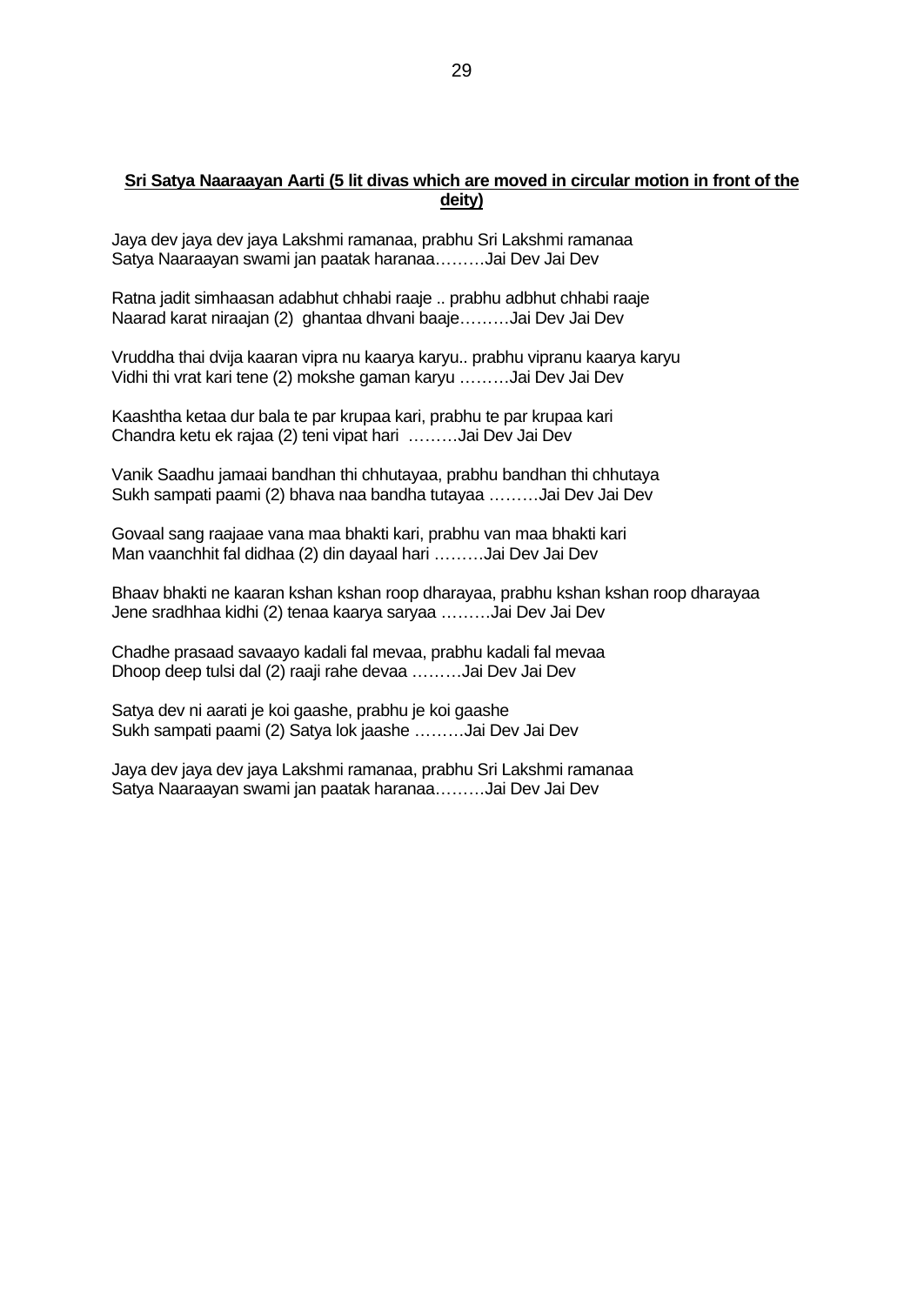## **SRI SATYANAARAAYAN VRAT STORY AUM**

## **CHAPTER 1**

 **[1] Ekadaa naimish aranyae rushayaha shaunak aadayaha prapuchchyar munayaha sarve sutam pauraanikam khalu**

**[2] Shri Rishi uvaach: vraten tapasaa kim vaa praapayate vanchchitam falam tat sarvam srotu ichchaamaha katha sva mahaa mune**

**[3] Sut uvaach:**

**naarad Neiva sam prushto bhagwan kamlaa patihi surarshaye yathei vaaha tacha srunudhwa samaa hitaahaa**

**[4] ekadaa naarado yogi par anugrha aankankshyaa paryatan vividhyaan lokaan martya lokam upaagataha**

**[5] tato drashtawaa janaan sarvaa naanaa kalesh saman vitaan naanaa yoni sam utpannaa klishya maanaan sarva karma bhihi**

**[6] ken upaayen cheitesham dukh naasho bhaved dhruvam iti sanchitya manasaa vishnu lokam gat stadaa**

**[7] tatra Naaraayan am devam shukla varnam chatur bhujam shankh chakra gadaa padma vanmaalaa vibhushitam**

**[8] drashtwaa tam dev deveshaam stotum sam upacha krame Narad uvaach: Namo vaad manas atit rupayaa anant shaktaye**

**[9] aadi madhya anta hinaaya nirgunaaya gun aatmane sarveshaam aadi bhutaaya bhaktaanaam aarti nashine**

**[10] srutwaa stotraam tato vishnu naaradaam pratya bhaashata Sri Bhagwaan uvaach:**

> **Kim artha maagato asi tvam kim te manasi vartate Kathayasva mahaa bhaag tat sarva katha yaami te**

**[11] Naarada uvaach: martya loke janaahaa sarve naanaa kalesh samanvitaaha naanaa yoni sam utpanaahaa pach yante paap karma bhihi**

**[12] tat katham shamaye nnaath laghu upaayen tat vada tat sarvam srotum ichchaami krupaa asti yadi te mayi**

**[13] Sri Bhagwaan uvaach: Saadhu prushtam tvayaa vatsa loka anugraha aakaankshayaa Yat krutvaa muchyate mohaat tach srunusva vadaami te**

**[14] vratam asti mahat punyaam swarga martya durlabham tava snehaanmayaa vatsa prakaashaha kriyate adhunaa**

**[15] Satya Naaraayan syeiva vratam samyag vidhaantaha**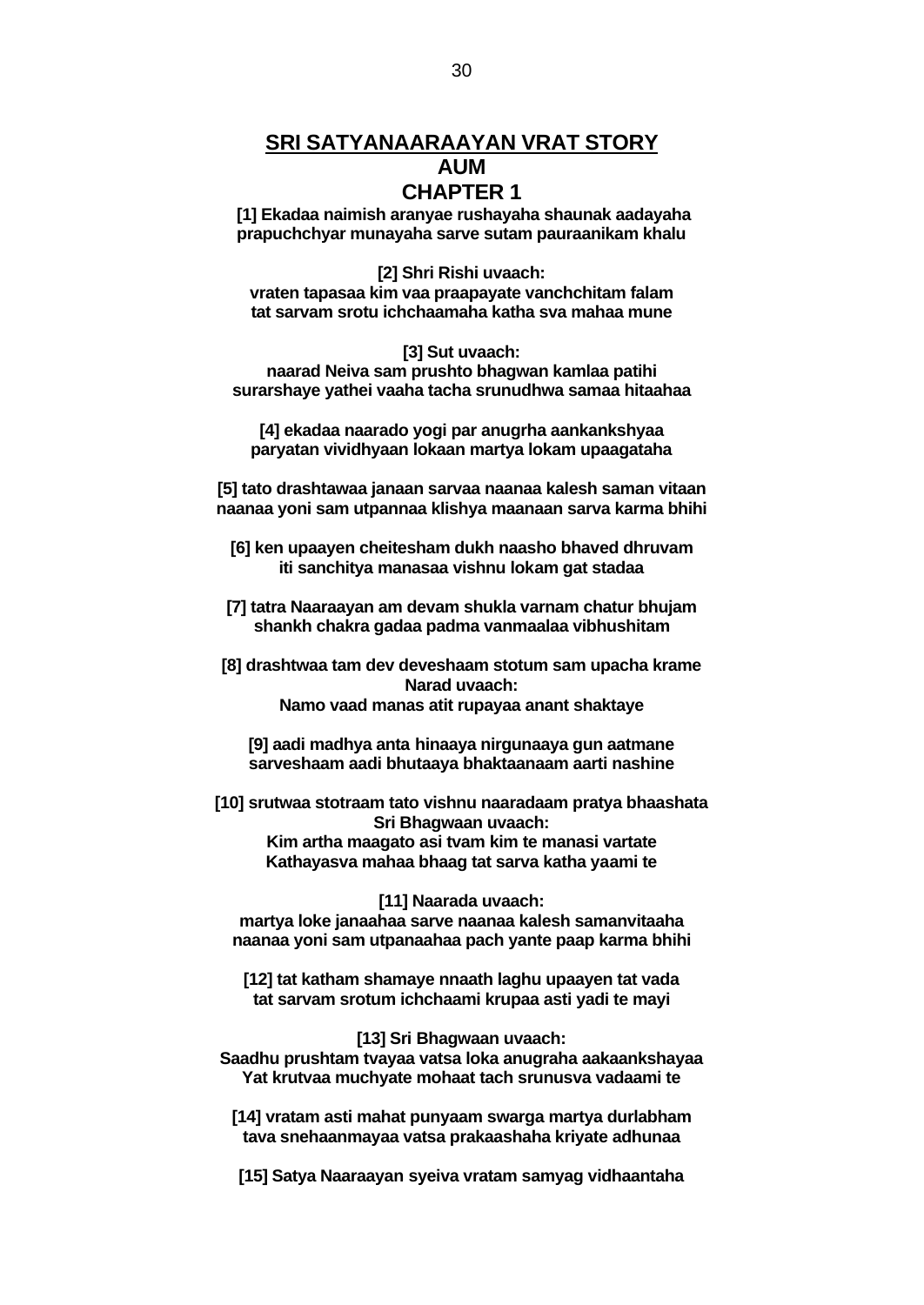**krutvaa sadhyaha sukham bhuktwaa paratra moksha maapnuyaat**

**[16] Naarad uvaach: kim falam kim vidhaanam cha krutam keneiva tad vratam tat sarva vistaraad bruhi kadaa kaarya hi tad vratam**

> **[17] Bhagwaan uvaach: dukh shokaadi shamanam dhan dhaanya pravardhanam**

**[18] Saubhaagya santiti karam sarvatra vijaya pradam yasmin kasmin dine martayo bhakti sraddhaa samanvitaha**

**[19] Satya naraayanam devam yajech cheiva nishaa mukhe toran aadi prakar tavyam kadali stambha manditam**

**[20] Naivedyam bhaktito dadhaat sapaadam bhakti samyuktam rambhaa falam ghrutam kshiram godhumasya cha churnakam**

**[21] Panch bhihi kalasher yuktam dhvjaa patta samanvitam jal purneiha sa ratnei scha pungi fala samanvitam**

**[22] Bhushit pushpa maalaabhihi sapta dhaanyo pari sthitam aachchaa dayet patta vastrer naana varna vichitrite**

**[23] chandanen sugandhen lepyed gruha mandapam shankha bheri mrudanga scha vaad yed bahu bhir janeiha**

**[24] naanaa mangal chaare astu kartavyam nij sajjaneiha sandhyaayaam niyamam krutvaa danta dhaavan purvakam**

**[25] praatar ut-thaaya meghaavaan snaatshva vaashyakam aachret tadanu prati gamekaam saudarana asya shubhaa krutim**

**[26] karyedaya sri pat sheiva snaap yecha yathaa vidhi panchaa amrutei stato vastra yugmen pari veshti taam**

- **[27] taamra patreshu vin asya sthaapyen mati maan shubhaam pratishthaam cha prakurvit svasti vanchan purvakaam**
- **[28] chandanen sugandhen pushpeiha kaal udbhaveiha faleiha dhup dipeischa naiveidhya staambule safaleiha shubheiha**

**[29]Brahmaneir badhavei scheiva sahito dharma tatparaha naivedyam bhaktito dadhyat sapaadam bhakshyam uttapam**

**[30]rambhaa falam dhrutam kshiram godhum asya cha churnakam abhaave shaali churnaam cha shakruraaam vaa gudam tathaa**

**[31] sapaadam sarva bhakshayam cha hyeki krutya nivedyet vipraay dakshinaam dadhyaat kathaam srutvaa janeiha saha tatascha bandhubhi saardham vipra aadi bhya pradaa payem prasaadam bhakshayed bhaktayaa nrutya geet aadikam charet**

**[32] Janaha svam svam gruham gachchet Satya Naaraayanam smaran evam krute manushyaanaam vanchchaa siddhir bhaved dhruvam visheshataha kali yuge laghu upaayo asti bhutale**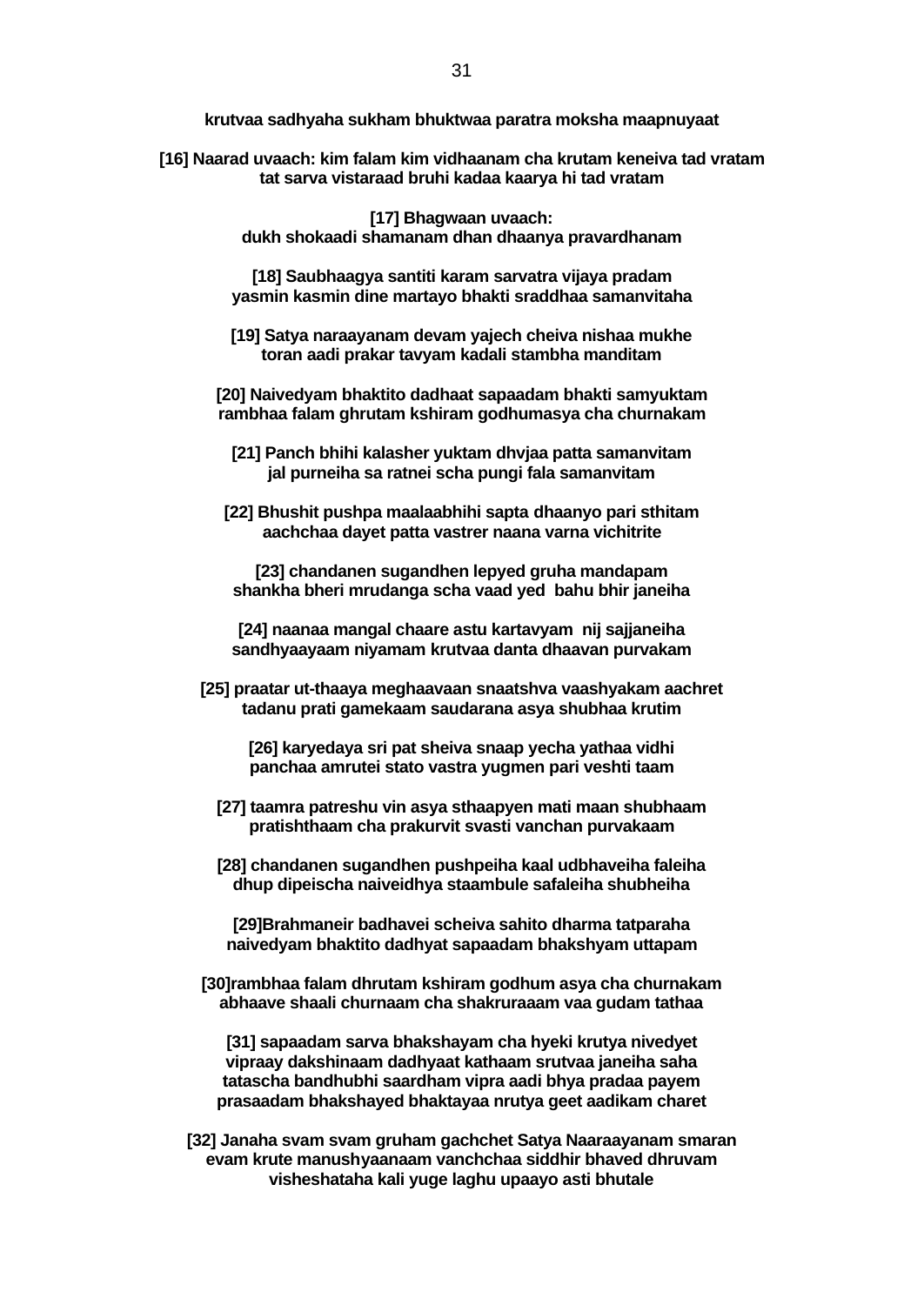Once in the forest of Naimisha aranya near the famous city of Ayodhya, Shaunak and the other rishis engaged in penance gathered together and asked Sut Puraani a great question :

The Rishis said " O great muni, what penance (vrat) is there which delivers just desires ? We are eager to hear it from you. So please tell us the details."

Sri Sut said :

"On one occasion, Naarad muni asked the same question to Sri Vishnu Bhagwaan in Vaikunth. I will narrate the same reply given by Sri Vishnu Bhagwaan, so please listen with concentration.Once Yogi Naarad muni during his travels came to Mrutyu Lok ( another name for the earth where all the creatures are destined to die i.e. the world of death ) with the intention to oblige. The great muni saw people from all walks of life suffering from their actions of wrong doing, in multiplicity of pains of the mind, body and environment. With the single thought in his mind, concerned with finding a solution to eradicate this suffering, he traversed to Vishnu Lok - the abode of Lord Vishnu.In Vaikunth ( another name for the abode of Lord Vishnu ), he had darshan (sight) of Lord Naaraayan (Lord Vishnu). The Lord was of dark complexion with four hands holding conch, disc, mace, padma and was beautified with a garland around his neck. Upon seeing the Lord of lords - Sri Vishnu Bhagwaan, Naaradji began to pray :

*" O Lord who is beyond mind and speech, of countless forms and endless power,* 

*without beginning, middle or end, with no attributes yet creator of satva, raj and tama qualities, the foremost in all the living beings, the destroyer of the sufferings of those who seek refuge in you, I prostately bow to you."*

Upon hearing the prayer of Sri Naarad, Sri Vishnu said :

*"O very fortunate Naaradmuni, tell me the reason of your presence. What is troubling your mind? Please tell me. Whatever you wish to know, I will certainly tell you all."*

Naarad said :

*"O Lord, in Manushyalok ( the earth) everyone is suffering. People of various origins are greatly pained by suffering arising from their sin actions. Pray tell me if there is an easy way to destroy their sufferings"*

Bhagwaan said :

"*O dear child, you have asked me a great question for the benefit of all people. I will relate to you that which rids illusion and attachment. The vrat / penance which is scarce in heaven and earth, that I will narrate to you due to my great affection for you. Anyone can do this great vrat / penance of Sri Satya Naaraayan according to procedure and fulfil their just desires and quickly obtain liberation."* 

Upon hearing Bhagwaan's speech, Naaradmuni asked :

*"Great Lord, what are the achievements resulting from and the procedure for Sri Satya Naaraayan's vrat ? Who did this vrat before ? And when did they do this vrat? Please tell me all the details."*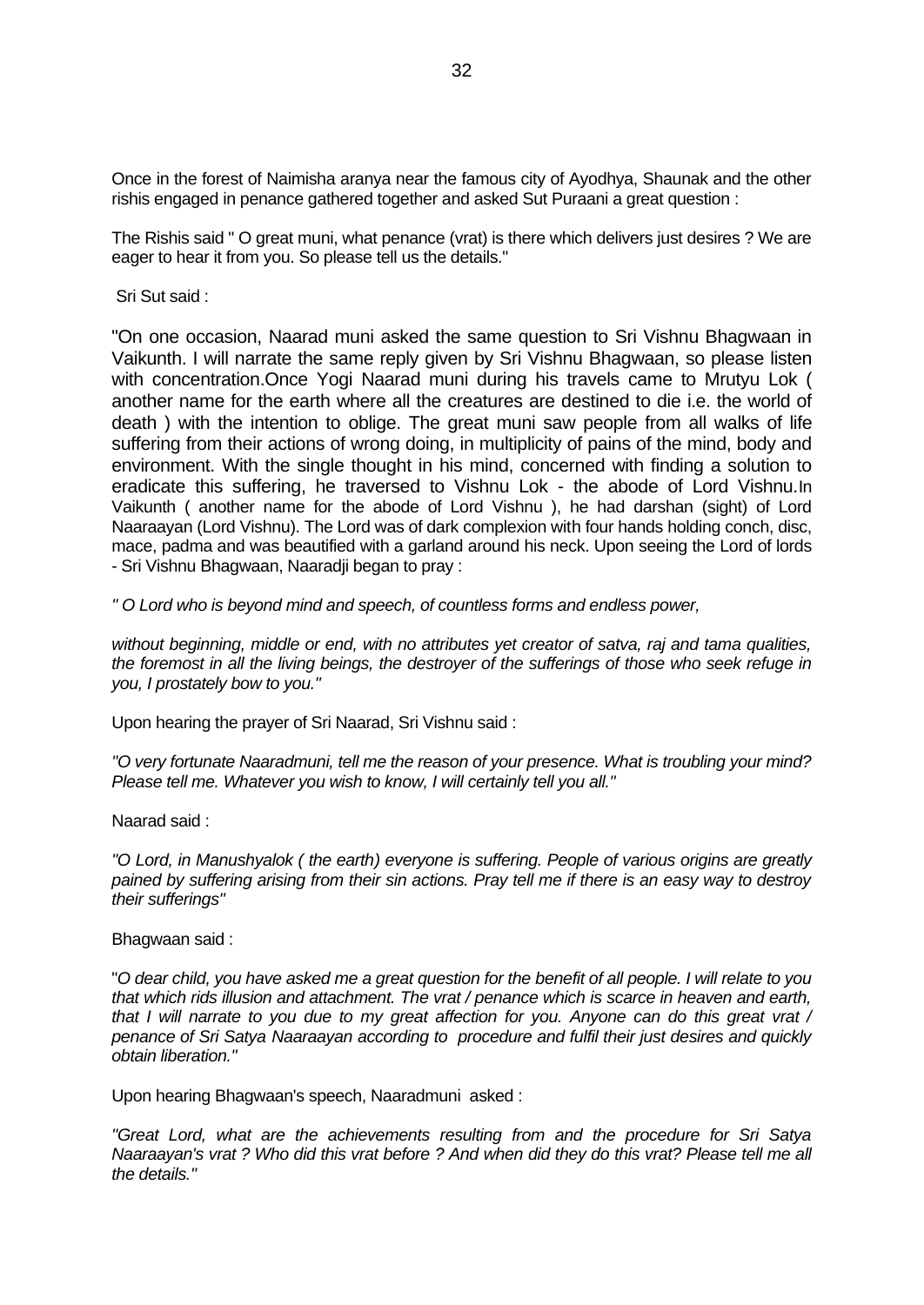Bhagwaan said :

*" O Naaradmuni, this vrat destroys sufferings and increases wealth. It augments good fortune and family as well as bestows victory in all ways. Man of faith and devotion on evening of any day should do pujaa of Sri Satya Naaraayan with company of brahmans, friends and relatives. Make a canopy with only pillars decorated with festoons. Within should be placed five water filled kalash ( copper vessels ) and five gems. Decorate the canopy with flower garlands and place seven types of dry foods - rice, barley, wheat, mung, black mung (adad), kaang and till seeds. Cover the canopy with silk cloths. The floor should be decorated with a beautiful pattern with scented sandalwood paste. Play musical instruments such as conch and drums. Enjoy the evening with family and friends. With the intention of doing the vrat in the evening, wake up early in the morning, clean and wash the mouth, have a bath and complete the daily duties. Then make/prepare a statue of Sri Vishnu Bhagwaan and Lakshmi devi. bathe it with panchaamrut ( concoction of milk, honey, ghee, curd and candy), wrap with two clothes, place in a copper plate, do praan pratishtha ( implant life force in the statue) and then do pujaa through a brahmin priest ( or on one's own) with family and friends, with sandalwood paste, flowers, Tulsi leaves, sweet scented smoke, deepam ( lit candle), vegetarian edible foods, betel leaf and betel nuts, various fruits. Offer with great devotion to the Lord naivedya (food) in one and quarter proportions ( e.g. one and quarter pound measures). Take bananas, ghee, wheat (or rice) flour, candy (or molasses), all in one and quarter weights. Mix them together to make a dough and cook to make shiro. Offer the shiro to the Lord, distribute to friends and family and take the same oneself as prasaadam. Offer dakshinaa (money etc.) to brahmins. (This act is to compensate for any short comings in the pujaa and also rid oneself of the ego i.e. all that is available belongs to the Lord,*  any action on one's part which has countered this eternal truth is nullified by this pious act of *renunciation). Then sing devotional songs to the Lord. Then all can go home contemplating on the Lord. Thus done, man's all just wishes are certainly fulfilled. Specifically in the Kaliyug (the present period), this is a very simple and straight forward means.*"

#### **Iti Sri Skandha puraane Revaa khande Satya Naaraayan kathaayaa prathmo adhyaaya**

HERE ENDETH THE FIRST CHAPTER OF REVA KHAND IN SKAND PURAAN.

## **CHAPTER TWO**

**[1] sri sut uvaach: athanyat sam pravakshyaami krutam yen puraa dvijaahaa krupayaa brahman dvaaraa prakruti krutvaan svayam itihaasmimam vakshaye samvaad hari viprayoho**

**[2] kaashi puri tu vikhyaataa tatra aasid brahmanovarha dino gruha aasrami nityam bhishuhu putra kalatravaan**

**[3] sadaanand iti khyaato vishnu vishnuvrat paraayanaha ekaad pathi bhikshaartham gachch tasta asya sri patihi**

**[4] vinit asya ati shaant asya sa babhu vakshi gocharaha vruddha brahamnveshena prapachch brahmanam harihi**

**[5] kava yaasiti dvij sreshtha vrutihi kaa tava kathya taam brahman uvaach:**

**bhikshaa vrutti raham saumya! Kala traap ya hetave yaa chitum dhaninaam dvaari vrajaami dhan kaamyayaa**

**[6] sri bhagwan uvaach: bhikshaa vruttihi sadaa gruhayaam visheshen kalau yuge**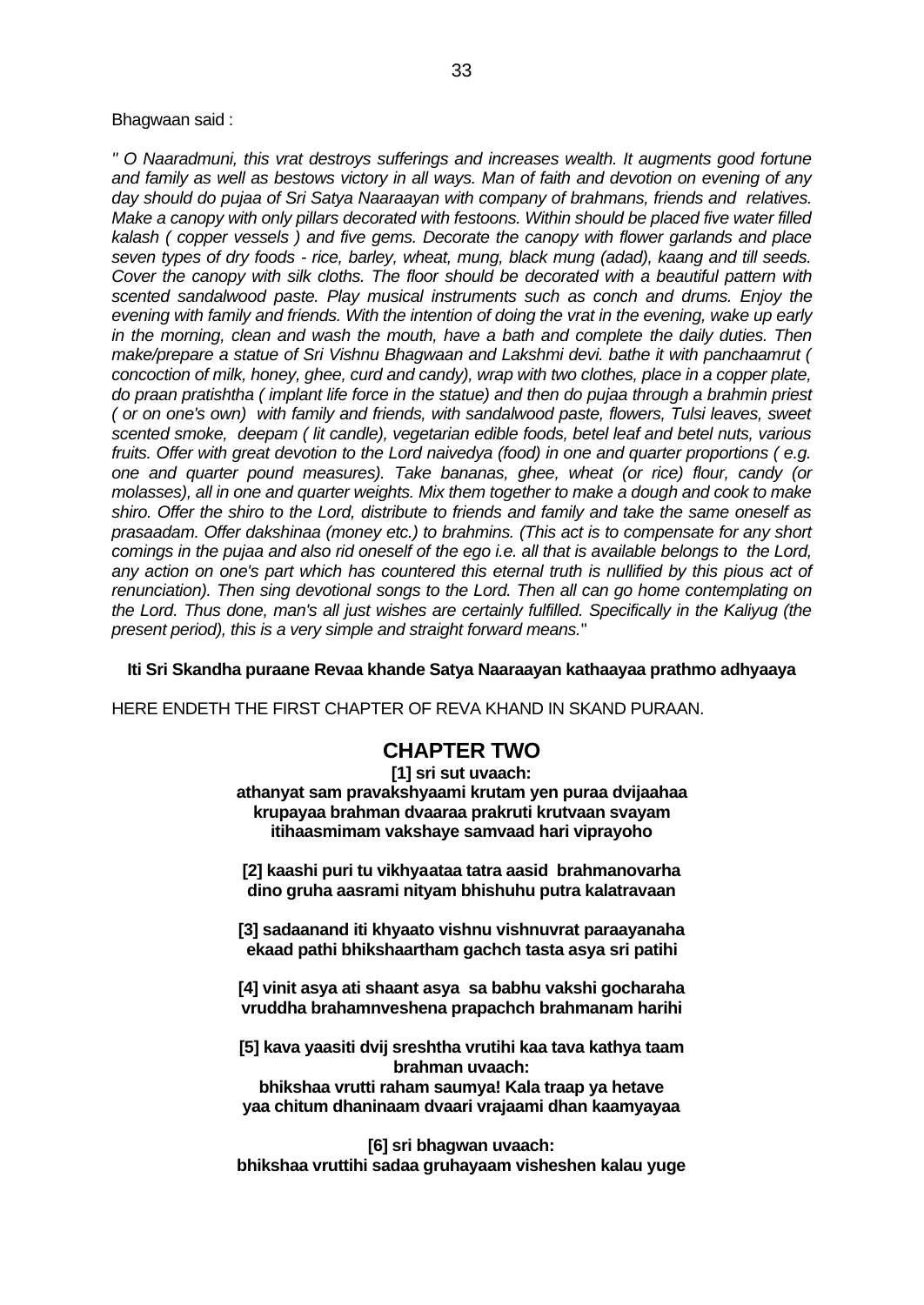**mam updeshto vipra ! satya Naaraayanam bhaja**

**[7] daridhrya shok trividh santaap haranam hareha charanam sharanam yaahi mokshadam mal mochanam**

**[8] evam sambodhito vipro harinaa karunaatmanaa punaha prapachch vipro aso satya Naaraayan ha sa kaha**

**[9] sri bhagwaan uvaach: bahu rupaha satya sandhaha sarva vyaapi niranjanha idaani vipra rupen tava pratyaksha maagataha**

**[10] dukho dadhi nimagnaanaam taaranam charanam hareha kushlaahaa sharanam yaanti netare vishayaatmana**

**[11] satya Naaraayan o vishnur vanchchit artha fal pradha tasya tava pujanam vipra kurushva vrat uttamam**

**[12] aahrutva puja sambhaaraan hitaay jagato dvija archayam sta manushyaay stav metat prakati kuru**

- **[13] yat krutvaa sarva pape bhyo mukto bhavati maanavaha iti bruvantam vipro asau dadarsha purushotamam**
- **[14] jalad shayaamalam chaaru chatur baahu gadaadi bhihi pitaambaram navaambhoj lochan smit shobhanam**

**[15]van maalaa madhu vraat chumbitaa andhri saroruham nishaamya pula kaang asou prem purna asru lochanaha stuvan gadgadayaa vaachaa dandavat patito bhuvi**

**[16] sadaanand uvaach: pranamaami jagan naatham jagat kaaranam acyutam anaath naatham shivadam taap tray vimochanam**

**[17] namaha satya Naaraayanaay asya kartre nama sshudha sattvaay vishvasya bhartre karaalaay kaalaatma kaay asya hartre namaste jagan mangalaayaatt murte**

- **[18] dhanayo samyadhya krutartho asmi bhavo adhya safalo mam vaan mana agocharo yas tvam mam pratksha bhaagatha**
	- **[19] drashtaha kim varnaam yadya na jaane kasya vaa falam kriyaa hina asya manda asya deho ayam safal ichchataha**
	- **[20] kva kinchano aham bhagvan kva pujaa te ramaa pate vidhinaa ken krupayaa tad agnaa paya maam vibho?**

**[21] harista maaha madhur samsmitam vishva mohanaha pujaayaam mam vipra indra ! dhanam naape kshayate bahu**

**[22] anaayaasen labdhen sradhaa matren mam yaja graahojo ajaamilo api bhaktayei von mukta sankataahaa**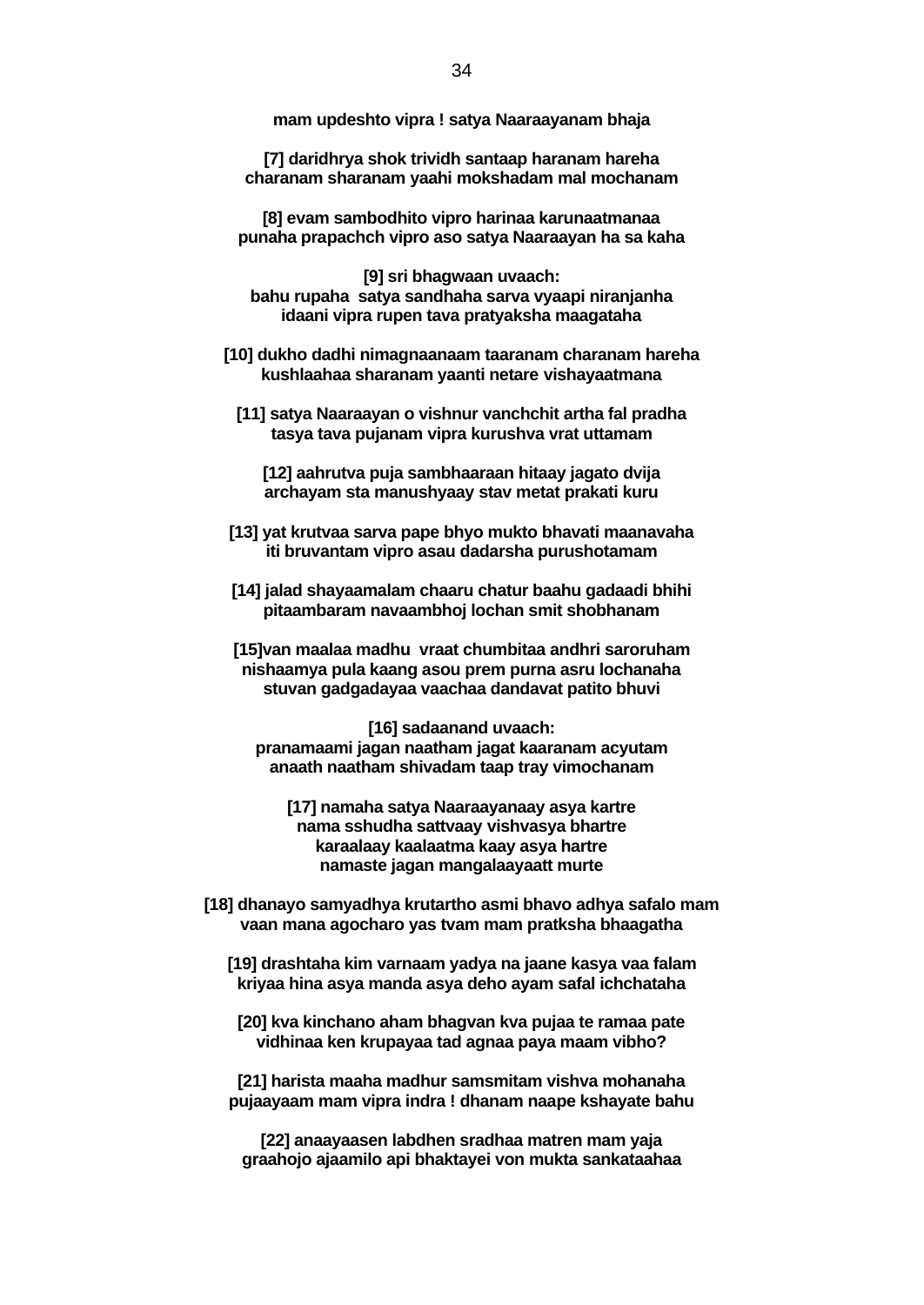**[23] vidhaan srunu viprendra !mansaa kaamyan falam samyak sambhrut sambhaar pujaam kuryaad yathaa vidhi**

- **[24] godhum chur nam paad urdhvam setak aadi pramaanataha dugdhen taavataa yuktam ghruten sharkaraadibhihi**
- **[25] gandha pushpa aadi naivedhyer ved vaakyyer manorameihe dhup dipeir bhakshya bhojya vibhavi sati vistarehe**

**[26] mishtaan paan taambuleha pujayed bhakti tatparaha brahmaneiha svajanei scha veshti taha sradha yaanvitaha**

- **[27] stryaa saardham mam kathaam srunyaat param aaadaram itihaasam tathaa ragno vani jascha manoram**
	- **[28] kathaa ante pramed bhaktyaa prsaad vibhajetataha labdhayaa prasaad bhunjit maanyann vichaaryet**
	- **[29] dravya aadi bhirna me pritir bhaktyaa kevalyaa yathaa vidhin anen viprendra ! puj yishyanti ye naraahaa**
- **[30] putra poutra samaa yuktaa bhuktavaa bhogaan yatha ipsitaan ante saannidhayam asaadhya modante cha mayaa saha**
- **[31] yam yam kaamayate kaamam praapnuyaatam mam archanaat iti uktavaa antar dadhe vishnu vipra api hrushta maanasaha**
	- **[32] pramyaa gaadhyathaa mishtam manasaa kautukaa kulaha adhya bhikshan laabhen pujyo Naaraayan o mayaa**
		- **[33] iti nish chitya manasaa bhikshaarthi nagaram gataha vinaa dehiti vachanam labdhavaan vipulam dhanam**
		- **[34] kautukaa vishta manasaa janaan nij mandiram vrutaantam sarva machakhyo brahmanye saanva modata**
	- **[35] saadaram dravya sambhaar maanayad bhartur aagnyaa aahuy bandhu mitraani tathaa sannidhaya vartinaha**
		- **[36] satya Naaraayan am devam yajat svarganeir vrutaha bhaktyaa tutosh bhagvaan satya Naaraayan ha svayam**
- **[37] kaamam ditsuhu paadu raasit kathaa ante bhakta vatsalaha varam bruhiti tam praaha vipram prem vasham vadaha**
	- **[38] vavre vipro bhilshit mihaa mutra sukh pradam bhaktim paraam bhagvati tathaa tat sangi sanginaam**

**[39] Sadaanand uvaach: ratham kunjaram manjulam mandiran cha hayam chaaru chaami karaalam krutim cha dhanam daas daasi ganam gam mahim cha lulaayim sudugdhaam hare ! dehi daasyam**

**[40] tathaa asti vati harihi praah tat scha anta didhe vibhuhu**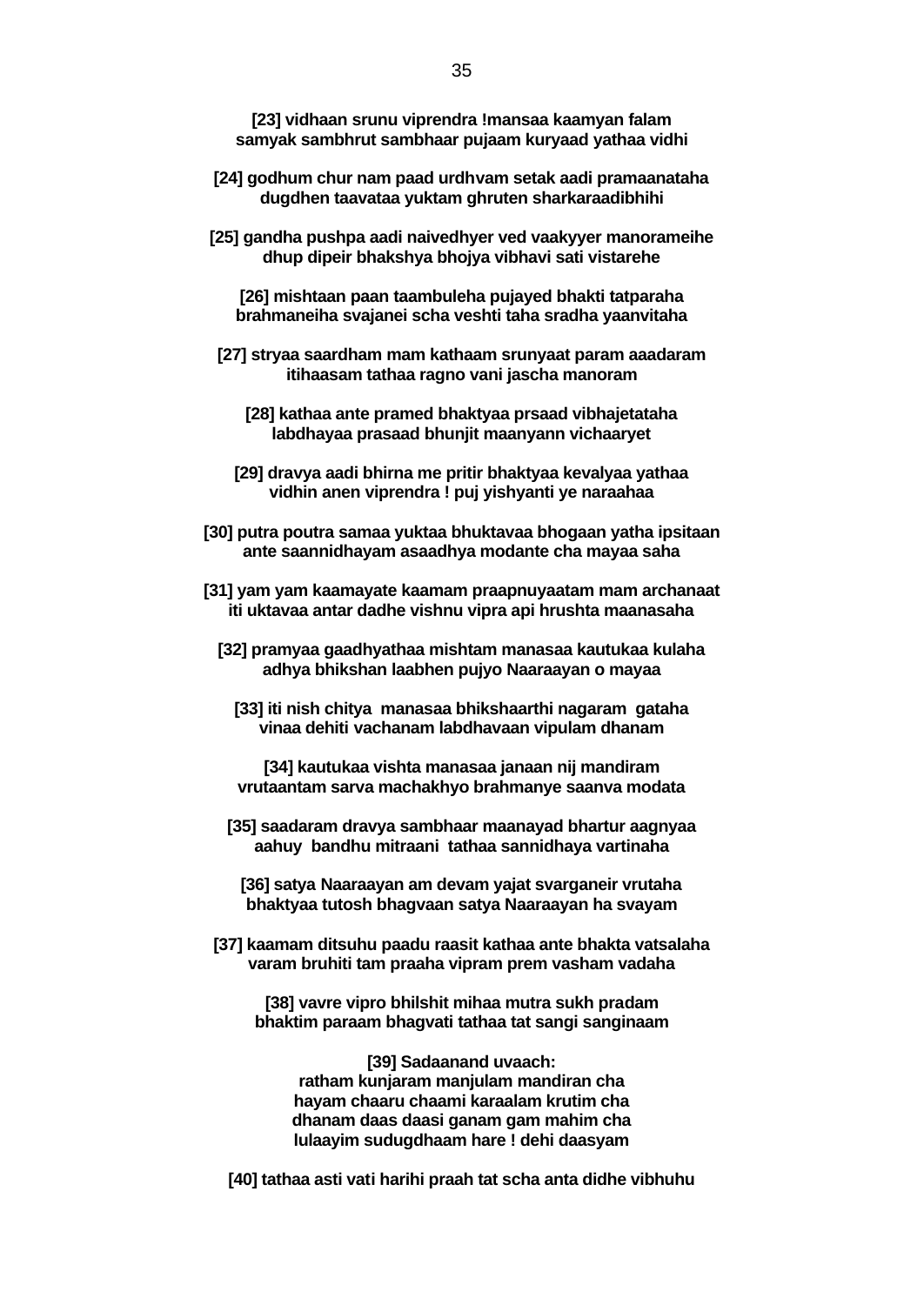**vipro api krut krutyo abhut sarve lokaa visi smare**

**[41] pramya bhuvi kayen prasaadam praapya cha aadaraat svam svam dhaam samaa jagmur dhanya dhanye iti vaadinaha**

**[42] prach chaar tato loke satya Naaraayan archanam kaam siddhi pradam bhakti mukti dam kalushaaparam**

**[43] iti sri itihaas sam ucchaye – satya Naaraayan kathaayaam Sadaanand vishnu samvaade dvitiyo adhyaayha**

**[43] sut uvaach: athetihaas shrunut yathaa bhilaahaa krutarthinaahaa vicharanti vane nityaam nishaadaahaa kaashta vaahinaha**

**[44] vanaat kaashthaani vikretum purim kaashim yayuhu kavachit ek trushaa kulo yaato vishnu daas asramam tadaa**

**[45] dadarsha vipul eishavaryam sevmaan dvijam harim jalam pitavaa vismito abhud bhikshu kasya kuto dhanam**

**[46] yo drashto akinchano vipro drasyate adhya mahaa dhanaha iti prapachch bhudev pramya cha dvijam mudaa**

**[47] eishvarayam te kuto jatam dur gati scha kuto gataa aagnaapya mahaa bhaag ! srotum ichchaami tatt vataha**

**[48] Sadaanand uvaach:**

**satya Naaraayan syaang ! sevayaa kinna labhayate na kinchit sukh maapnoti vinaa tasya anukmpayaa**

**[49] Nishaad uvaach: aho kim iti mahatmayam satya Naaraayan archane vidhaanamsoupchaaram cha updeshtum tvam arhasi**

**[50] saadhunaam samchitaanaam upkaarvataam sataam na gopyam vidhyate kinchid aartaanaam aarti naashnam**

**[51] iti prushto vidhir vakturam itihaasam atha bravit Sadaanand uvaach: raaj siddharmikaha kashchit kedaarmani purake**

**[52] chandrachud iti khyaathaprajaa paalan tatparaha shaanto madhur vaagdhiro Naaraayan paraayanaha**

**[53] mam aasramam samaayaataha satya Naaraayan archane vidhaanam srotu kaamo asou maamaah saadaram vachaha**

**[54] mayaa yat kathitam tasmei tanni bodh nishaadaj sankalpa manasaa kaamam nish kaamam vaa janaha kav chit**

**[55] puja sambhaar maahrusya krut nityo chitta kriyaha devaalaye sthandile vaa gruhe pujaa sam aacharet**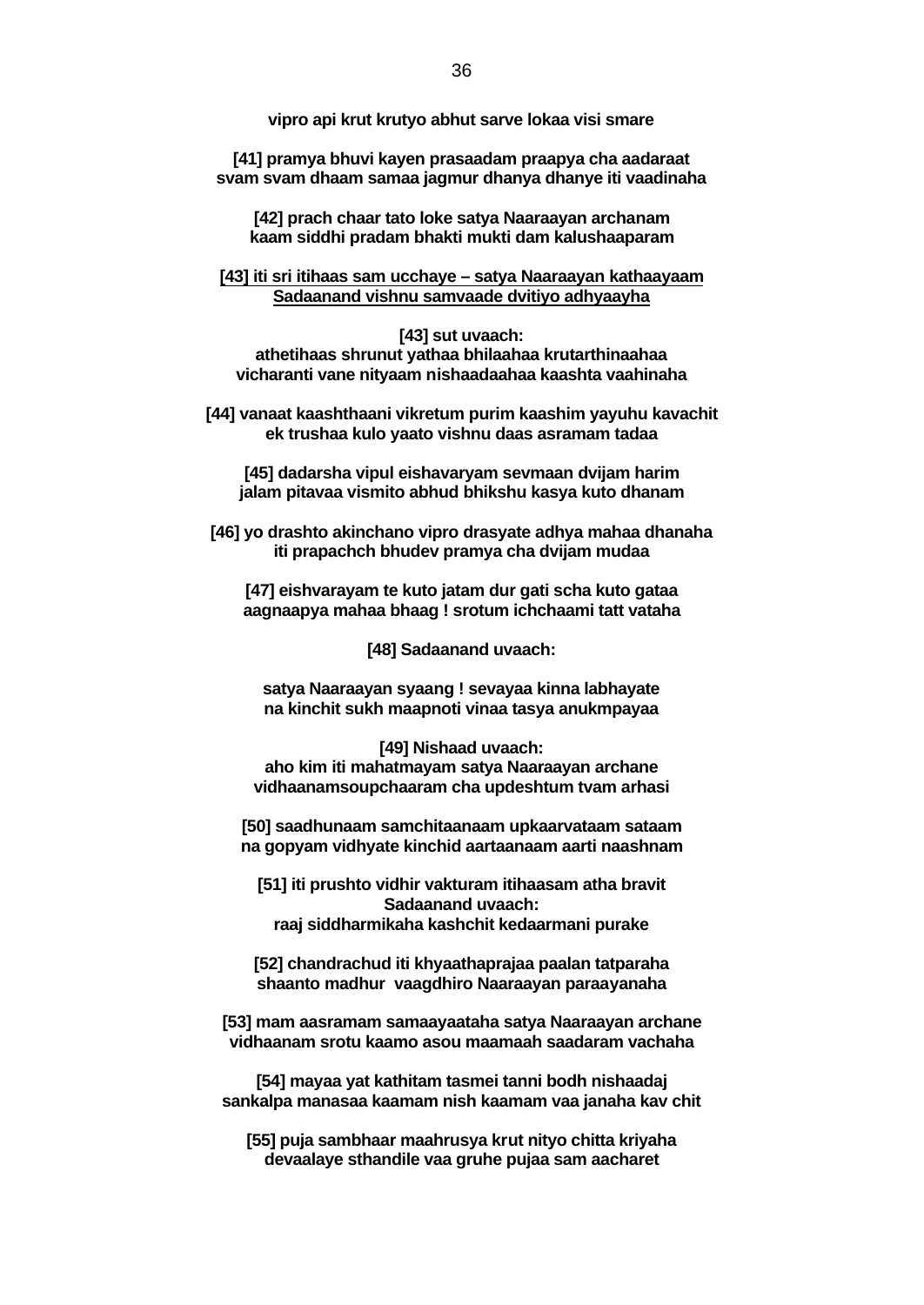- **[56] sayam kaale shilam sthaapya purna kumbhe kulaa gatam svaachaarya svaganam cha eva samaahuy su hya jannan**
- **[57] godhum churnam paado urdhavam setak aadi pramaanataha dugdhen taavataa yuktam sharkara ghrut samyutam**

**[58] paayasaa poop samyaav dadhi kshir mathaa haret unchaa vachehe falehe pushpeir dhupei manorameiha**

**[59] pujayet paraya bhaktayaa vibhave sati vistarehe na trushyed dravya sambhaaraad bhaktayaa kevalayaa yathahaa**

**[60] bhagvaan paritaha pur no na maanam vrunu yaat kaachit duryodhan krutaam tyaktvaa raajaa pujaam janaardanaha**

**[61] vidur syaasrame vaasmaa tirthayam jagruhe vibhuhu sudaamnas tandul nanaanja gadhvaa martasya durlabhaahaa**

**[62] sampado adaad harihi prito bhakti maatra pekshate gopyo grudho veni khyaadhoho hanumaan sa vibhishanaha**

**[63] ye anye paapaatmano detyaa vrutra kaayaa dhavaa dayaha Naaraayanaantikam praaptaa modante adhyaapi te anjasaa**

**[64] iti srutvaa narpatihi pujaa sambhaar maadaraat sampadhya satya devasya pujanam bhaktito avya dhati**

**[65] ten sa stri sut su hyudhyutaha koshardhi samyutam bubhuje akantakam raajyam satya Naaraayan am bhajan**

- **[66] chakaar cha prajaahaa sarvaahaa satya dev vratonmukhaahaa nishaad ! tvam api prityaa satya Naaraayanam bhaja**
	- **[67] iha loke sukham praapya yaasyate ante antikam harehe krut kruto nishaado abhut punyamya dvij pungavam**
	- **[68] sa gatvaa sva ganaan praaha mahaatmayam hari sevane te hrushta manasaha sarve samayam chakru raahataaha**
	- **[69] satya Naaraayanaha pujyaha kaashtha labhyen yaayataa iti nischitya manasaa kaashta vikriya lebhire**
- **[70] chatur ganam dhan drashtavaa svam svam bhavan maagataahaa mudaa stribhyaha samaacha khur vrutantam sarva maaditaha**
	- **[71] taa srutvaa hrushta manasaa pujaa sambaar maadraat patinaam aagnayaa chakrur yathaa sruti vidhaanataha**
	- **[72] tato militvaa sva ganeiha pujam chakrur yatho chitam kathaavsaane te bhaktayaa prane murgat paatakaahaa**
	- **[73] sva jati bhyaha paremyascha prasaadam vyajam bhastadaa prajaa prabhaavato bhilaahaa putr daaraadi bhir yutaahaa bhuktvaa bhogaanya theshtam te vaishnavam dhaam lebhire**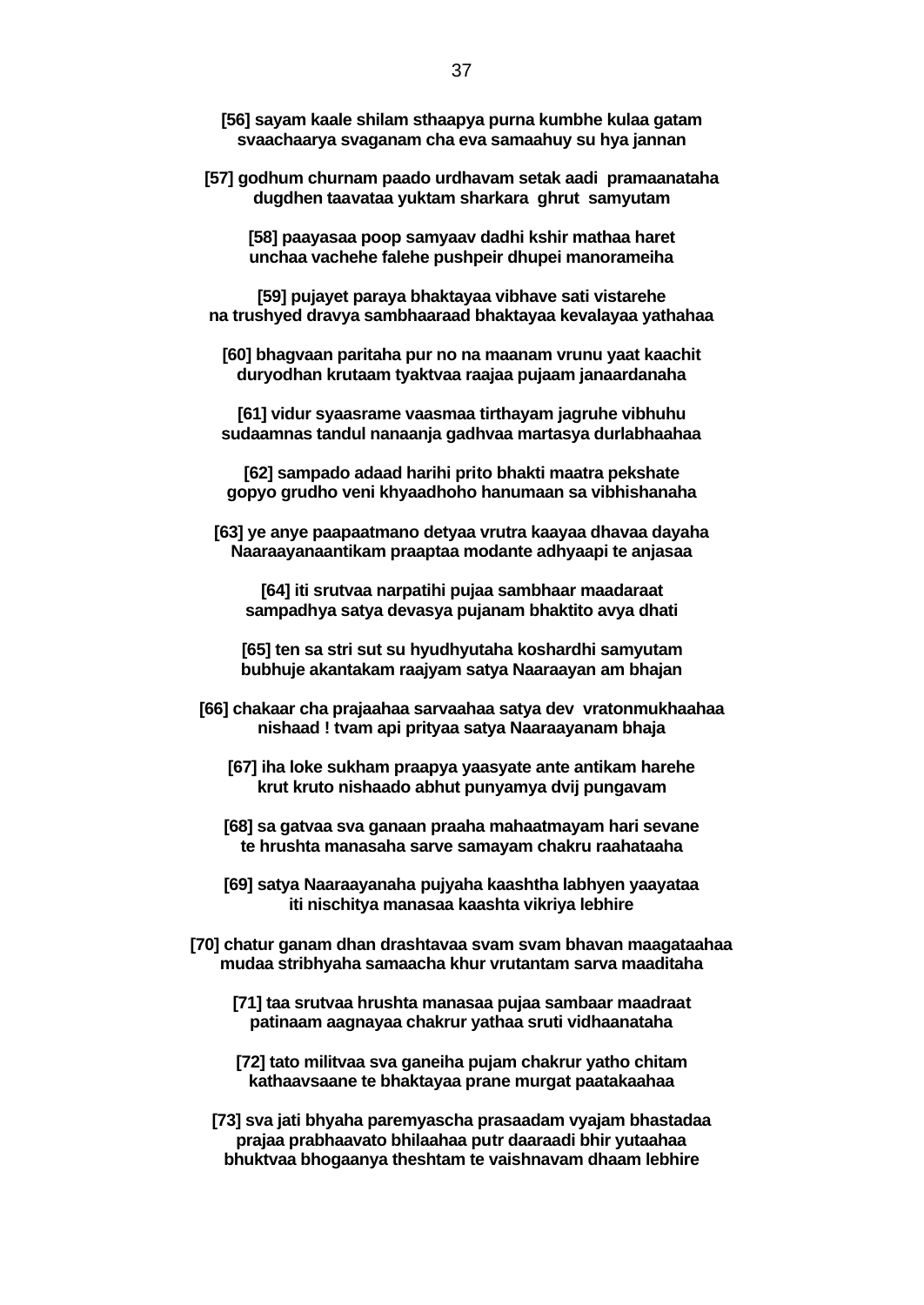#### **iti sri skand puraane reva khande satya Naaraayan kathaayaam Sadaanand nishaad samvaade dvitiyo adhyaayaha**

Sri Sutaji said :

"O munis, I will tell you of those who performed this vrat in the past.

In the famed city of Kaashi (now Benaaras), there lived a poor married brahmin with family , begging for a living, regularly performing Sri Vishnu's vrat, renowned by the name of Sadaanand. One day while on the way to begging, Lakshmipati (Lord of lakshmi i.e. wealth) gave him darshan (vision) in the form of an old brahmin and asked him:

*"O brahmin, where are you going ? What is your livelihood ? Pray tell me. "*

The brahmin said :

*"O Brahma dev, begging is my livelihood. I am going out to beg at the houses of the wealthy to feed my wife and son"*

#### Bhagwaan said :

*"Begging is very demeaning especially in this Kaliyug. Listen to my advise and devote yourself to Sri Satya Naaraayan. To destroy poverty and sadness, obtain liberty (moksha), rid oneself of sins - go and seek refuge of the lotus feet of Sri Satya Naaraayan."* 

Thus the compassionate Lord Sri Hari advised the brahmin. Thereupon the brahmin asked who was Satya Naaraayan Bhagwaan. Whereupon Bhagwaan said :

*"O Vipra, the beholder of innumerable forms, truthful, omnipresent Bhagwaan in the form of brahmin is standing in front of you. Sri Hari's lotus feet rescue those drowning in the sea of suffering Those followers of honesty and moral integrity go to seek refuge of Bhagwaan, followers of immorality and lust cannot. O vipra, Sri Satya Naaraayan fulfils all desires. O brahmin, collect all the required ingredients for the pujaa. You perform his pujaa. You perform this excellent vrat. You spread the message of this vrat to all so that all can benefit from it and rid themselves from sins and wrongful acts.*"

Thus said, Sri Satya Naaraayan gave darshan to the brahmin - beautifully dark complexion, with four hands holding conch, disc, mace and flower. Upon seeing Sri Hari, Sadaanand's body hair stood up and tears of love streamed from his eyes. With very emotional voice he prayed and prostrated body length to the Lord.

Sadaanand said :

*" O Lord of the universe, Lord of this earth I bow to you. Creator of the lifeforms, sustainer of life, store of satwa quality, time lord dissolving all life forms at the appropriate time, Satya Naaraayan Bhagwaan I bow to you.*

*I am fortunate today, my desires are fulfilled. My life has suceeded today. You have graced me with direct vision of your form beyond mind and speech.* 

*How can I describe the vision. I do not know the fruit of which merit I have achieved today. Actionless and ill fated, my life has accomplished success*

*O Bhagwaan ,lord of Kamlaa (Lakshmi) ! I am a wretched being ! Pray tell me with what procedure I need to do the pujaa.*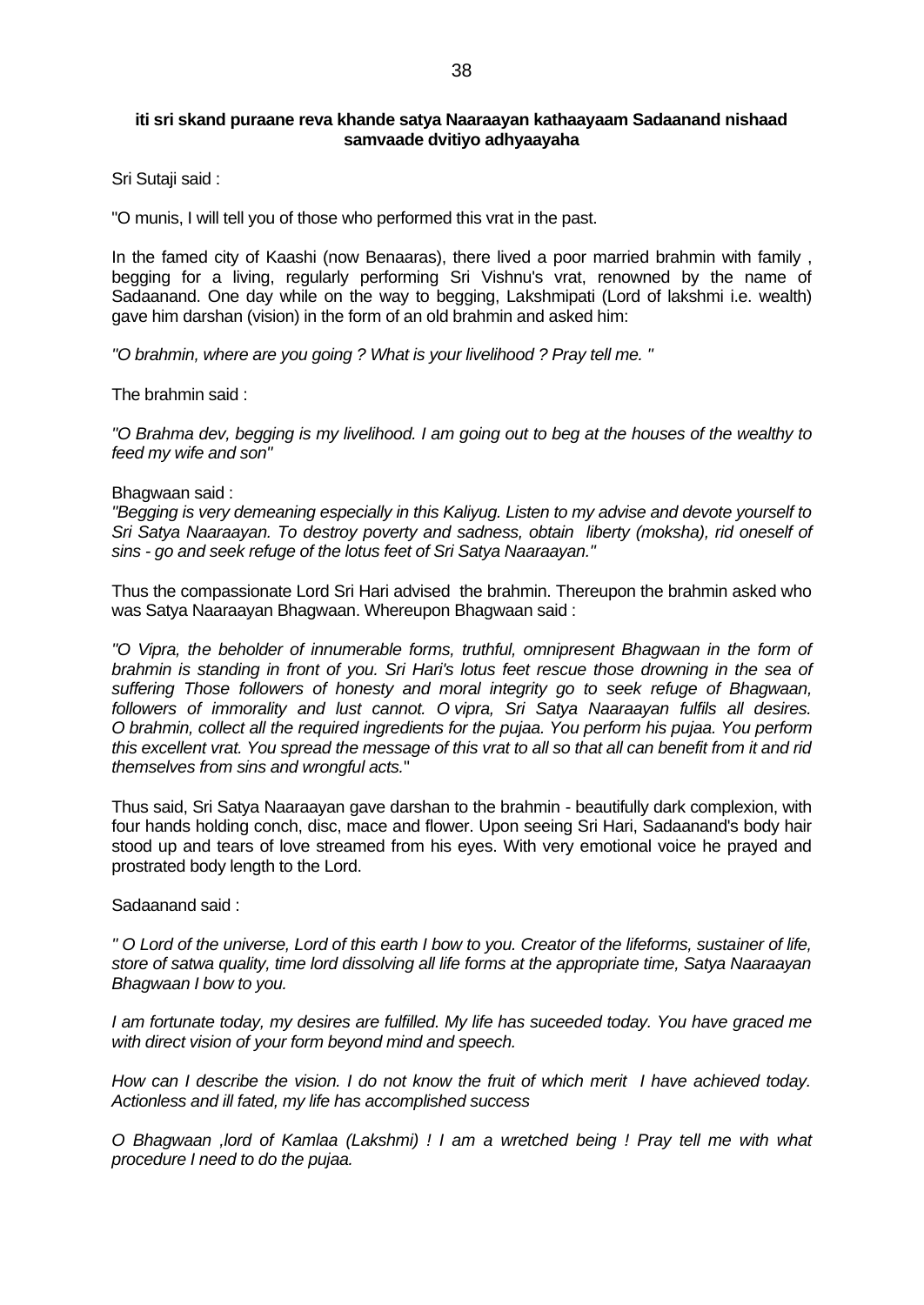So Bhagwaan said with a smile :

*" O brahmin, do my pujaa with wealth you gather by chance. Gajendra, Ajamil brahmin - they all rid themselves of their troubles by devotion to me. O brahmin, listen to the procedure of my pujaa which I will tell you. With the desire in your mind to fulfill, collect* 

*all the ingredients required and conduct my pujaa. Take 1q sher (measure of weight used in India == use 1q pounds or kilograms instead ) of wheat flour, milk, ghee, candy, etc. and prepare shiro. Do my pujaa with great faith using sweet smells, flowers, sweet smoke, divo light, chanting of Ved mantras and if one possesses wealth, then prepare many kinds of sweet foods, betel leaf with betel nuts. Listen to my story faithfully with brahmins, relations and wife; and at the end of the story prostrate bodily on the ground to me, distribute the prasaadam to all to eat and also eat thyself.*

*O brahmin, I am pleased with pure devotion. I cannot be pleased with wealth. Those who perform my pujaa according to this procedure will experience fulfilment of their wished just desires and in the end acquire abode of heaven."*

Upon saying thus, Sri Hari in the form of the brahmin became invisible. Sadaanand brahmin pleased in his mind was quite surprised and made a commitment :

*" Just as Bhagwaan has said, I will go to beg and with whatever I get, with that I will perform Sri Hari's pujaa."*

 With that commitment he went into the city to beg, and without even calling *"Bhikshaan dehi"* ( please give), he obtained a lot of wealth. Surprised in his mind, he went home, told his wife what had ensued. With her husband's permission, she gathered all the ingredients for performing pujaa, invited all the nearby residing fellow neighbours, performed pujaa with great faith-devotion and Hari was very pleased with him. At the end of the story-telling Sri Hari appeared and said:

*" O sinless brahmin ! I am very pleased with you. Ask me for anything you wish."*

The brahmin asked for a great boon of happiness in this world and the next, and also asked for devotion to the Lord and company of spiritually inspired people.

*" Tathastu (so be it)"* said the Lord and became invisible. The brahmin was very satisfied. All the attendees bodily bowed to the Lord, partook of the prasaadam saying " Great is Sadaanand brahmin" and dispersed to go home. From thenceforth the Satyanaaraayan vrat which fulfils all just desires, provides devotion to the Lord and delivers liberation, and destroys sins was established.

Sut puraani said : "O Shaunak and munis, now listen how the Bhil woodseller was pleased. Always roaming in the jungle carrying pile of wood, the Bhils once went to sell their wood in the Kaashi city (now Benaaras). One of the wood seller became thirsty and ended up at the home of Sadaanand brahmin. There he saw the brahmin performing pujaa of the Lord. He was surprised to see the brahmin so wealthy. Before, he had observed the brahmin was poor. He was thinking about how the brahmin had come to be rich and so clasping his hands he respectfully asked the brahmin:

*" O lucky Bhudev (lord of the earth) ! Where did you obtain so many riches ? How did your poverty disappear ?*

Sadaanand said :

*" O kathayaaraa (woodseller), what cannot be achieved by the grace of Sri Satyanaaraayan? "*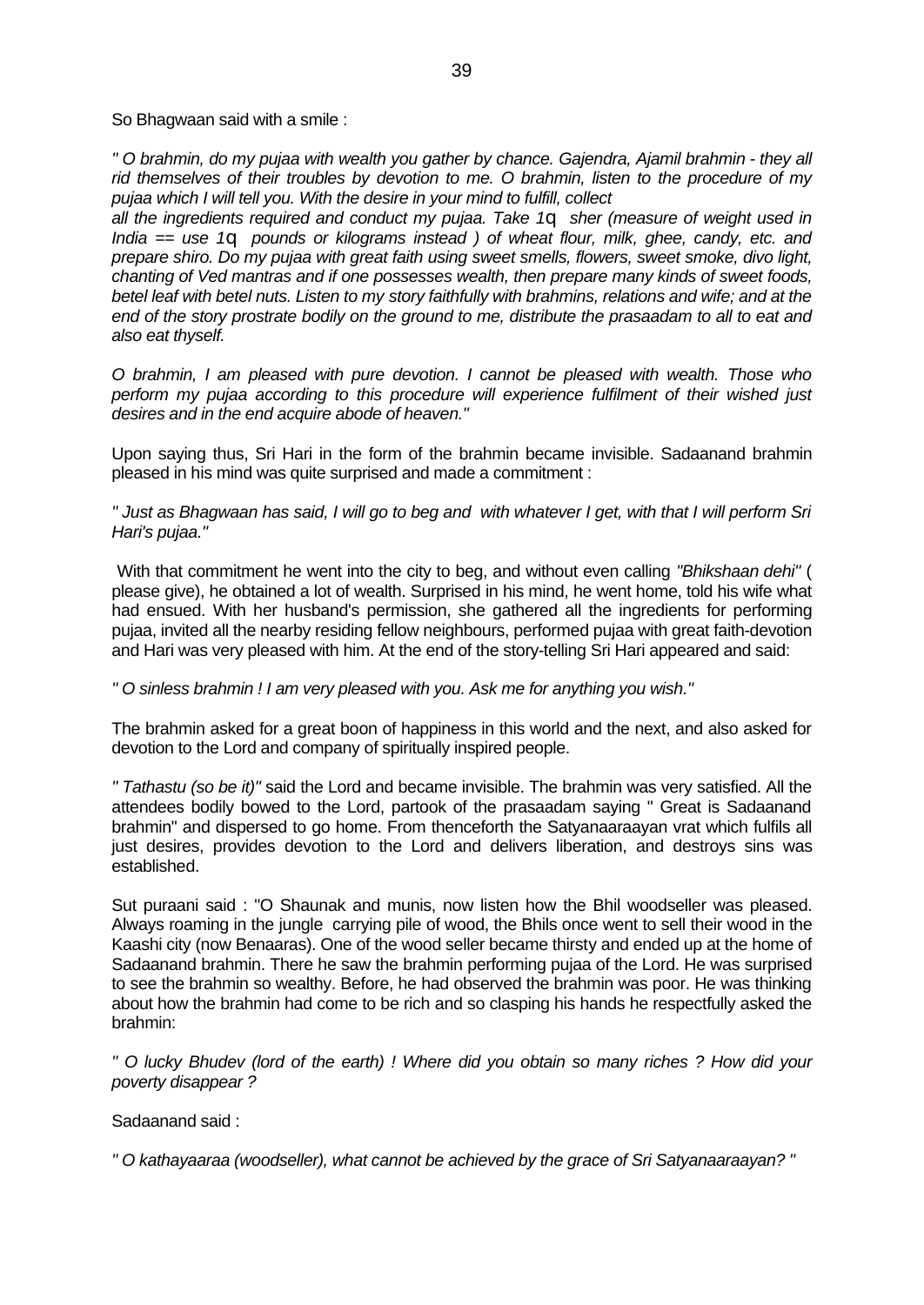Thereupon the kathyaaraa said :

*"Mahaaraaj, please tell me the greatness of Sri Satyanaaraayan and the procedure of the pujaa."*

Whereupon the brahmin said :

*" O Kathyaaraa, in the city of Mani Nagar lived the Lord's famous devotee King Chandrachud. He asked me for the procedure of Sri Satyanaaraayan Bhagwaan. I will re-iterate the same to you as I relayed to him, so please listen. The individual should make a commitment to perform the vrat; after completing the daily chores, collecting all the necessary ingredients for the pujaa, either in a canopy or in the abode of the Lord in the house, place on top of a copper kalash (vessel) filled with water a Shaaligram (statue of Lord Satyanaaraayan and Lakshmidevi) and perform pujaa with priest and family and friends.*

*Take 1q sher (pounds) of wheat flour, 1q sher (pounds) of ghee (butter), 1q sher of sugar and similarly milk and prepare shiro with the mixed ingredients cooked. Also offer to the Lord curd, milk, all kinds of green fruit, flowers, scented smoke, lit candles (divo).. Perform bhagwaan's pujaa faithfully. If circumstances provide, then perform pujaa with great grandeur. Nevertheless, the Lord is pleased with pure devotion, not just display of wealth.*

*Never display or commit even within mind egoistic pride. Lord Krishna rejected the grand royal dinner of Duryodhan and willingly accepted the basic hospitality of Vidurji. Bhagwaan likes devotion such as that of Jataayu, Hanumaanji and Vibhishan.*

*Others from the demonic descent like the great sinner Vrutraasur and Prahlaadji devotionally went seeking refuge of Sri Hari and achieved bliss.*

*After hearing this, King Chadrachud collected all the necessary ingredients and faithfully performed Sri Satyanaaraayan's pujaa. As a result, he ruled his kingdom without any breaks; he got his nation also to perform Sri Satyanaaraayan's vrat. So you also perform Sri Satyanaaraayan Bhagwaan's vrat."*

After hearing this, the kathyaaraa bowed to Sadaanand brahmin and relayed to his friends about Sri Satyanaaraayan's pujaa. The other kathyaaraas (woodsellers) were also very pleased to hear.

All the kathyaaraas made a commitment :

*"Whatever we obtain today from the sale of the wood , we will perform Bhagwaan's pujaa with it."*

That day, they obtained fourfold return on the sale of their wood; they were very pleased and told their wives on reaching home. Their wives were also very pleased and obtained permission from their husbands to collect the necessary ingredients and performed Sri Satyanaaraayan's pujaa together with family members. After pujaa, all bowed and became sinless.

Prasaadam was distributed to friends and family members. All kathyaaraas enjoyed pleasures on this earth and in the end went to Vaikunthlok ( abode of Lord Vishnu).

HERE ENDETH THE DISCUSSION OF SADAANAND AND NISHAAD IN THE SECOND CHAPTER IN REVA DIVISION OF SRI SKANDPURAN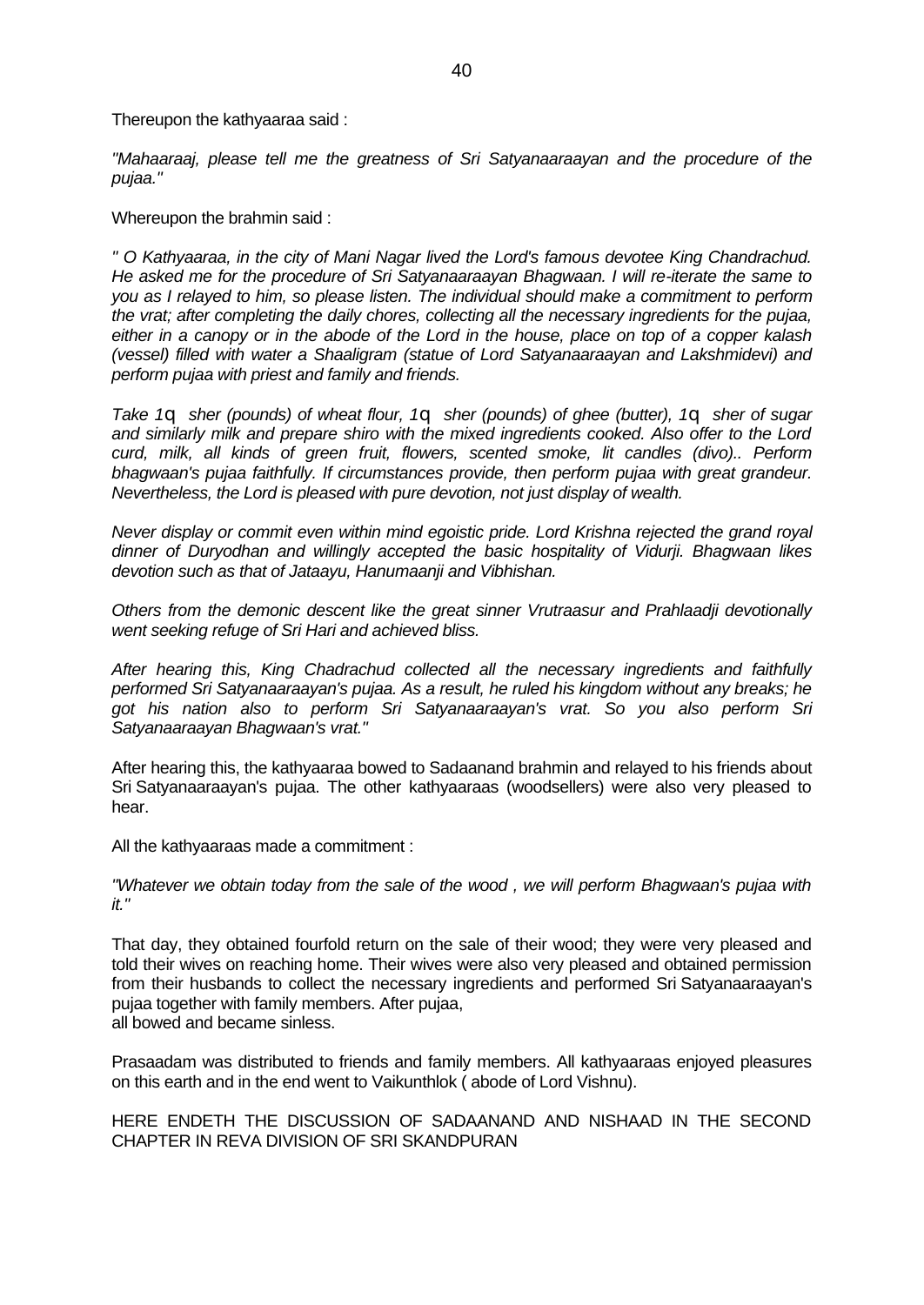## **CHAPTER THREE**

#### **[1] Sut uvaach:**

**atra antare varna yami gaathaam saadhu upchaaritaam saadhur yathaa krutaarthe abhun nrup updeshato vanik**

**[2] manipur pati raajaa chandracudo mahaa yashaahaa saha prajaa bhiraan archa satya Naaraayanam prabhum**

**[3] atha ratnapur sthaayi saadhur lakshapatir vanik dhaneraa purya taranihi sapta gachch nadi tate**

**[4] dadarsha mandapam tatra naanaa desh nivaasibhihi mani muktaa virchiteir vitaanehe dam alankrutam**

**[5] ved vadaanscha susraav git vaaditra samyutaan ramyam sthaanam samaalokya karna dhaaram sam aadishat**

**[6] visraam yaatra tarani ridam pashyaami kautukam bhartraa dis tathaa chakre karna dhaaraha sa satvaram**

**[7] taranibhya ssamuttiryam malla lilaa vilaasinaha karna dhaaraa anuraagaa viraa yuyudhar malla lilayaa**

**[8] saadhu rutirayya saamaatyo lokaan prapachcha yagna sthaanam samaalokya prashasya sa mudam yayoa**

**[9] tatra sabhyaan namas krutya svayam prapachcha sa aadaram kim atra kruyate samyag bhadabhi lok pujiteiha**

**[10] sabhya uchuhu: pramuditaa ragnaa lokan aniukampinaa pujayate badubhihi saardha satya Naaraayano vibhuhu**

**[11] tvamap yatra kshanam tishtha prasaadam bhukshvaha sa aadaram kathaam srutvaa riti riyam Satya Naaraayan archane**

**[12] saadhuhu prapachch karane falam kim ko vidhi stathaa sabhya uvaach: Naaraayan archane vaktum falam naalam chatur bhujha**

**[13] shrunu sankshepto hye tat kathayaam stava agrataha nirdhano api dhanaa ddhayaha syaad putraha putravaan bhavet**

**[14] bhrashta raajyo labhed raajyam andho api syaat su lochnaha muchyate bandhanaad baddho nir bhayaha syaad bhayaaturha [15] manasaa kaamaye adhyam labhet tam sa kaamataha vidhaan tu tataha srutvaa cheilam badadhwaa gale sakrut**

**[16] danda vata prani patyaaha kaamam sankalpam sanya vedyata anapatyo asmi bhagvan ! vruthe aishvaya vruthaa dhanam**

**[17] putra vaa yadi vaa kanyaam labheyam tvat prasaadataha pataamaam kaanchanim krutvaa puj yishye krupaa nidhim**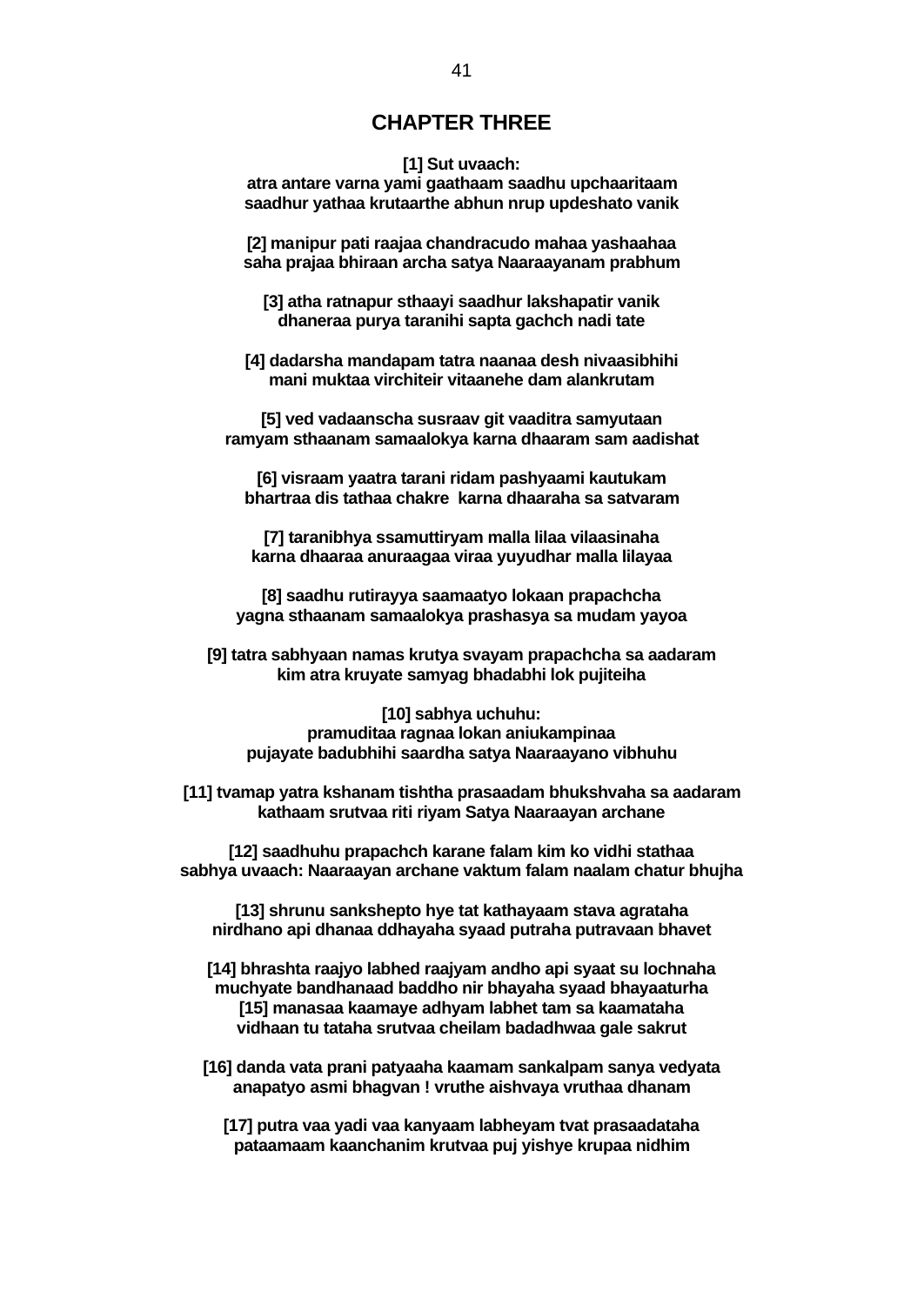- **[18] sabyaahaa: sarve anumodantaam kaamnaa siddhi rastu me sabyaahaa: pratyutarancha krurevam asti vati saadaram**
- **[19] hari pranayam sabyaan scha prasaadam bhuktavaans tataha jagaamam svaalayam Saadhur manasaa chintayan harim**
	- **[20] sva gruhe tyaagate tasmin naaryo mangal paanayaha mangalaani vichitraani yatho chitam kuravat**
		- **[21] viveshaantaha pure Saadhustadaa param kautuki rutu snaataa sati lilaavati paryachar patim**
	- **[22] garbham dhrutavati saadhavi samaye sashuve sutam kanyaam kamal lolaakshim baandhvaa mod kaarinam**
	- **[23] Saadhuhu paraam mudam lebhe vit taar dhanambahu vipraanaahuya deyva gnaan kaaryaa maas mangalam**
		- **[24] lekha yitvaa janma patrim naam chakre kalaavatim kalaanidhi kalevaasou vavrudhe saa kalaavatim**
- **[25] proudhaam kaale tu taam drashtavaa vivaaha artham chitayat nagare kaanchanpure vanik shankhapateha sutaha**
	- **[26] kulino rup sampannaha shiloudaarya gunaanvitaha varayaamaas tam Saadhur duhituhu sadrasham varam**
	- **[27] shubhe lagne bahu vidher mangaleir agni sannidhou ved vaaditro sahitou dadou kanyaam yathaa vidhi**
	- **[28] mani muktaa pravaalaani vasanam bhushnaani cha mahaa modamanaahaa Saadhuhu youtakam pradadou bahu**
	- **[29] premanaa nivaasayaamaas svaante jaamaataram tataha tam mene putravat Saadhuhu sa cha tam pitru vat sudhihi**
		- **[30] bhuya syatite kaale api satya Naaraayan archanam akrutvaa dhan buddhi na garven mohitaha jaamaataa sahitha Saadhur vaanijyaartham yayou punaha**
- **[31] sut uvaach: atha Saadhuhu samaadaaya manin duram gato hi saha deshaad deshaantaram gachchan dadarsha sumanoharam**

**[32] nagaram narmadaa tire tatra vasanch kaar ha krayancha vikrayam kurvanratnaanam hi kadaapi saha**

- **[33] karmanaa manasaa vaachaan nakarot satya sevanam ten karma vipaaken taapmaapaachiraad dhanik**
- **[34] ekasmin divase raagno gruhe raatrou tamo vrute gnaatvaa nidraa gataan sarvaan hrutam chorer mahad dhanam**
- **[35] muktaa maalaa bahu vidhaa nitaa vei chanra suprabhaahaa mani ratna aadi vei kaamam alankaadi bhushanam**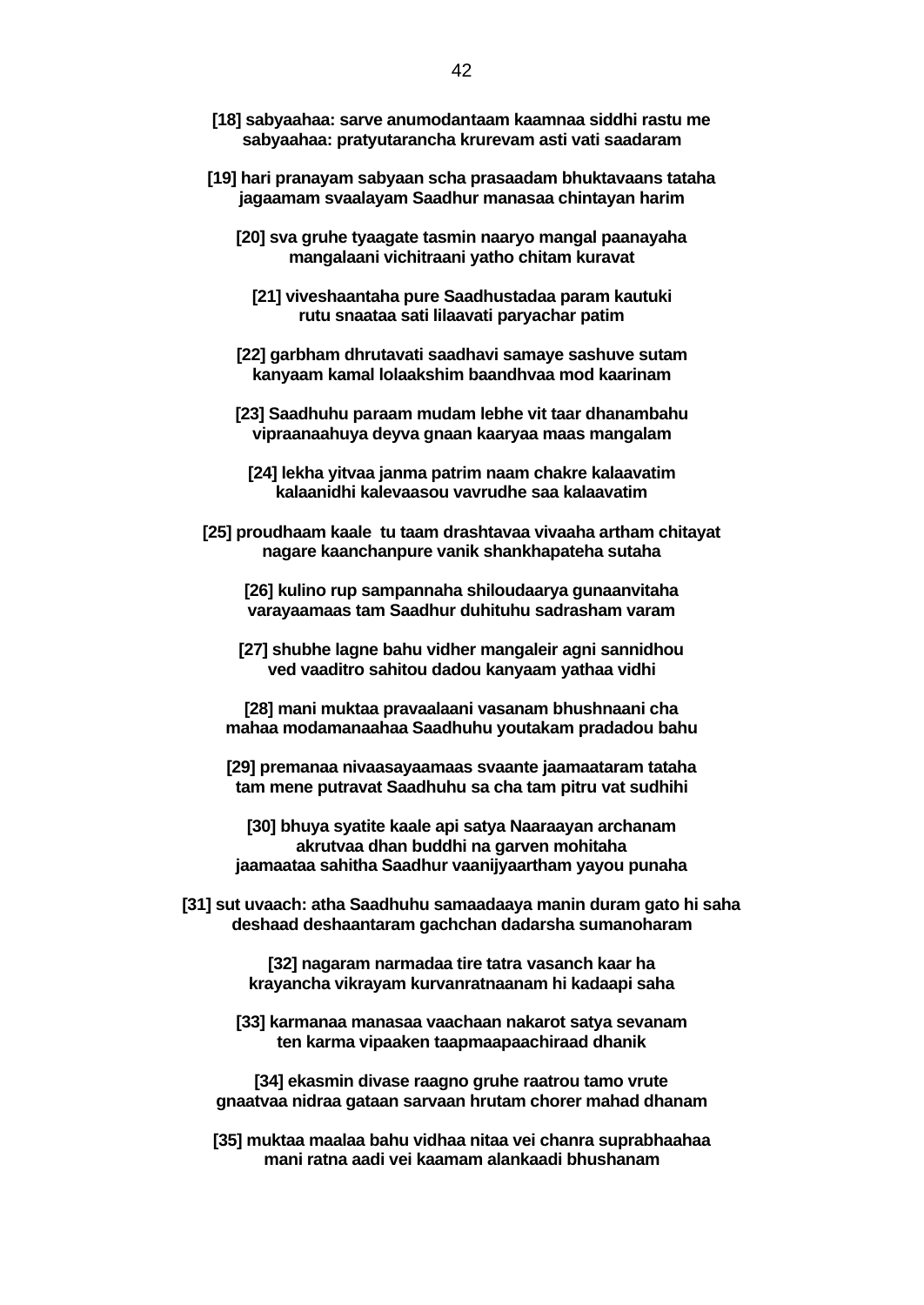- **[36] sad vastu jaatam raagna scha gruhitvaa svaalayam yayuhu prabhaate bodhito raajaa sutmaag dhavandibhihi**
	- **[37] praataha krutya samaa pyaaya sansadi praavischa saha tat statra samaayaataha kim karo dhan paalakaha**

**[38] uvaach sa sadaa vakyam bho shrunshva dharaa pate chor stava hatam ratna aadikam sarvam mahad dhanam**

**[39] iti vignaapito raajaa kinkaraadhipa mukyavaan shighram vaahi pra gruhyaath chouram sadhan maahar**

**[40] nocheddha nishye saganam iti ditam samaadishat iti vaakyam samaa karnya raagno dutaan yukta saha**

**[41] dhanam praapnuyuhu kutra na chouram raaj kimkarahaa tadaa cha vya lapan sarve chouraan veshan tatparaahaa**

**[42] hantaa smaan sa ganaan raajaa kim karmaha syaat kutaha sukham ityeva vilapanta ste vicheru nishi kim karaahaa**

**[43] aapane dadrashuhu Saadhu dhanavantam videshinim uchuhu paras param drashtvaa mahad asya kuto dhanam**

**[44] muktaamaalaa raaj kiya bhaanti cha asya gale sthitaahaa chouro ayamiti nish chitya tou babandhu scha tata kshanaat**

**[45] sadhanam saha jaamaatraa nrupaantikam upaanayan prati kule harou tasmin raagna api na vichaaritam**

**[46] dahn aagaare danam nitvaa badhni teitou sudur madou kaaraagaare loha mayeiha srunkhala argal paadayoho**

**[47] iti raajaa aagnayaa tetu tthaa chakrur nibandhanam jaamaatraa sahitha Saadhur vil laap bhrush muhuhu**

**[48] haa putra ! tataha ! tateti kenaa aham bandhanan taha ka sthitaa cha sati bhaaryaa pashya dhaatur vipar yayam**

**[49] nir dayen vidhaatraa vaa hetu shunyen chchad manaa ni magno dukh jaladhou ko vaa traasayati sankataat**

**[50] mayaa bahu taram dhaatur vipriyam vaa puraa krutam karmano asya vipaako ayam na jaane kasya vaa falam**

**[51] samaahaa scha shur jaamaatror dvaadasheyur vishaadinoho prati kul harou tasya dhanam yacha gruhe sthitam**

**[52] hyutam vahla vani paal chaarer bhaaryaa api dukhitaa atha saadhvim saha sutaha pratyhu kalyaanam ichchati**

**[53] vaaso alankaranaadini vikriya bubhuje kila yadaa naasid gruhe kinchi tadaa saa kashtam aavahat**

**[54] atha kasmin dine kanyaa bhijan achchaadanam vinaa**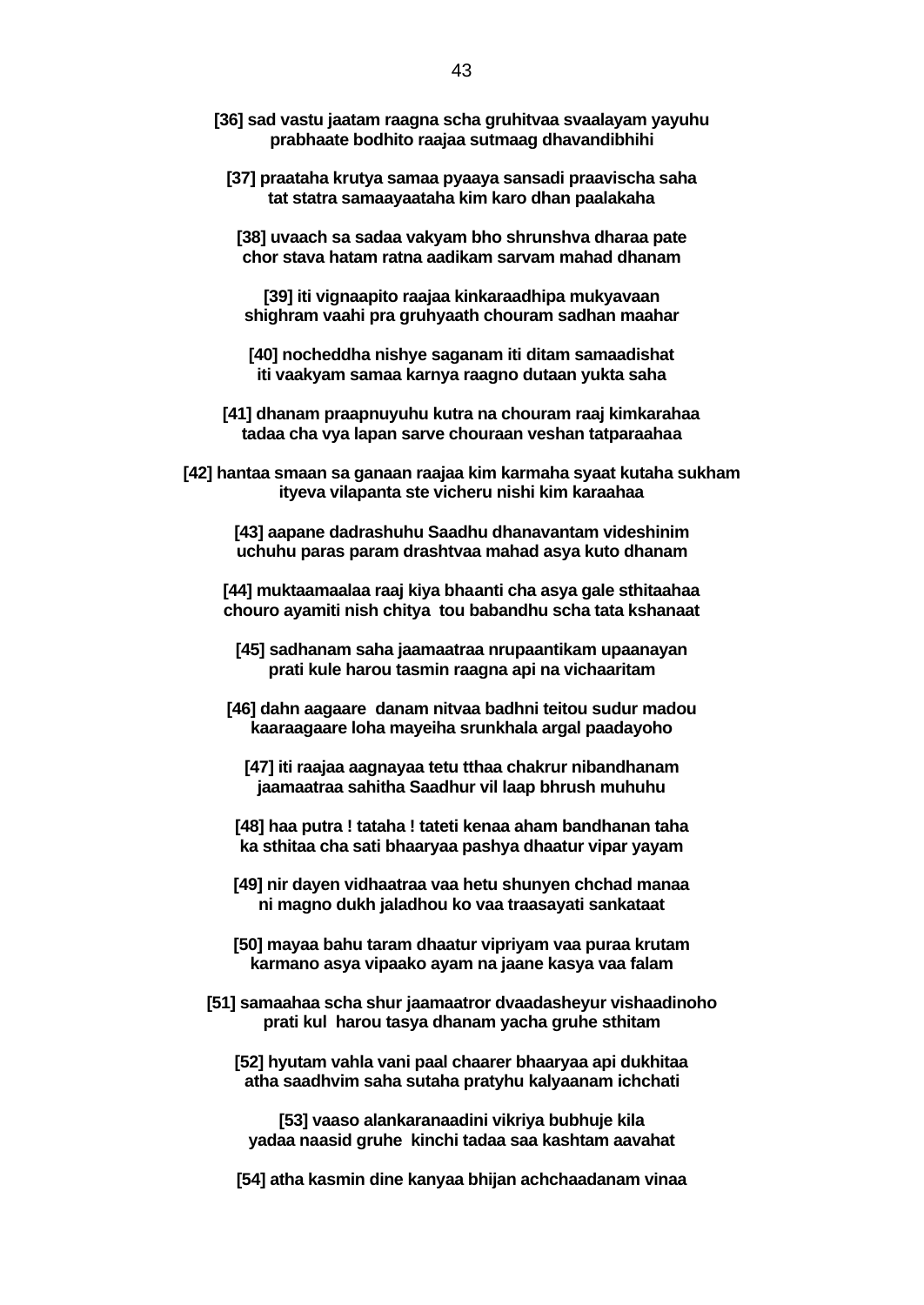**gatvaa vipra gruhe pashyat satya Naaraayan archanam**

**[55] praathya antam jagan naatham drashtavaa saa praathyad dharim satya Naaraayan! Hare! Pitaa bhartaa cha me gruham**

**[56] aa gachched archa yishyaami bhavantim iti yaachaye tathaa astu braahmaneno uktaa tatassaa sva asramam yayou**

**[57] maatraa nirbharat sateyantam kaalam kutra sthitaa shubhe tat astu maataram praaha satya Naaraayana archanam**

**[58] kalou pratyaksha faladam sarvadaa kriyate nareiha kartum ichchaamya aham maatm anugnaatum tvam arhasi**

**[59] desham aayaatu janakaha svaami cha mama kaamanaa maatraa saheti nish chitya bhikshaa artham nagaram yayou**

**[60] anaayaasen sam praaptam dravyam bahu gunan vitam ten sambhrut sabhaaraa pujaam chakre kalaavati**

**[61] lilaavati cha tan maata bhaktyaa aakaarshita pra pujanam karmanaa ten tushtou aabhut satya Naaraayanha svayam**

**[62] narmadaa tir nagare raagnaha svapnam sam aadishata raatei shehe sva paryake nidraam kurvati raajani**

**[63] uvaach vipra rupen bodhyan priyaa gira utishtho tishtha raajendra ! tou saadhu pari mochaya**

**[64] aparaadham vinaa baddho nochechcham na bhave tava iti uktavaa antar dadhe vishnur vinidro nrupati stadaa**

**[65] vismit sahassot thaaya dadhyou brahma sanaatanam gur paadaambuje namraha krut nityo chit kriyaha**

**[66] spashtavaaghrutaadi maangalayam sinhaasanam upaavishata tadaa raajaa sva vrutaantam mantri bhayaha sanya vedayat**

**[67] tesham matam samaagnaaya taavaanetum samaadishata aaniya Saadhu prapachch satya maalaambya sannidhou**

**[68] raajaa uvaach: kutrar tyou vaa kulam kim vaa vasatihi kasya vaa pure katahm atra gatou vaapi praaptou ken dashaam imaam**

**[69] Saadhu uvaach: ratnapur nivaasou cha vaanik jaatou janir mama vaanijyaartha mahaaraaj ! vaanijyam jivik aavayoho**

**[70] mani mukt aadi vikretu magato tava pattanam raajdutehe samaanitou badhvaa chouraa vibhaaviti**

**[71] aavaam na chouro raajendra ! tatvat satvam vichaaraaya prati kule vidhou kaam vaa dashaam naapnoti vei pumaan**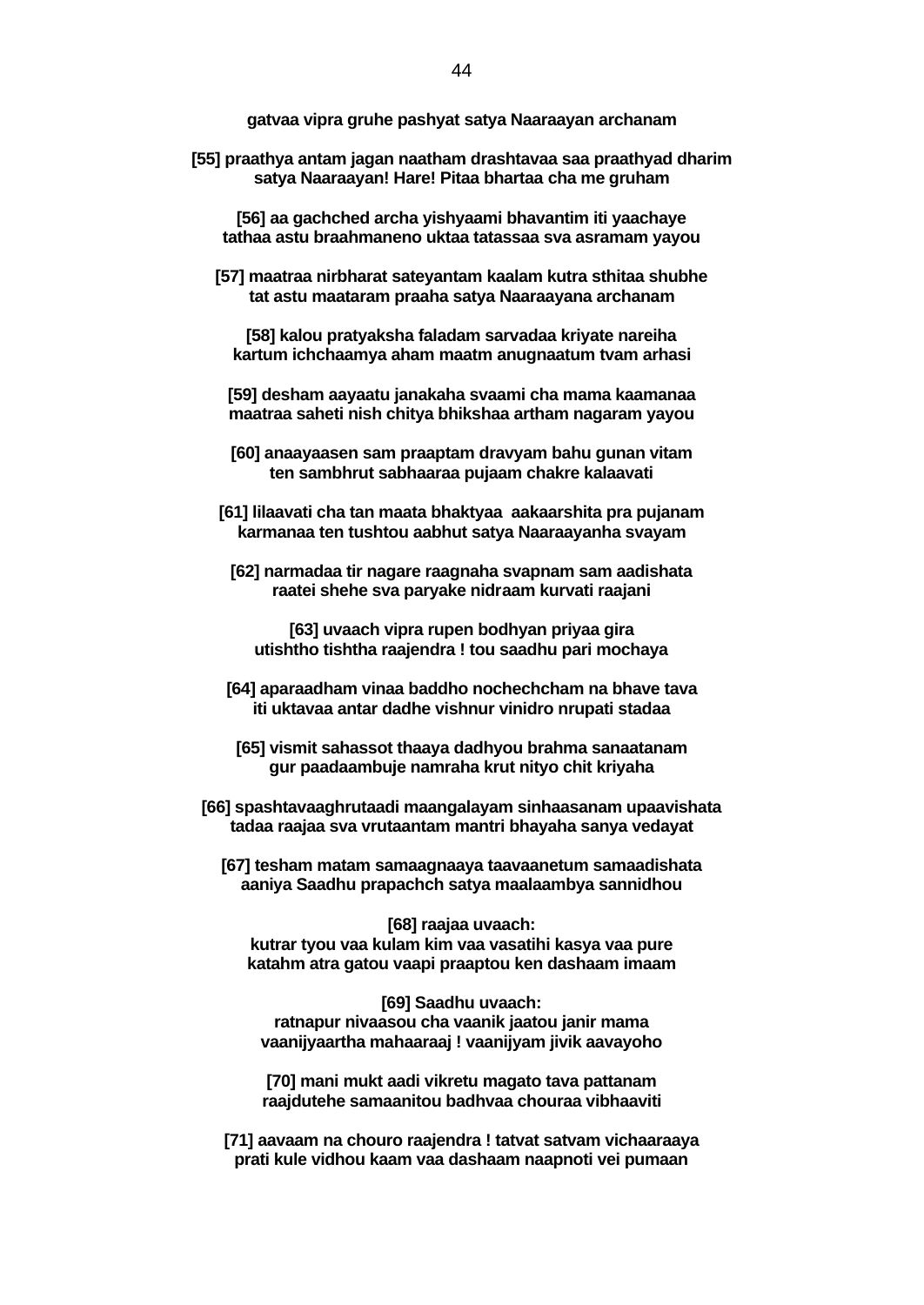- **[72] vin apraadham sri krishno mani chouryaa api vaadavaan niveditam asheshen punya sloks shiro mane**
- **[73] yukte yat kuru raajendra tyuktavaa tushanim babhuva sa srutvaa tu nishchitam krutvaa tayor bandhan mochnam**

**[74] kaaryitvaa tu kshurikam kaaryaamaas naapiteiha snaapyaamaas surbhi teile rudharta nei stathaa** 

**[75] bhoj yitvaa tu bhojyen raaj alankaar vaahaneiha mahaa raha vastraa bharanehe pujyamaas bhupatihi**

**[76] abravit pujitou Saadhur jaamaatraa sahito nrupam Saadhu uvaach: kaaraagaare bahu vidham dukh mapta mataha param**

**[77] aagnaapaya mahaaraaj ! desham yaantum krupaanidhe srutvaa tad vachanam raaja praah koshaadhikaarinim**

**[78] tarni bhyo dhanam nitam taahaa pari purya raajaa kimkara iti yukta stathaa chakre ati maanyan**

#### **[79] premanaa tou yaapyaa maas svadesham dharni patihi jaamaatraa sahitam Saadhum geet vaaditra mangaleha**

Sutpuraani said : O Shaunak and munis ! I will relay to you the story of a trader by the name of Saadhu who was greatly impressed by the preaching of King Chandrachud. Once King Chandrachud was performing Satyanaaraayan's pujaa with his family and friends. At that time, Saadhu the trader happened to pass by on the river with seven of his big boats filled with great wealth. There he happened to see canopies occupied by humans of all races, the covers of which were studded with jewels. He heard the sound of Vedic mantras, songs being sung and musical instruments played. Upon noticing this he asked his helmsman to stop there to enquire. The helmsman accordingly stopped the boats.

With his chief man, Saadhu alighted from the boat and respectfully asked the people gathered about the nature of the gathering and admiring the decorations he entered the main canopy. There he bowed to the king and all honourable people and asked which vrat was being performed.

The audience replied :

*" We are performing with our families Sri Satyanaaraayan's pujaa. Please be seated, listen to the kathaa and partake the prasaadam."*

Thereupon the trader Saadhu asked of the benefit of Sri Satyanaaraayan's pujaa and its procedure. The gathered people said even Brahma was not capable of relating the full effect of the vrat.

*"Nevertheless we will tell you in short. The one who gets to perform this kathaa, if he is without wealth he acquires wealth, childless is bestowed with children, those deposed from the throne obtain kingdom, the blind obtain sight, those imprisoned gain freedom, the frightened lose their fear. Whatever just desires that one has become fulfilled."*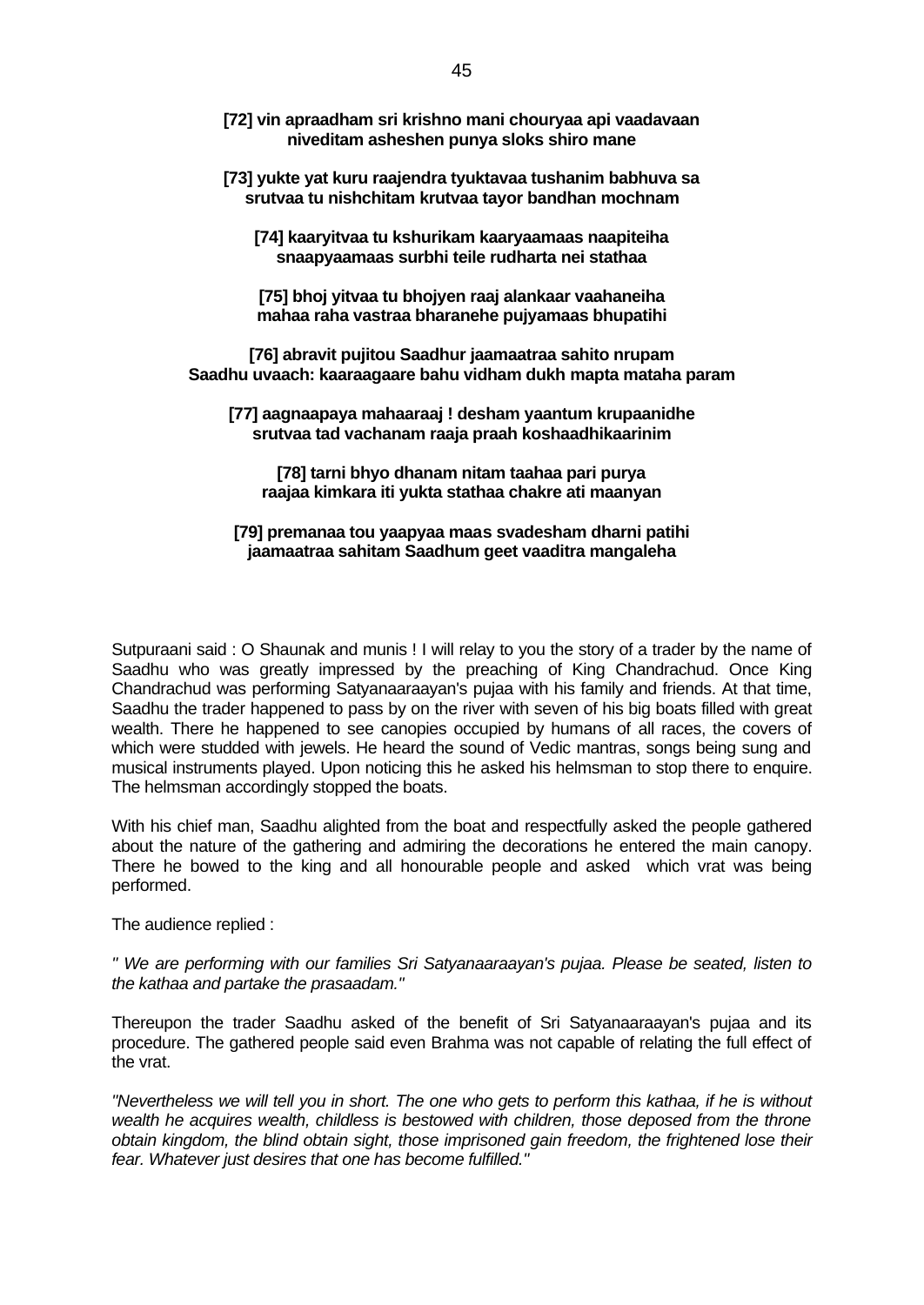The trader Saadhu then gathered the procedure of the vrat, prostrated bodily to the Lord and made a vow :

*" O Bhagwaan, I am childless and therefore all my wealth and prestige is thus worthless. If by your grace I obtain a son or daughter, then I will get made a gold flag and perform your pujaa appropriately. All those present please give me your blessings so that my desire may be fulfilled."*

The gathered people all said *"Tathaastu - may your just desire be fulfilled."*

He then bowed to the Lord, partook from the prasaadam and reminiscing on Sri Satyanaaraayan he departed for his home. Upon reaching home his wife welcomed him. In time his wife carried a child and duly gave birth to a daughter. Saadhu the trader was very delighted to see his daughter with beautiful eyes. He named the

daughter Kalaavati. Kalaavati grew just as the moon of the bright half. Upon reaching a marriageable age, Saadhu began to think about finding an appropriate son-in-law. He found such a young man - from honourable family, handsome, of just character and benevolent disposition, the son of the trader Shankhpati of Kaanchanpur and decided to marry his daughter to him.

In the fortunate marriage ceremony, auspicious eight chants were uttered around the presence of fire amongst vedic incantations and the trader Saadhu gave the hand of his daughter. He affectionately accommodated his son-in-law in his household.

Time passed by but he did not perform Sri Satyanaaraayan Bhagwaan's pujaa. Being lost in the thoughts of wealth, he decided to take his son-in-law to go lands afar to trade and to acquire more wealth. During his journey, he found a beautiful city on the shore of Narmadaa river. There he began to trade in jewellery. In short time his past actions brought him sufferings. One night thieves committed a big robbery from the treasury of the king. The thieves ran off with garland of pearls, jewels, expensive jewellery, clothes and other expensive items. In the morning the bhaatchaaran sang praise to the king as normal to wake him up. The king after completing his morning chores came to the court. The guards to the treasury came and told him :

*" O Mahaaraaj, last night thieves took away jewels, pearls and a lot of wealth."*

Upon hearing this, the king ordered his servant to quickly catch the culprits and bring them with all their loot.

*"If this is not done, then I will destroy you and your family."* 

Hearing this strict command of the king, he passed the job to the police. During the night the police went out looking for the thieves whereupon they saw the wealthy trader in his shop. They were very pleased and discussed amongst each other :

*"How come this trader has got all this wealth?" Around his neck he has this garland of pearls which must belong to the king."*

Deciding thus they at once handcuffed the trader and his son-in-law and presented them both to the king with all their wealth. Their fate being adverse, the king did not hear any of their pleadings and ordered to handcuff their hands and feet and throw them into the prison, their wealth was confiscated and deposited in the treasury. The police acted as per the king's command. Trader Saadhu began to cry :

*" O Bhagwaan, for which reason am I being imprisoned ? What will happen to my faithful wife. This is Vidhaataa's ( Goddess of fate) converse justice ! Without cause, what has Vidhaataa plotted for me ? For which sin have I suffered this I do not know."*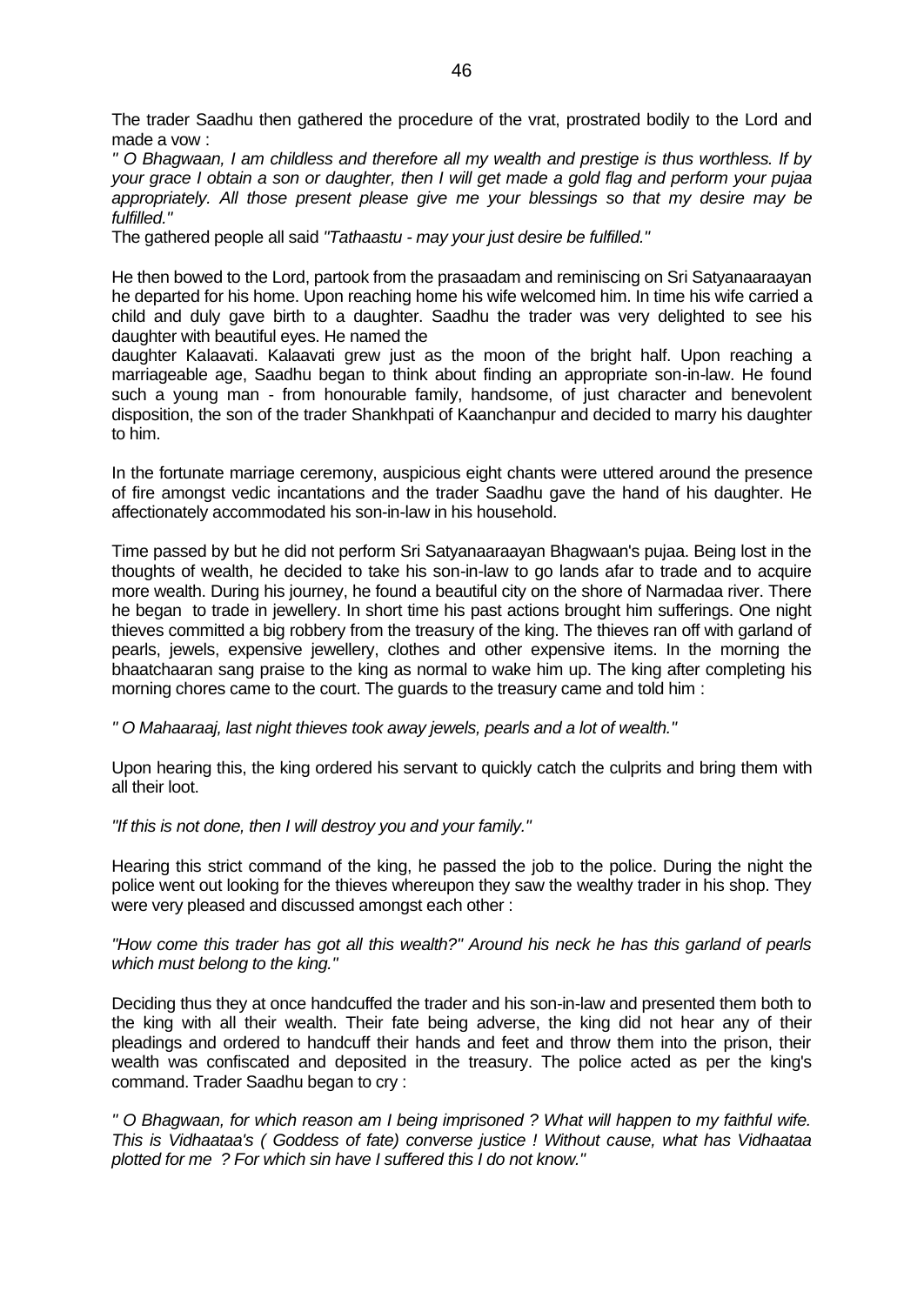In such sorrow, the trader and his son-in-law spent twelve years in the jail. The fate being adverse, all his wealth at home was either destroyed by fire, or taken by the king or looted by thieves. Trader Saadhu's wife Lilaavati and daughter suffered greatly. They eked out a living by selling off whatever was available in the house.

One day her daughter Kalaavati suffering from hunger and thirst went to a brahmin's house. There she saw Sri Satyanaaraayan's pujaa being performed. She prayed to Bhagwaan : *" O Satyanaaraayan lord, when my father and husband quickly return home, I will also perform your pujaa."*

The brahmin said *"Tathaastu"*.

Hearing this Kalaavati partook the prasaadam and returned home.

Her mother Lilaavati angrily asked where she had been late in the night. Thereupon Kalaavati said :

*" Dear mother, I stopped at a brahmin's house where Sri Satyanaaraayan's pujaa was being performed. Man can directly achieve results in Kaliyug from the daily pujaa of Sri Satyanaaraayan. I also desire to perform Sri Hari's pujaa. It is my wish that my father and my husband come home quickly."*

Thus thinking with her mother, she went to beg in the city the next day. Without effort she gathered much money with which she gathered all the necessary pujaa ingredients and faithfully performed Sri Satyanaaraayan's pujaa with her mother Lilaavati. Due to the effect of this, the Lord was pleased and where the trader Saadhu and his son-in-law were captivated, for them the Lord appeared in the last quarter of the morning dream of the king and said :

*"O King, free immediately the two traders in your jail, without reason you have kept them in there. Free them or else I will bring forth your destruction."* 

Saying thus the Lord became invisible. The King awoke. He at once stood up and was astonished. He meditated upon the Lord. He bowed to his Guru and related the facts of his dream. He obtained comments of his ministers and asked his guards to bring the two traders to him. Under oath he asked them :

*"Truthfully tell me what part of the world you live in ? What is your dynasty ? What part are you residents of ? Why have you come here ?"*

Trader Saadhu said :

*"Mahaaraaj, resident of Ratnapur we are born in trader family and had come for trading here. Claiming we were thieves, your police brought us here handcuffed. We are not thieves. O holy king ! Without reason even Sri Krishna was accused of thieving the gem ! You may now do what is appropriate."*

The king ordered both to be released from captivity, got their overgrown hair to be shaved and had them bathed in scented water. He then fed them both and honoured them with clothes and jewellery. The honoured trader Saadhu with his son-in-law then asked the king :

*"Mahaaraaj, permit us to leave for our land of residence."*

The king commanded his treasurer :

*"Fill this trader Saadhu's boats with the wealth expropriated from him and more."*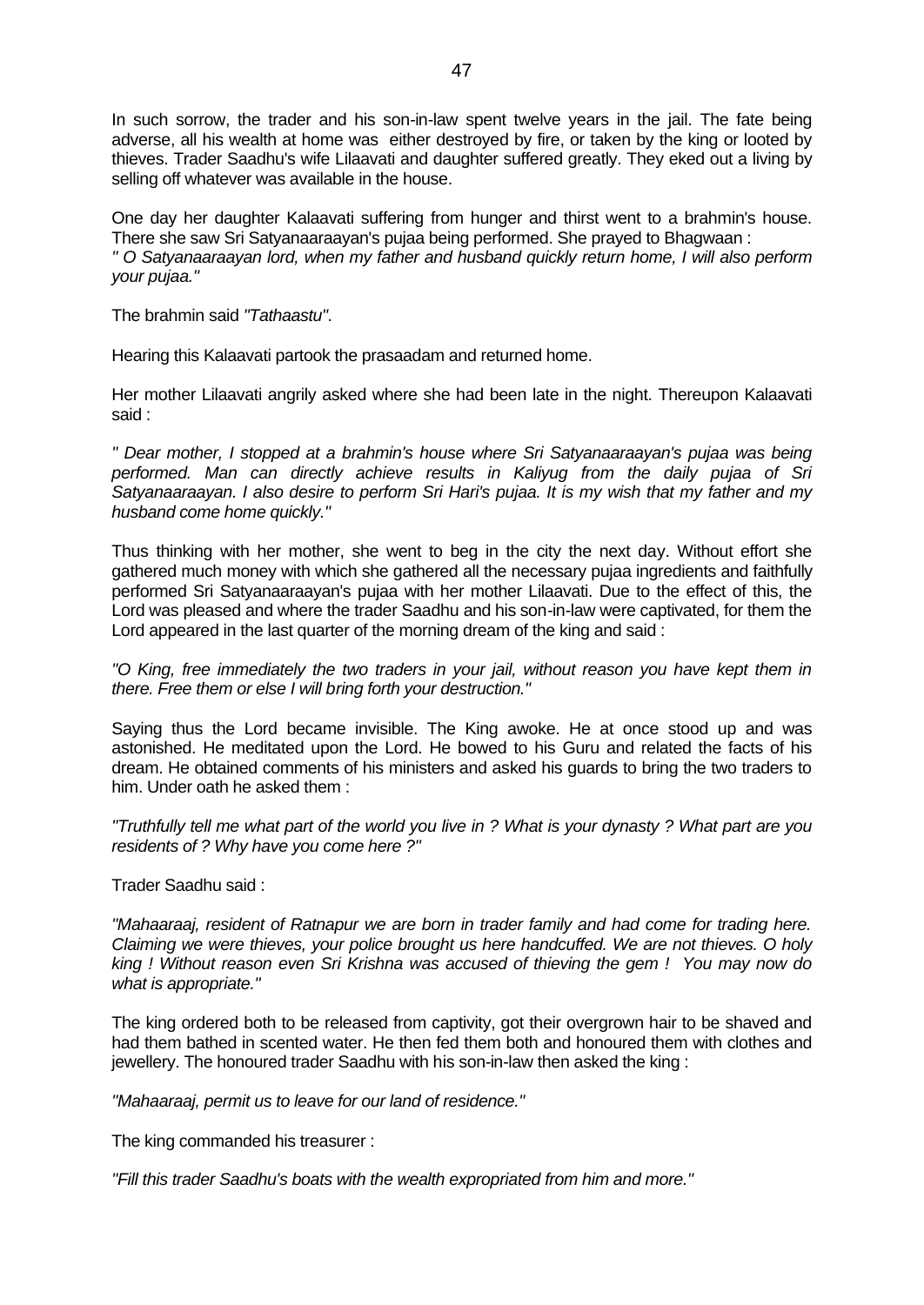He then bade farewell to trader Saadhu and his son-in-law.

HERE ENDETH SAADHU AND THE KING'S STORY IN SRI SATYANAARAAYAN'S KATHAA THE THIRD CHAPTER IN THE REVAA DIVISION OF SKAND PURAAN

## **CHAPTER FOUR**

**[1] sut uvaach: jaamaatraahaa sahit Saadhur dhan lobhana mugdhavihi svadesham chalit schaapi na krutam hari sevanam**

**[2] Satya Naaraayano devaha pratyaksha faladaha striyaa kanyayaa pujit stasmei krupayaa muktidou abhavat**

**[3] tam bubodh yishuhu saakshaat satya Naaraayanaha svayam taapasam vesham aasthaay tam uvaach sasambhramaha**

**[4] taapasa uvaach: dhanam kim noushu te saadho ! maamnaadatya yasi kim pratyutar pradaat saadhu kshipnokaascha satvaram**

**[5] bho taapasaha ! dhanam kva asti trun patra aadi puritaahaa gachchanti naukaaha kava sthaanam virodhe naatra kim falam**

**[6] iti yuktasa taapasaha praaha tathaa staviti vachas tataha tat sami pad pakramya vruksha khande nyaliyat**

**[7] dhanam antar dadhe sadhya struna patraadi puritaahaa bhaarsyaapagamaad drashtavaa tarani rurdhva gaastadaa dhanam noukaasu na astiti Saadhu sch chintaa paro abhavat**

**[8] kimidam kasya vaa hetor dhanam kutra gatam mam vajra paat hata iva bhrusham dukhit maanasaha**

**[9] kava yaasyaami kava tishthaami kim karomi dhanam kutaha iti murchchaa gataha Saadhu villaap punaha punaha**

**[10] jamaatraa tam tataha praaha shokaha kim ktiyate vruthaa tathaa staviti cha yad vaakyam taapase noditam tat**

**[11] tirohitam tataha sarvam dhanam naasta yatra samshaya atastam sharanam yaahi vaanchchit artho bhavishayati**

**[12] Saadhu uvaach: jaamaatraa bodhit scheiva taapasam tam jagaama ha ko bhavaaniti prapachcha devo gandharva ishvaraha**

**[13] devdou athvaa ko api na jaane te paraakramam aagnaapaya mahaa bhaag ! madvidamban kaaranam**

**[14] tapasa uvaach: aatmanaha shatru raatmeiva tathaa mitrar api svayam tyaj maoundhya maad saadho ! pravaad maa tathaa kuru**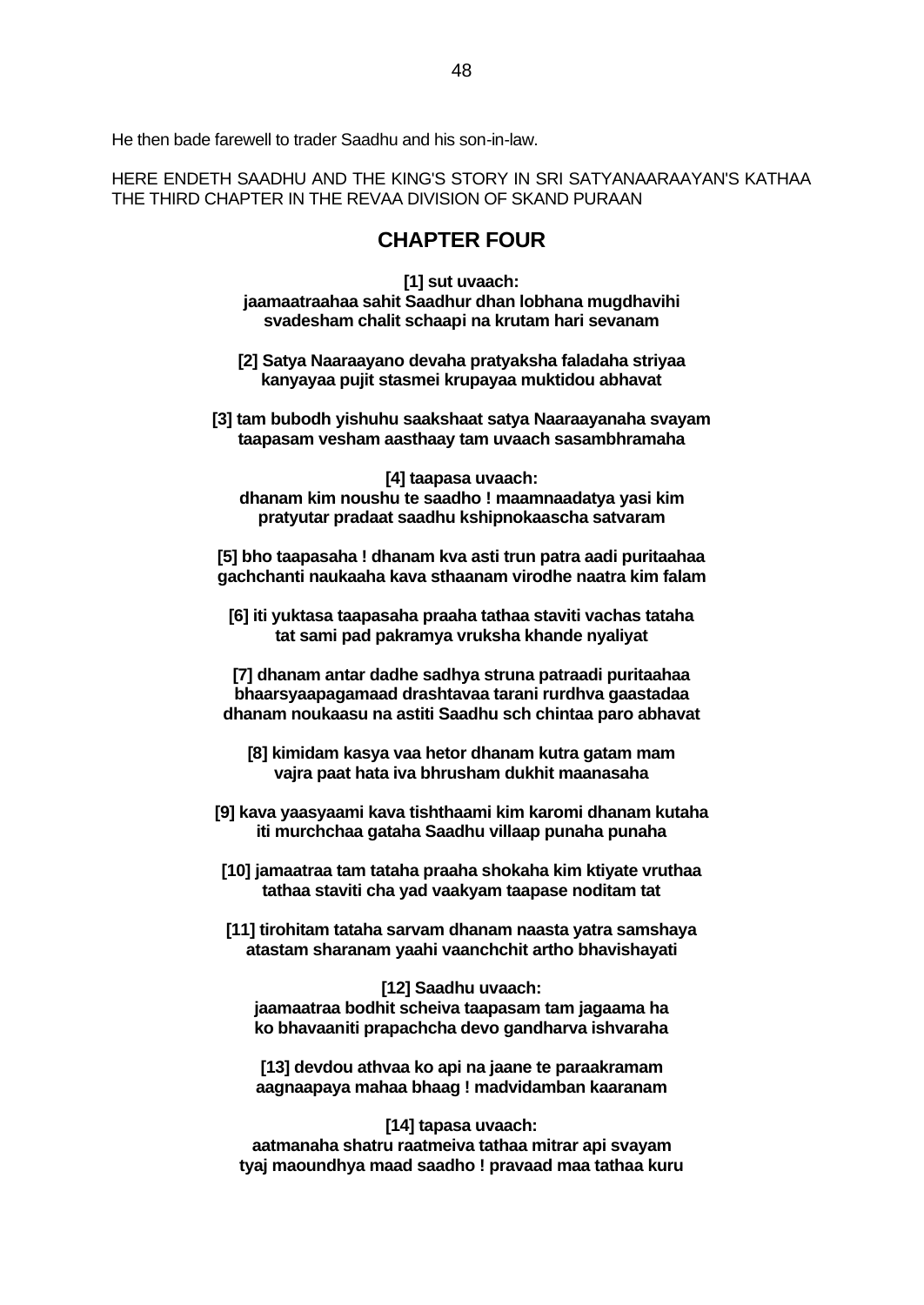**[15] iti vignaapitaha saadhunaha bubodha mahaa dhanaha punaha saha taapasaha praaha krupayaa purva karma tat**

- **[16] chandrachudo yadaa aanarcha satya Naaraayanam nrup anapatyen suchir putra kanyaa arthinaa tvyaa**
- **[17] praarthitam tat su sampannam idaanim smaryate na kim satya Naaraayano devo vishva vyaapo falapradaha**

**[18] tamanaadatya durbuddho krutaha shambhavita tava taapso ukta vachaha: srutvaa Saadhuhu sasmaar vei pura**

**[19] krut sankalpam atha cha yaavat payat yasou puraa saya Naaraayanam devam taapasam ta dadarsha saha**

**[20] pranamya bhuvi kaayen parikramya punaha punaha tushtaav taapasam saadhur harsha gad gadayaa gira**

**[21] Saadhu uvaach: satya rupam satya sandham satya Naaraayanam harim yat satya tven jagataha satya tvaam namaamyaham**

**[22] tvan maayaa mohit aatmano na pashyant aatmanaha shubham dukhaam bodhou sadaa magnaa dukhe cha sukh maninaha**

**[23] muddho aham dhan garven mad andhi krut lochanaha na jaane tva aatmanaha kshemam katham pashyaami muddhadhi**

- **[24] kshamasva mama douraatmayam tamon andho aham hare ! vibho aagnaapaya mashaa raaj ! yen te charanam smare**
	- **[25] iti stutavaa laksha mudraa mitam vastu cha tat puraha nidhaay prati jagne sa Saadhur bhakti samanvitaha**
	- **[26] gatvaa aavaasam puj yishye satya Naaraayanam vibhum tushto Naaraayan schaaha vanchchaa pur naa bhavetam**
	- **[27] putra poutra samaa yukto bhuktavaa bhogaan anitta maan maam arshaya sadaa bhaktavaa mat saannidhaya gamishya asi**

**[28] stoshyate tvat krute neitat stotren bhuvi manavaha tushto aham tasya daasyaami kaayam yenaakhilam bhavet**

- **[29] iti uktava antardidhe vishnuhu Saadhu schaha sva asramam yayou aagatya labadhvaa sva dhanam gantum sam prasthito gruham**
	- **[30] aa gatya nagaraa bhaayshe praahinod dutam aasramam gruham aagatya duto asou praaha lilaavatim prati**

**[31] jaamaatraa sahit saadhuhu krut krutyaha samaagataha tadaa Naaraayan archaayaam sthitaa saadhvi sa kanyakaa**

**[32] dut vakyaam tad amrut samam srutvaati hrusta dhi tam samaapya mudaa saadhvi krut kautuk mangalaa**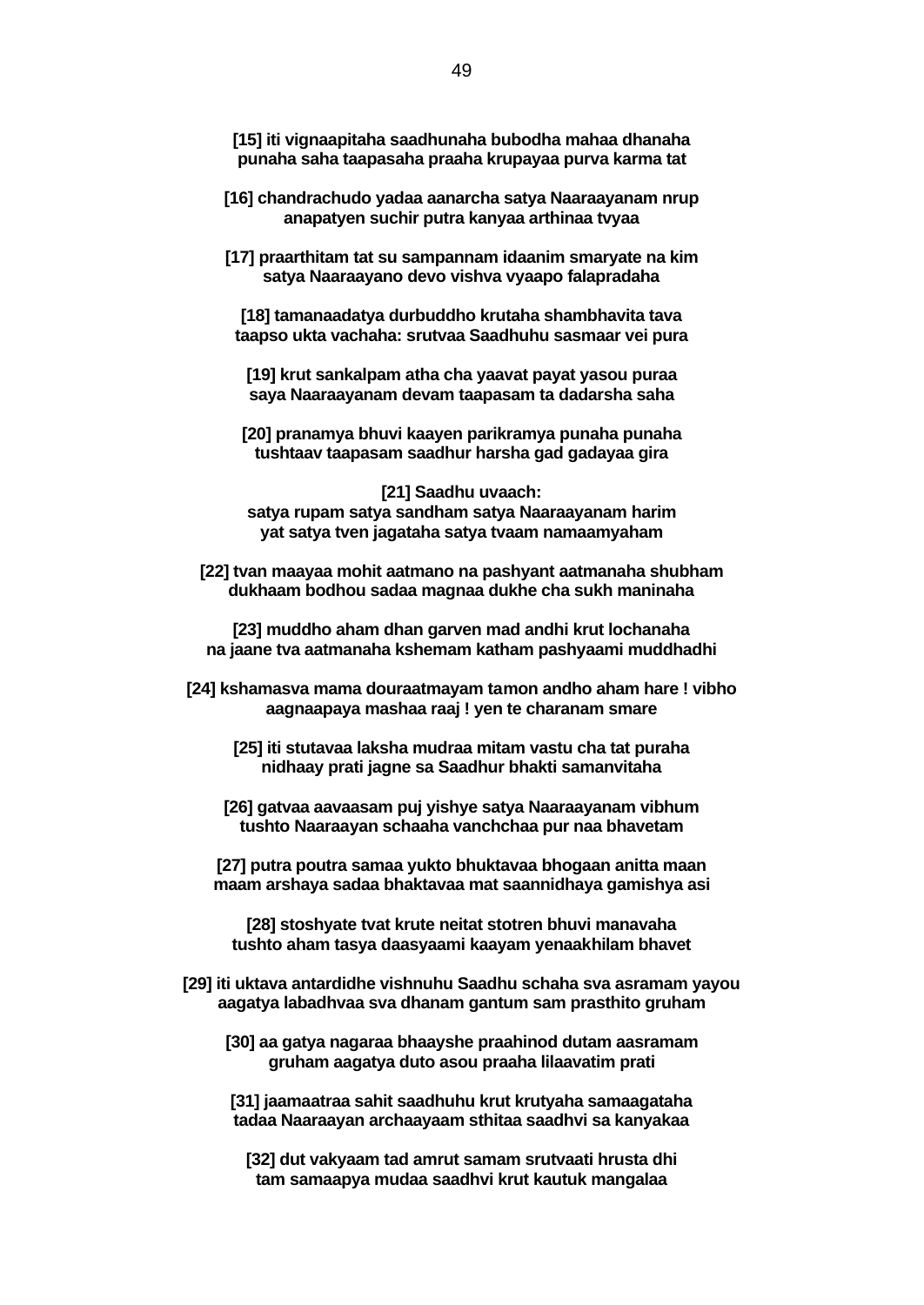**sakhi ganeiha parivrutaa naukaante satvar aagataa**

**[33] kalaavati tvava agnaay prasaadam satvaram yayou paatum pati mukhaam bhojam chakoriv dinaatyaye**

**[34] avagnaa naat prasaadasya naoukaa laksha pate ratha nimagnaa jala madhye saa jaamaatraa saha tat kshanaat**

**[35] magna jaamaataram drashtvaa vil laap mahaa dhanaha haa hato asmiti kanedam krut met dvidambanam**

**[36] kaaraagaare bahu vidhi dukam tava samaagatam shalyaam vakshasyar piyitum ha ! ha ! kim vidhinaa krutam**

**[37] jaamaat staat ta tesi kuva gati asi mahaa mate sangati me kurushveti tvam vinaa jiviten kim**

**[38] putra hino asmi vidhinaa purei vaa aham vidambitaha tvayaa suten samyuktaa hataha kim jivanen me**

**[39] atha lilaavatim tatra gataa mangal sanyutaa jaamaatu maran srutvaa papaat bhuti murchchitaa**

**[40] sutaa maalingaya vyal pat ha ! hataasmiti vaadini ahi vidhi stava magno asi hya krutaarthaa sutaa tvayaa**

**[41] katham etam dashaam nitaa dhigastu karunaam tava vil laap sa karunam tadaa saa shok vih valaa**

**[42] tathaa kalaavati bhumou paapataa kul vigrahaa rambhev vaatati taa kanta ! kanteti vaadini**

**[43] kalaavati chaarukalaasu kaushalaa pravaal raktaandhrit laati koumalaa saroj netraambukanaan vimunchti muktaavali bhis stan yugma manchati**

**[44] haa ! Naath ! Priya ! dharmagna ! karunaakar ! kaushal ! tvayaa virhitaa patyaa niraashaa vidhinaa krutaa**

**[45] kava yaasmaami kava tishthaami kim karomi krutaha sukham sharanam kim karom adhya ko me dukham vimochayat**

**[46] ardhaang prush asya stri ved vaad iti srutaha patyud ardham gatam kasmaad ardhaangim jivitaa katham**

**[47] kalaavati bahu vidham vala laapati dukhitaa tathaa lilaavati taavat Saadhum pratyaadish tataha**

**[48] bhaktayaa prasaadam gruhayaati pati praapasyati maa shuchaha itya aakaash vachaha srutvaa vismitaa cha chakaar saa**

**[49] Naaraayan asya krupayaa tat kshnaa ttarani svayam uttarasthou cha yadaa naukaa dhaneir bahu vidhei stadaa**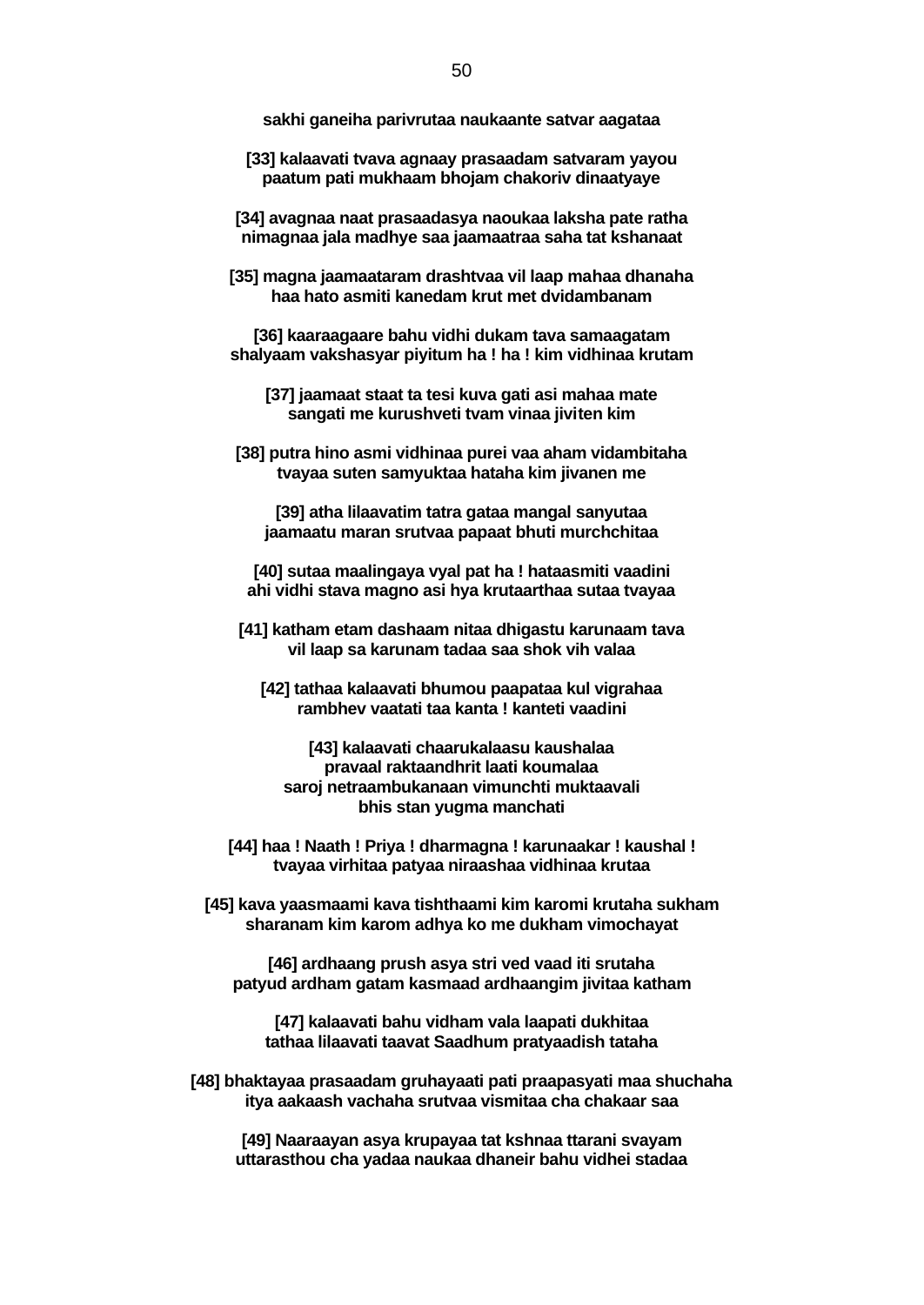- **[50] jaamaataram sam aalinga adhya mumude bhrusham mrutaha punari haayaat iti loukaa visi smire**
- **[51] tataha Saadhu scha saa hyado bhaktayaa paramayaa yataha pujaa sambhaha ramaa hartum lokaan aagnaa paya tadaa**
- **[52] aanyaamaas viporaa grayaan maatyaan mitra baandhavaan purva sthaapit mudraa bhir naanaa alankaar toraneiha**

**[53] bahu varna vitaana scha muktaa jaalei scha raajitam mandapam kaaryaamaas mani stambha viraajitam**

**[54] viprei scha sahitaha Saadhuhu satya dev pujayat naanaa dravyao pahaarei scha dhupi dipeir manorameha**

**[55] bhakshya bhojyei scha mishthaaneiha faleir naanaa vidheiha shubheiha mani muktaa svarna pushpeiha padma champak jaatibhihi**

> **[56] pujayitvaa vidhaanen pataakaam kaanchani madaat stuvan gambhiryaa vachaa pran naam mudaa yutaha**

**[57] Saadhu uvaach: pranamaami sadaa bhaktayaa satya Naaraayanam param mam aparaadhino mouddhayam kshamasva tvam krupaanidhe !**

**[58] sur asur naraa nanaa duraachaaraahaa krupaa lavaha sarve tvad angato jaataa aparaadham kshamasva me**

**[59] iti stutavaa jagan naath danda vat patitou bhuvi prem asru purnou vimlo hrushto hrushta tanu ruhaha**

**[60] brahmanaan bhoj yitvaatha sva jaatya mamaatya baandhvaan prasaadam sagano bhuktavaa dhan putra aadi bhir yutaha**

**[61] vidhi naanen yo bhaktayaa satya Naaraayan archanam krutvaa kaamaan vaapnoti vidhinaa chintayan sadaa**

**[62] iti haas mimam bhaktayaa shru yaadyapi yo naraha so api vishnu priyatar kaam siddhi mavaapnuyaat**

#### **iti sri skanda puraane revaa khande satya naaraayan kathaayaam Saadhu vanik kathaayaam chaturtho adhyaayha**

Sut Puraani said : "O Shaunak and all munis, trader Saadhu who had become vacant minded upon regaining his lost wealth began to prepare to depart to his own land of residence, but he did not perform Sri Satyanaaraayan's pujaa. Sri Satyanaaraayan had freed him and his son-inlaw after his wife and daughter had performed Sri Satyanaaraayan's pujaa. For the purpose of giving him advice, Sri Satyanaaraayan came to them in the form of a Sanyaasi ( a renounced sage ) and asked :

*"O Saadhu trader, what is it that you have in your boats ? Where is it that you are going ?"* 

Upon hearing this, Saadhu said :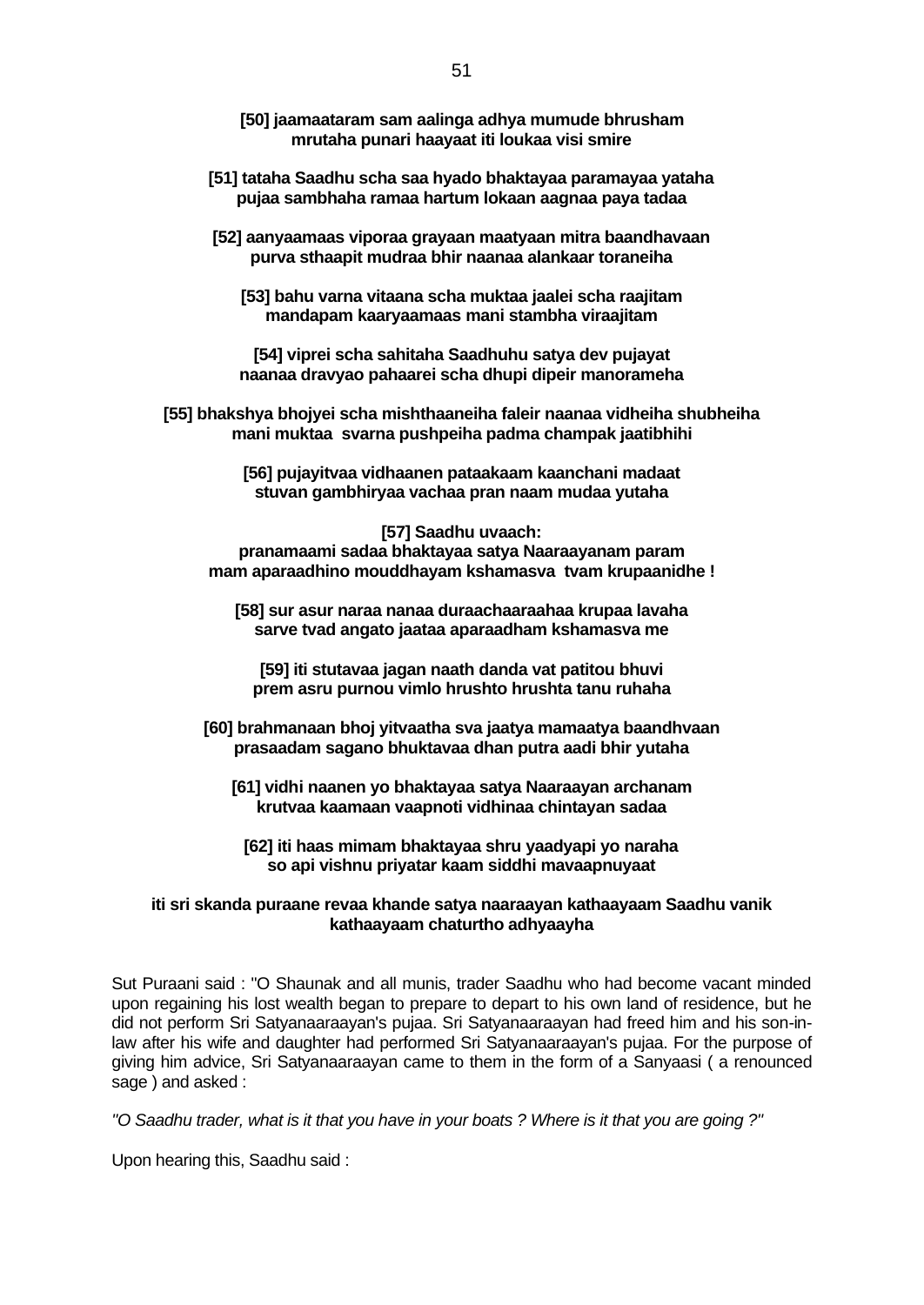*"O tapasvi ( One who has performed penance ) , my boats are filled with only leaves and grass."*

Just as he said this, the Tapasvi said : *" Tathaastu ( so be it )"*, walked away and sat nearby.

At once, the boats were filled with grass and leaves, and due to the lighter weight the boats came afloat. Upon witnessing the disappearance of his wealth, Saadhu trader became worried and cried out :

*"Where is my wealth ? What shall I do ? "* 

And thus saying he became dazed. He became very despondent and cried, whereupon his sonin-law said to him :

*"There is no purpose to feel shock and sorrow ! The wealth has all disappeared according to the Tapasvi who said "Tathaastu" . There is no doubt in that, so let us take refuge in the Tapasvi such that our desires may be fulfilled."*

Upon listening to his son-in law the trader Saadhu went to the Tapasvi behind the trees and said clasping both his hands :

*"You must be some divine being , Gandharva or the creator Lord. Your valour is not known to the divine nor the demons. O greatly fortunate, what is the reason for my sufferings ?"*

Then re-endowing his grace and examining his past, the Tapasvi began to say :

*"When King Chandrachud was performing Sri Satyanaaraayan's pujaa you vowed and prayed for a child. Do you recollect of the fulfilment of this desire ? The universally omnipotent Sri Satyanaaraayan is capable of fulfilling your desires. O wicked minded, how will you obtain your welfare by ignoring Sri Hari ?"*

Upon hearing the Tapasvi, Saadhu recollected his vow, and as he observed, the Tapasvi changed his form to reveal Sri Satyanaaraayan paramaatma. Trader Saadhu bodily prostrated, circumambulated (walked around) the Lord and overcome with great emotions prayed :

*"O form of eternal truth, true promise Satyanaaraayan Bhagwaan, it is due to the effect of your righteousness that the world observes true. To that Lord I do bow. Those beings charmed by your illusion cannot understand how to obtain their welfare. Always drowned in the sea of pain and sorrow, I am stupid, blinded by pride. I could not recognise you. Please forgive me for my fault. Please give me your permission so I can reminisce upon your lotus feet."*

Having thus prayed, the faithful trader Saadhu donated an expensive ornament to Sri Hari and vowed :

*"Upon reaching home, I will immediately perform Sri Satyanaaraayan's pujaa."*

At that moment the pleased Sri Hari said :

*"All your desires will be fulfilled. Those on this earth who will pray to me by your said prayer, I will certainly be pleased upon them and will fulfil their just desires."*

Trader Saadhu came to his boats and found they were again filled with wealth, so with great joy set forth for his home.

Upon reaching near his home he sent his servant forth with his arrival message. The servant told his wife Lilaavati that trader Saadhu had arrived with his son-in-law. Both Kalaavati and Lilaavati were performing Sri Satyanaaraayan'a pujaa at the time . Upon hearing the nectar like words of the messenger, Lilaavati completed the pujaa, prayed to the Lord and went to the boats with her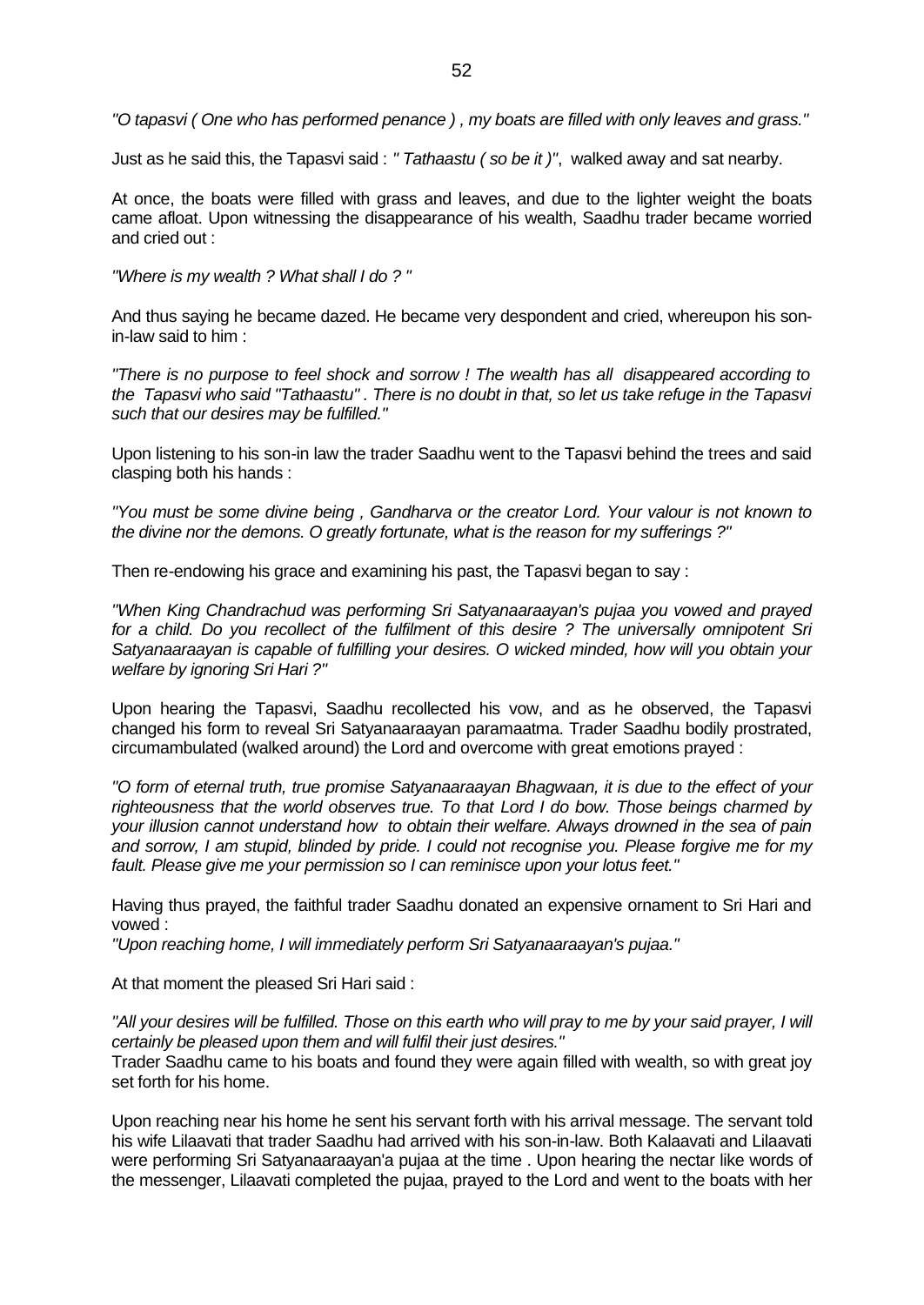friends. Eager to see her husband, Kalaavati forgot to partake of the Lord's prasaadam. Due to the ignoring of the Lord's prasaadam millionaire trader Saadhu's boat with his son-in-law disappeared in the water. Upon observing this, he began to wail :

*"O intellectual son-in-law, I suffered in the prison with all sorts of pain! Where are you ! Due to fate I was sad without a son from the beginning, and considered you as my son."*

At the same time Lilaavati arrived with auspicious substances to greet them. Observing the calamity, she was dazed. Gaining all her faculties shortly, she hugged her daughter Kalaavati and began to cry :

*"Contempt to your compassion. Why have you committed my daughter to this state ?"*

Thus confused, Lilaavati began to wail tragically and fell to the ground. Kalaavati began to cry :

*" O my Lord! O my love! O righteous! O compassionate! O divine! Vidhi has made me despondent and husbandless. Where can I go ! Where can I stay ? What can I do ? Whose refuge shall I seek ? Who will rid me of my suffering ? In the Vedas it is said man's half being is woman. For what reason my half in the form of my husband has vanished ? How will I live without him ? "*

Thus very sorrowfully Kalaavati was crying. At that time, in the minds of the trader Saadhu and Lilaavati came the voice which said :

*"O trader Saadhu ! Don't be sad, your daughter Kalavati will certainly meet her husband if she partakes the prasaadam of Sri Satyanaaraayan Bhagwaan."*

Hearing thus, Kalaavati was surprised and forthwith went home, partook of the prasaadam and promptly returned to the shore of the river whence due to the grace of Bhagwaan the drowned boat by itself floated out of the water. Seeing his son-in-law seated in it, Saadhu went and hugged him. All were infatuated by his apparent return from death. Then the very pleased Saadhu called all his friends and family and performed Sri Satyanaaraayan's pujaa. The pujaa was performed with numerous varieties of beautiful book gifts, sweet smokes, dipams, sweets, foods, green fruits, flowers of lotus and champaa and so forth. And as he had vowed initially, he presented at the lotus feet of Bhagwaan a golden flag with a joyful bow and said :

*"O graceful ! Forgive me for my faults and stupidity."*

*"O divine ! Demons, evil practitioners, humans, serpents, compassionate people all have come forth from you. So forgive me for my ill-doings."*

Then the trader fed his friends and family. Enjoying all the great luxuries on this earth he resided in Vaikunthlok in the end. Those who remember according to the procedure above Sri Satyanaaraayan Bhagwaan, they will achieve their just desires.

HERE ENDETH THE TRADER SAADHU'S STORY IN SRI SATYANAARAAYAN STORY THE FOURTH CHAPTER IN THE REVAA DIVISION OF SRI SKAND PURAAN.

## **CHAPTER FIVE**

**[1] athaa nyacha pravakshayaami srunu dhvam muni sattamaahaa aasi tunga dhvajo raajaa prajaa paalan tatparaha**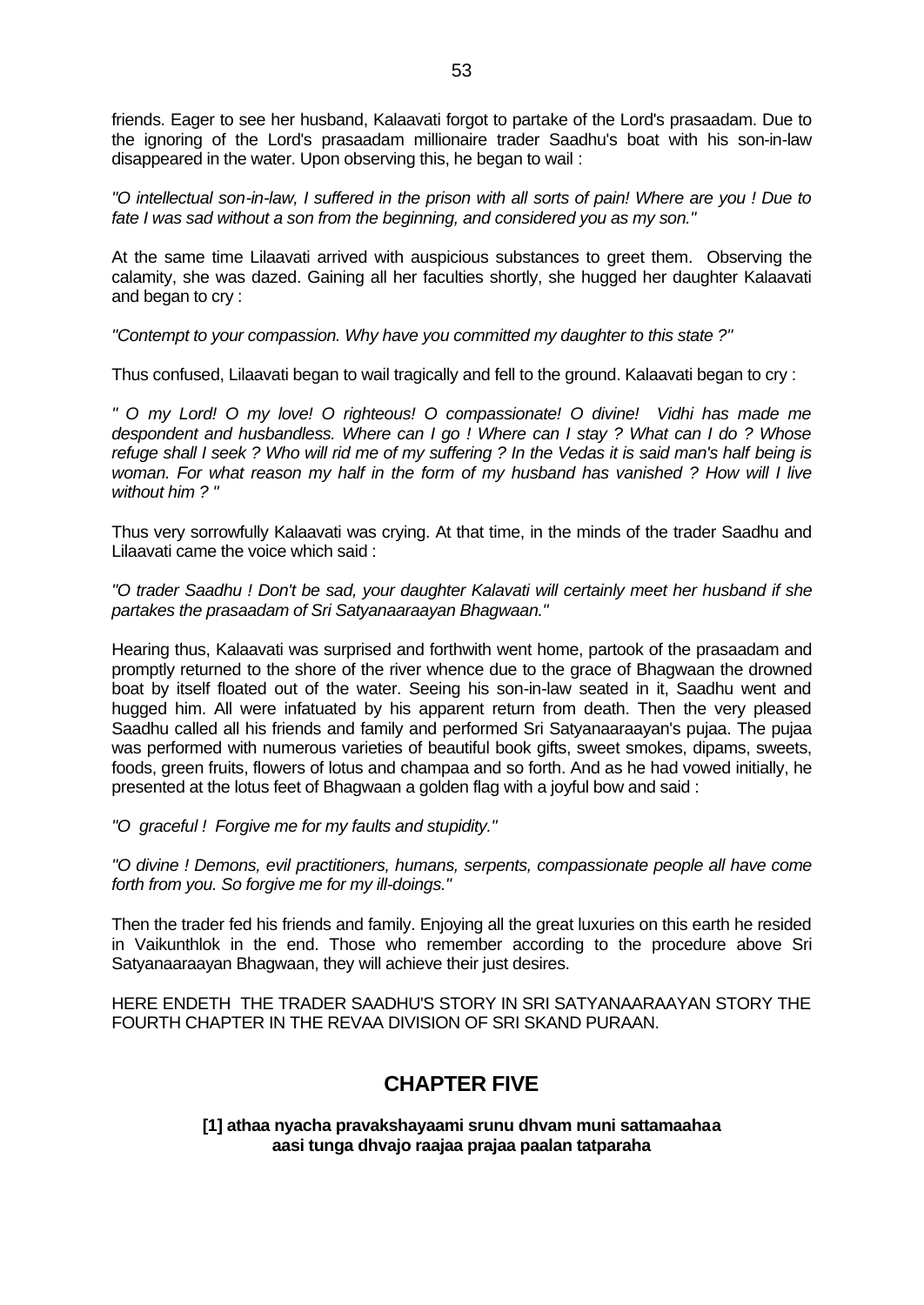**[2] prasaadam satya devasya tyaktavaa dukhm vaap saha ekadaa savanm gatavaa hatavaa bahu vidhaan mrugaan**

**[3] aagatya vat mulam sa visraam karo tadaa tatra gopaa bhakti yuktaahaa saty pujaam sa baandhavaahaa**

- **[4] kuravanti sma su santushtaa vaadhya ghosh purha saram raajaa drashtavaa api tat sarva darpen na jagaam tam**
- **[5] na namaan cha dur deivaat gopeshu ksudra buddhitaha gopaastu saralaahaa sviyam drashtavaa raajaan maagatam**
- **[6] hrushtavaa satya prasaadam te pratham nrup sanidhou sam sthaapya punraagamya sviyeir bubhuju raadraat**
	- **[7] raajaa tatra datta dashtihi prasaadam vamatya cha jagaam sva gruha men duratam dukh maap saha**
- **[8] tasya putra shatam nashtam dhan dhaanya aadikam cha yat tat sarvam naash maapannam prasaad asya avhelanaat**

**[9] evam dukhen santapto manasaa sa vyachintat ken karma vipaaken mam eishaa dukh sam hatihi**

**[10] nunam satya prasaad asya praaptaav gnaanato bhavet vichaaryet tham yatra satya pujaa tatra vrajaamyaham**

**[11] iti nish chitya manasaa yayou gopal sannidhou tatra gopganeiha saardham bhaktayaa paramayaa yut**

**[12] pujanam satya devasya chakaar vidhinaa nrupaha prasaadam bubhuje bhaktayaa ten tushto abhavada harihi**

**[13] saya dev prasaaden dhan putranvito abhavat iha loke sukham bhuktava pretya satya puram yayou**

**[14] ya idam kurite bhaktayaa saya Naaraayan archanam shrunoti cha kathaam punyaa sraddhayaa parayaanvitaha**

**[15] dhan dhaanyaadikam tasya bhavet satya prasaadataha daridhro labhate vittam baddho muchyate bandhanaat**

**[16] mito bhayaat pramuchyet satyam na samshayaha ipsitam cha falam bhuktavaa mrutaha satypuram vrajet**

**[17] iti vaha kathit vipraahaa sayanaaraayan vratam yatkrutvaa sarva dukhebhyo mukto bhavati maanavaha**

**[18] visheshataha kaliyuge satya pujaa fala pradaa kechit kaalam badamtyen satya isham tathaapare naanaarup dharo bhutvaa sarveshaam ipsit prada**

**[19] ya idam srunuyaa nityam pathedva munisattamaahaa tasya nashyanti paapaani satyadev prsaadataha**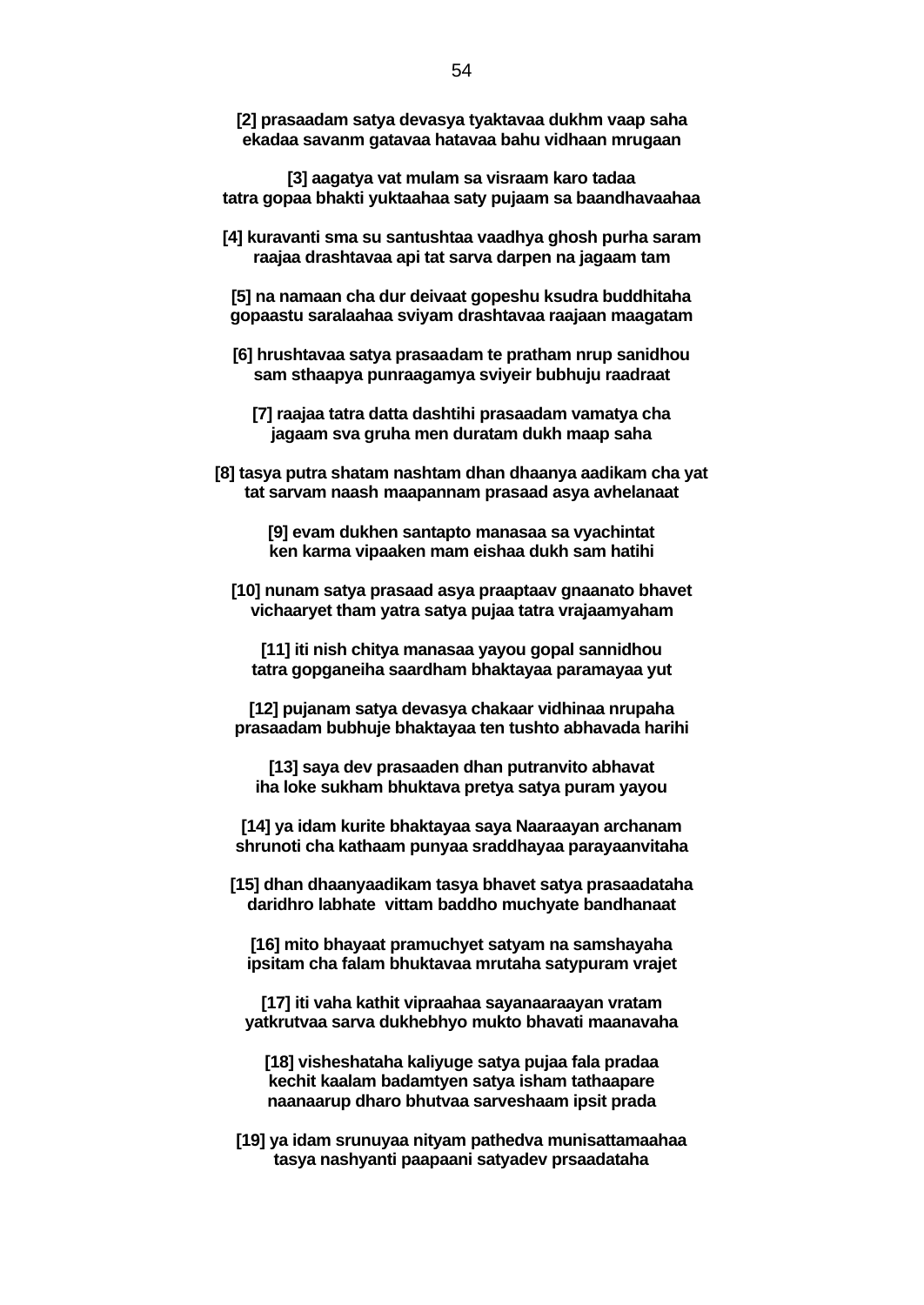**[20] vratam yastu krut purva sayanaaraayan sya cha teshaam tvapara janmaani kathayaami munishvaraahaa**

#### **[21] shataanando mahaa praagnaha sudaamaa brahmano hya bhutaa tasmin janmani sri krushna dhyaatvaa moksha mavaapaha**

**[22] kaashtha bhaar ho bhillo gruha raajo babhuva ha tasmi ja janmani samsevya raamam moksha jagaam vei**

**[23] ulkamukho mahaaraajo nrup dashratho abhakta sri rangnaath sampujya sri veikuntha tadaa gamata**

**[24] dhaarmik satya sandhasva saadhu mordhvajo abhavat deh ardha kakrachesh chchitvaa datvaa moksha mavaapaha**

**[25] tungdhvajo mahaaraajha svaambhur bhavatkil sarvaan bhagvataa na krutvaa sri veikunth tadaa gamat**

#### **iti sri skand puraane revaa khande sri satya naaraayan kathaayaam panchmo adhyaay**

Sut Puraani said : " O Shaunak and munis, listen to another story that I will now relate to you. Previously there was a king by the name of Tungadhwaj who looked after his nationals extremely well. He denied prasaadam of Sri Satyanaaraayan Bhagwaan and suffered pain. He once went to hunt deer in the forest and sat under a tree to take rest. Some faithful cowherds were performing Sri Satyanaaraayan's pujaa. Although he saw them, his ego and pride prevented him from attending to witness the pujaa. He thought they were cowherds of little intellect and due to his ill fate he did not bow either. The innocent cowherds, pleased to see their king went to him and left him prasaadam before partaking themselves. The king rejected the prasaadam and without even looking at it he left for home. He duly brought suffering upon himself. His sons were destroyed. His kingdom and wealth all vanished due to the disrespect to prasaadam. Afflicted by the various sufferings, the king tried to assess the reasons. "*I must be suffering due to forsaking Satyanaaraayan's prasaadam."* Thinking thus, he went to the location where the cowherds were performing Sri Satyanaaraayan's pujaa and sat with them and performed Sri Satyanaaraayan's pujaa according to correct procedure. From its effect Bhagwaan was pleased. The king regained his lost kingdom and enjoying all the comforts on this earth eventually passed to Vishnulok.

Those who perform with devotion Sri Satyanaaraayan's pujaa and listen to the story, they are rewarded with wealth and foods by his grace. The poor obtain wealth, the bounded are freed. those surrounded by fear are relieved from the cause of their fear, and this is fact without doubt. They obtain their desired just ambitions and in the end transcend to Satyapur i.e. Vaikunth. Sut Puraani said : " O Shaunak and munis ! I have thus related Sri Satyanaaraayan's vrat, by performing this all people can rid of their sufferings. Even more so in this Kaliyug, Sri Satyanaaraayan's pujaa bears great fruit. Some call him Kaal ( time ). Some denote him as Satya (truth). Some recognise him as Satyanaaraayan while others proclaim him as Satyadev (Lord of truth). The Lord takes on various forms and fulfils desires.

O Shaunak and munis, those who listen to this story or read it, all their sins are destroyed by the kindness of Sri Satyanaaraayan. O great Mandaleshwars ( title given to rishis of high spiritual state), I will relate to you the after lives of those who had performed Lord Satyanaaraayan's worship-pujaa. Shataanand brahmin of Kaashi, previously Vaaraanasi, by worshipping daily Sri Satyanaaraayan, in the next life became Sudaamaa and living close in the spirit of Sri Krishna obtained liberation.

The wood selling Kathyaaraa bhil by getting involved in Sri Satyanaaraayan's worship became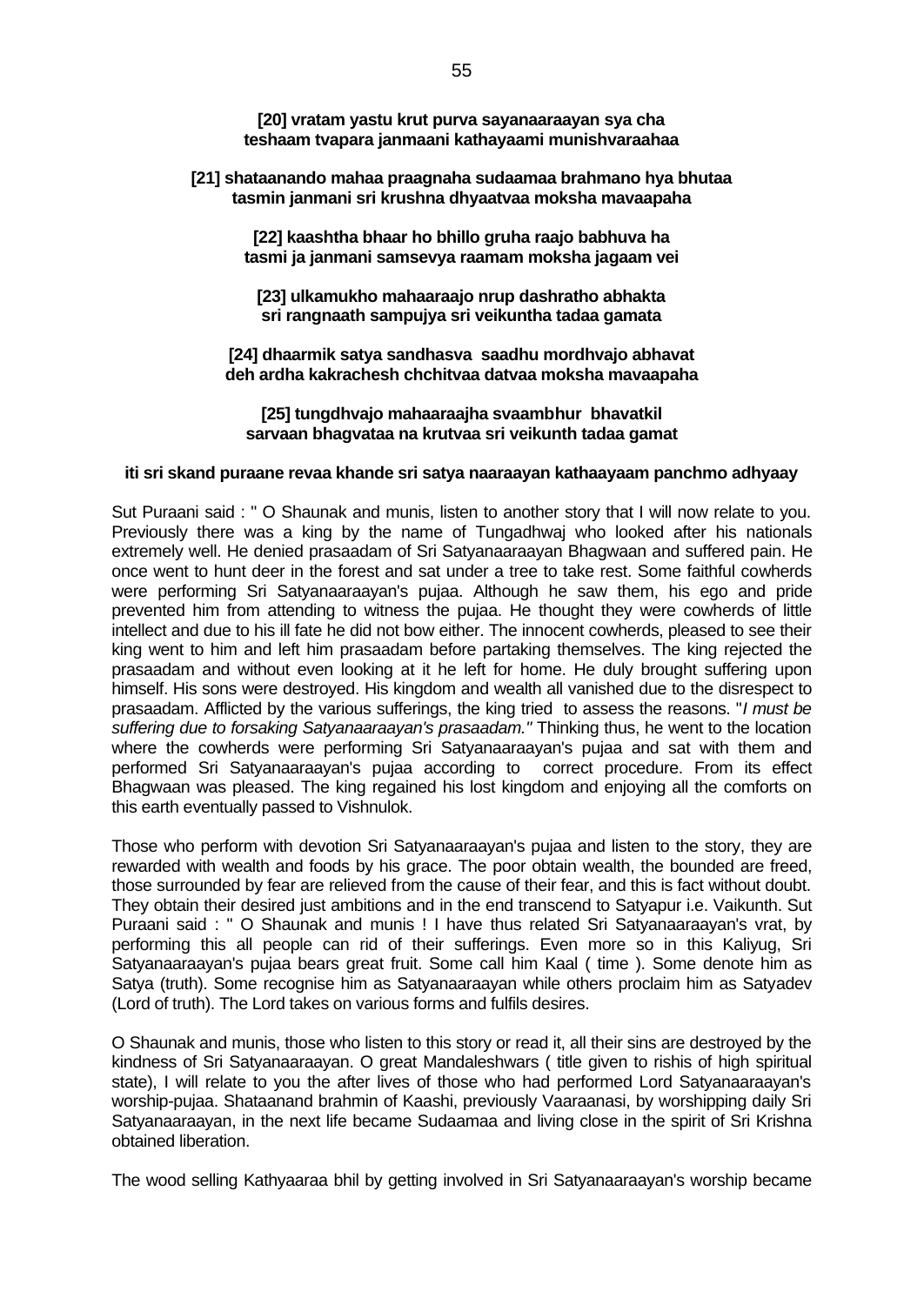King Guh in the next life whereby he gained service to Lord Sri Raam and was liberated. By serving Mahaa Lord Satyanaaraayan, King Ulkaamukh became majestic King Dashrath who worshipped Sri Rangnaath and thereby resided in the heaven.

Lover of Dharma and the true spoken renounced trader Saadhu in the next life became King Mayurdhwaj. When the Lord himself came to test his honesty, he arranged for his body to be sawn in half to dedicate to the Lord and thereby qualified for liberation.

Emperor Tungadhwaj first worshipped Sri Satyanaaraayan whereby in the next life became Swaayambhuv Manu (Lord of time) to spread the message about Vishweshwar Mahaaprabhu, thereby making his nationals devoted to the Lord gaining them innumerable comforts and wealth in the process and he eventually resided in Vaikunthlok.

HERE ENDETH IN SRI SATYANAARAAYAN'S STORY THE FIFTH CHAPTER IN THE REVAA DIVISION OF SRI SKAND PURAAN.

Achyutam keshavam Sri Raam Naaraayanam Sri Krishna Daamodaram Sri Vaasudevam Hari Sri dharam Maadhavam Sri Gopika vallabham Sri Jaanaki naayakam Sri Raamchandram bhaje

SRI SATYANAARAAYAN ARAPANAM ASTU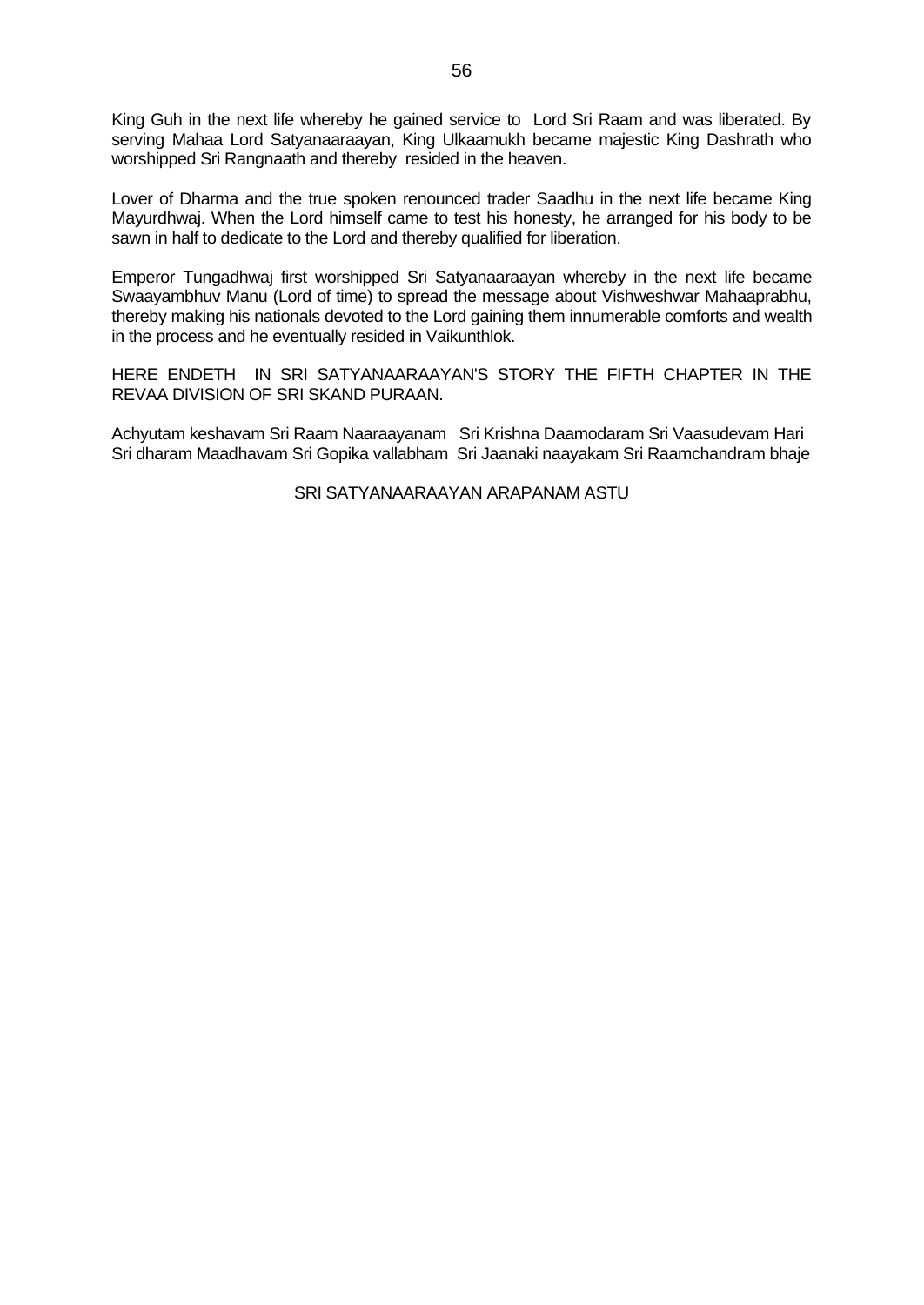## **Post-logue**

The Satya Naaraayan Kathaa (story) is fairly simple. This commentary is to help understand the inner deep meaning of the simple truths, which are seeded in this story.

The story began with Naaradmuni asking Bhagwaan simple solution to eradicate the sufferings of all creatures. Great souls – Mahaatmaas live to only serve others – all are various forms of the one eternal being – Param Aatmaa.

Sadaanand was blessed with Bhagwaan's darshan (sight) because his sufferings which were due to his previous actions had come to an end after the intense devotion worship bhakti he had performed. Not only Bhagwaan told him the way to eradicate his poverty, but also to help others in the process. Why ? As all beings are but forms of the Lord, without serving others we cannot achieve any permanent success. Otherwise we are denying ourselves the success! Sadaanand's penance forced Bhagwaan to give him darshan. Sadaanand helped the woodsellers to rid of their sins through performing the vrat.

All our possessions are but the gift of Bhagwaan. We come to secure these during our lives on this planet. We had none before birth and will also leave behind all after death. We only acquire these due to our past actions, which bear fruit in the form either pleasures and wealth due to past merits or sufferings and poverty due to sins committed previously. Possessing and enjoying of material comforts and wealth selfishly for one self is a sin and leads to poverty of materials and mind. The purpose of life is to serve others and giving to others of one's possessions to fulfill needs of others. This invariably attracts further wealth.

Saadhu the trader promised Bhagwaan he would perform the vrat when his wish to have a child was accomplished. He neglected Bhagwaan in his pursuit of wealth, which brought him and his family great suffering. But Bhagwaan's grace flowed through that very child, who performed the vrat which resulted to remind Saadhu of his selfish actions (possessing wealth for his self and not to serve others) through his release from jail and being testedby Bhagwaan as a Sanyaasi – to remind him of his folly.

King Tungdhwaj was unable to comprehend that all his kingdom and wealth were the grace of Bhagwaan. He could not understand that the cowherds were indeed far advanced in the understanding of the universal truth when they presented to him the prasadam to partake, but which the king thought was only the immature play act of the cowherds. The king was in fact denying the grace of Bhagwaan, which led him to lose his kingdom, wealth and possessions.

The essence of the vrat and the story is not to instill fear or respect to Bhagwaan out of fear. It is to awaken the understanding of what we are here for, what our existence is for – what is the purpose of life. It is certainly not acquiring or the enjoyment of the material possessions for oneself and denying others. But infact the opposite – that all we receive is indeed the prasaadam (gift) of Bhagwaan and that it has to be used to serve others. Only then we will be eligible to succeed and ascend the path to eventually meet Bhagwaan.

May Bhagwaan help you to seek and understand the universal truth.